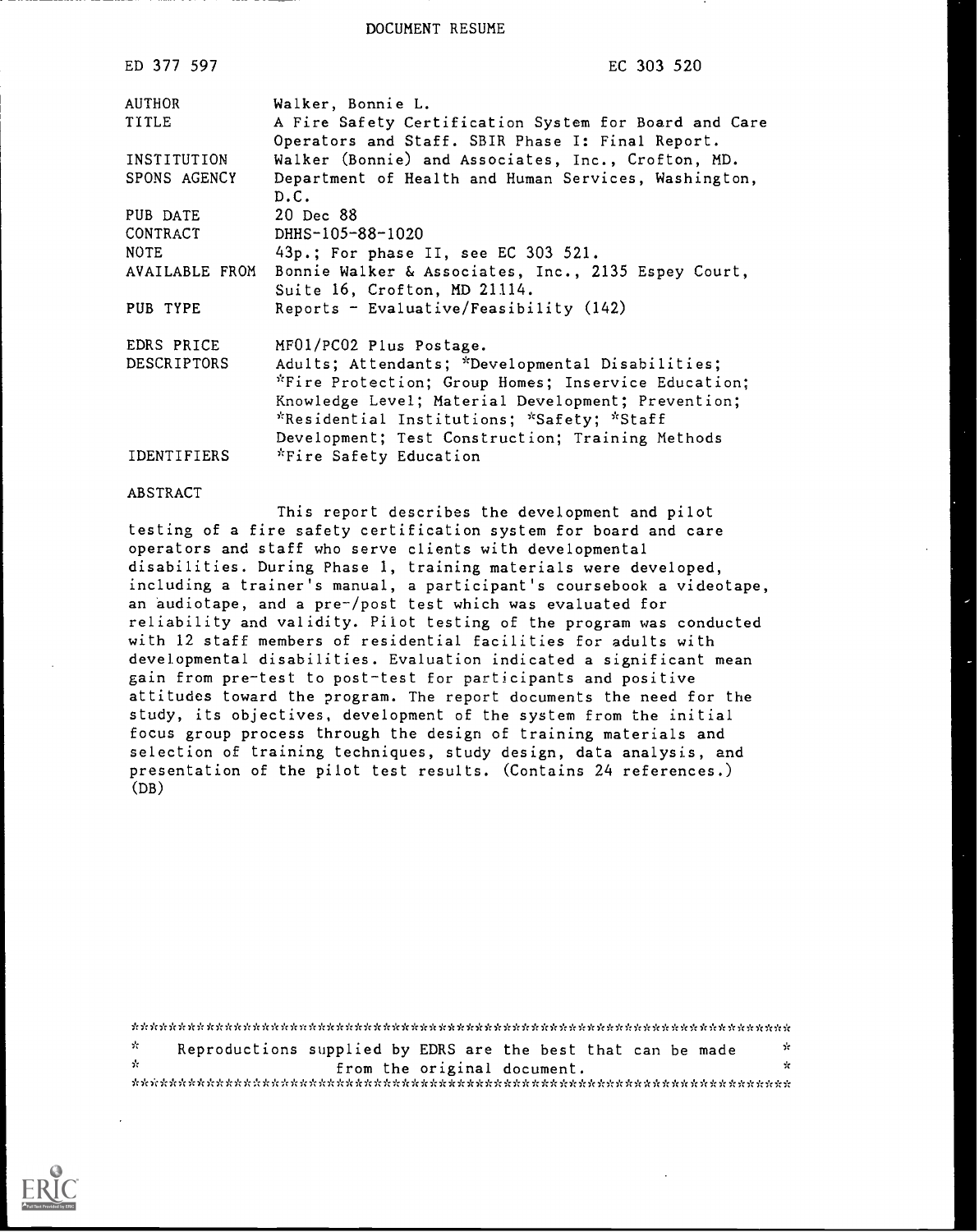U.3. DEPARTMENT Of EDUCATION Office of Educational Research and Improve EDUCATIONAL RESOURCES INFORMATION<br>CENTER (ERIC)

/his document has been reproduced as received from the person or orgamtation Originating d.

0 Minor changes have been made to imprOve reprotluCtiOn Quality

Points of view or opinions stated in this docu-ment do not necessarily represent official OEM position or policy

# A Fire Safety Certification System for Board and Care Operators and Staff SBIR Phase I: Final Report

Report Author Bonnie L. Walker, Ph.D., Project Director

Project Staff

Dr. Margaret Withrow, Instructional Designer Ms. April L. Walker, Fire Safety Specialist Ms. Susan Shemanski, Fire Safety Specialist

# Focus Group Members

Terezie Bohrer, R.N., M.S.W., Development Disabilities Specialist Harry L. Bradley, P.E., Fire Protection Engineer John Bryan, Ed. D., Fire Safety Specialist Harold D. Hicks, Jr., P.E., Fire Protection Engineer Dena Jones, Residential Director, Melwood Training Center Darolyn Thomas., Residential Manager, Melwood Training Center Michael Strait, Ph.D., Evaluation Specialist

# Report Date: December 20, 1988

Bonnie Walker & Associates, Inc. 2135 Espey Court, Suite 16 Crofton, Maryland 21114 (301) 261-656S' 9;12 (410) 451-0015 E-mail bwa@TMN.com

PERMISSION TO REPRODUCE THIS MATERIAL HAS BEEN GRANTED BY

Brigado e

TO THE EDUCATIONAL I L SOURCES INFORMATION CENTER (FRIC)

This project was prepared pursuant to the United States Department of Health and Human Services Contract Number 105-88-1020. The statements and conclusions herein are those of Bonnie Walker and Associates and do not necessarily reflect the views of policies of the sponsoring agency.

# BEST COPY AVAILABLE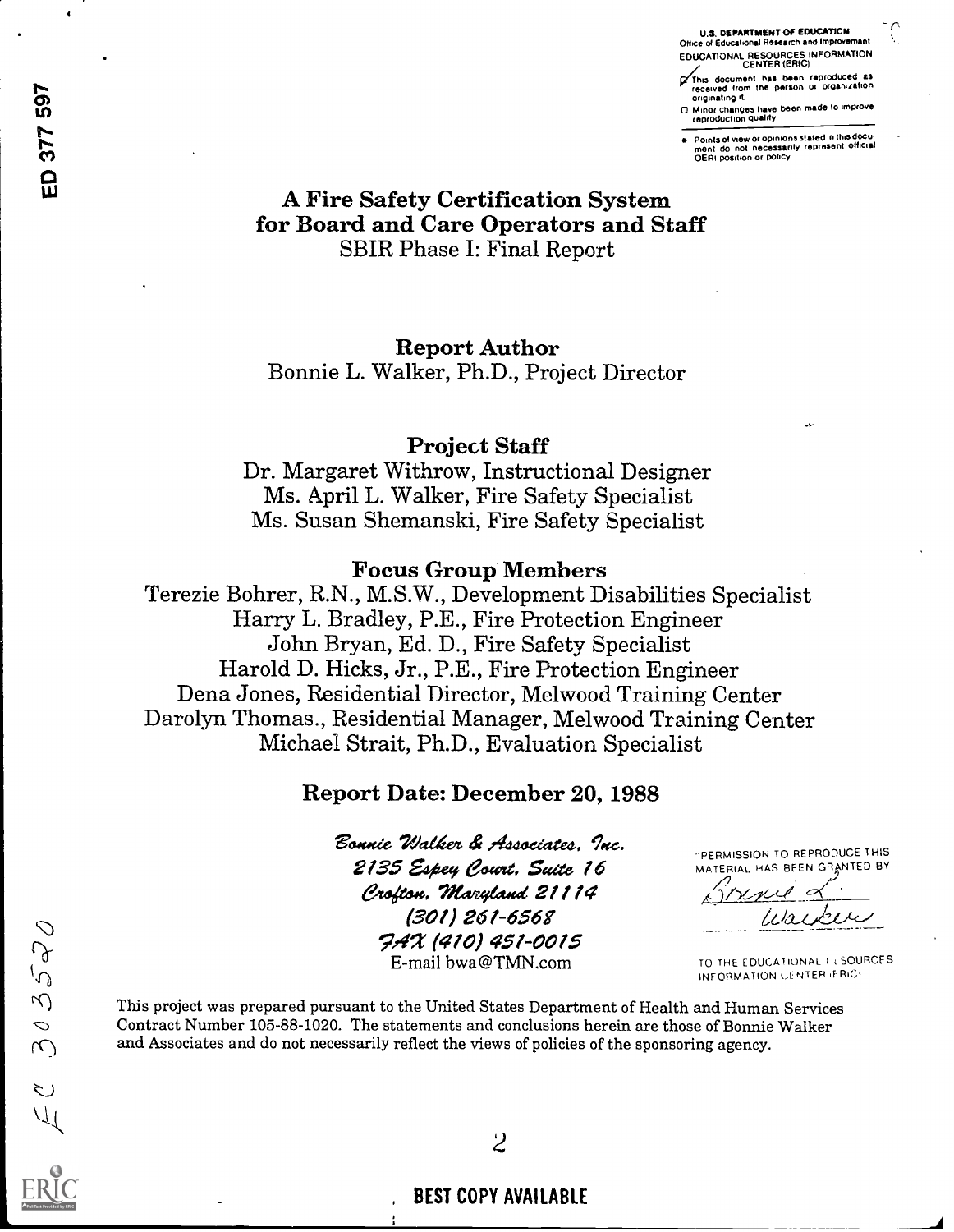# Table of Contents

 $\hat{\mathcal{A}}$ 

| ChapterII. |
|------------|
| Focus      |
|            |
|            |
|            |
|            |
|            |
|            |
|            |
|            |
|            |
|            |
|            |
|            |
|            |
|            |
|            |
|            |
|            |
|            |
|            |
|            |
|            |
| Affective  |
|            |
|            |
|            |

 $\overline{\phantom{a}}$ 

 $\bar{z}$ 

 $\mathbf{i}$ 

 $\mathbf{I}$ 

 $\mathfrak l$ 

J

 $\frac{1}{2}$ 

 $\overline{\phantom{a}}$ 

 $\mathbf{I}% _{0}\left( \mathbf{I}_{0}\right)$ ÷,

-i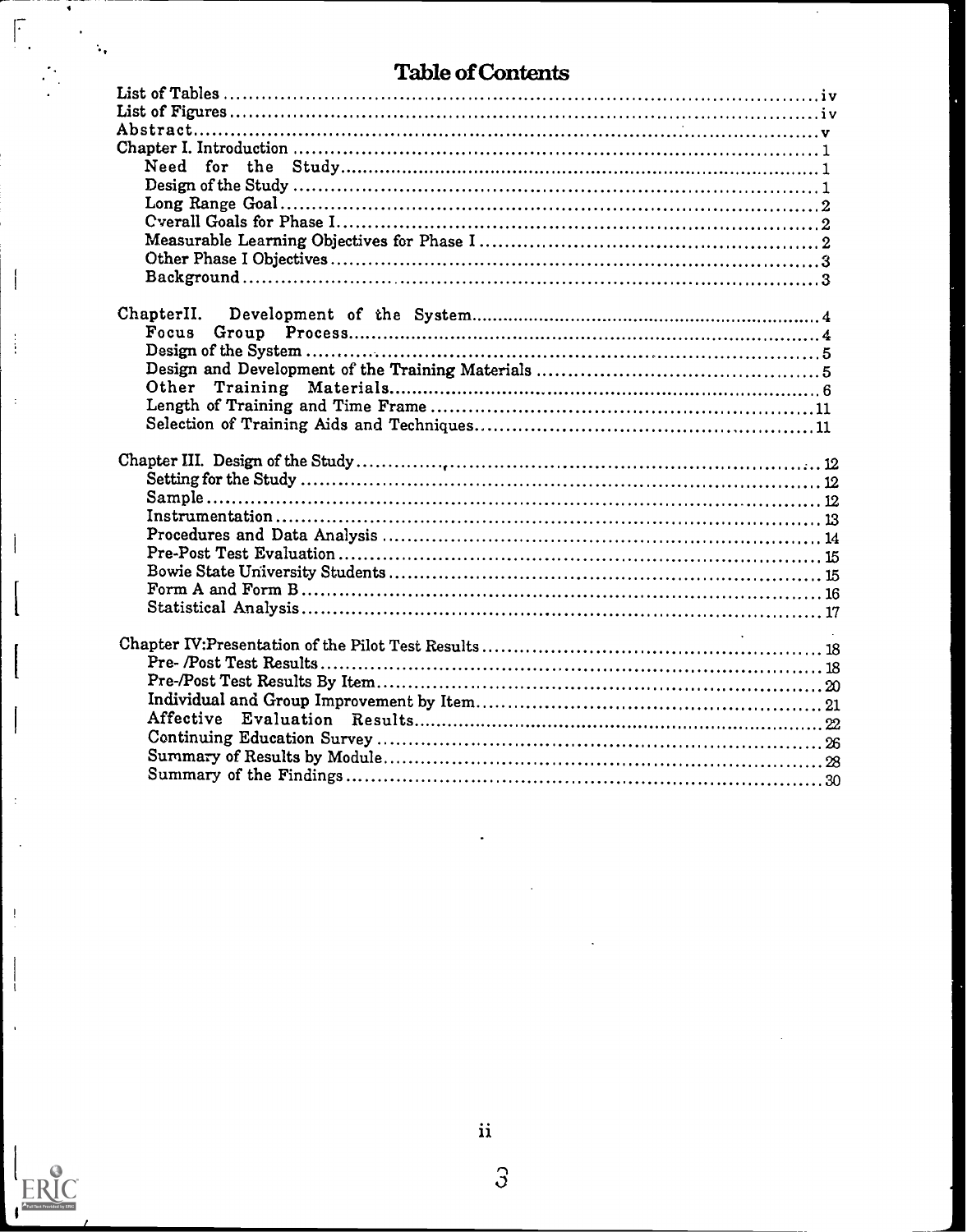#### Attachments

 $\frac{1}{4}$ 

 $\overline{\phantom{a}}$ 

 $\mathbf{I}$ 

 $\frac{1}{4}$ 

 $\mathbf{I}$ 

Trainer's Manual (including preregistration form) Participant's Coursebook Need for Fire Safety (video) Human Behavior in Fires (audiocassette)

#### Appendices

Pre-Post Test (original) Post Test (Form A) Post Test (Form B) Fire Safety Training Course Evaluation Continuing Education Survey

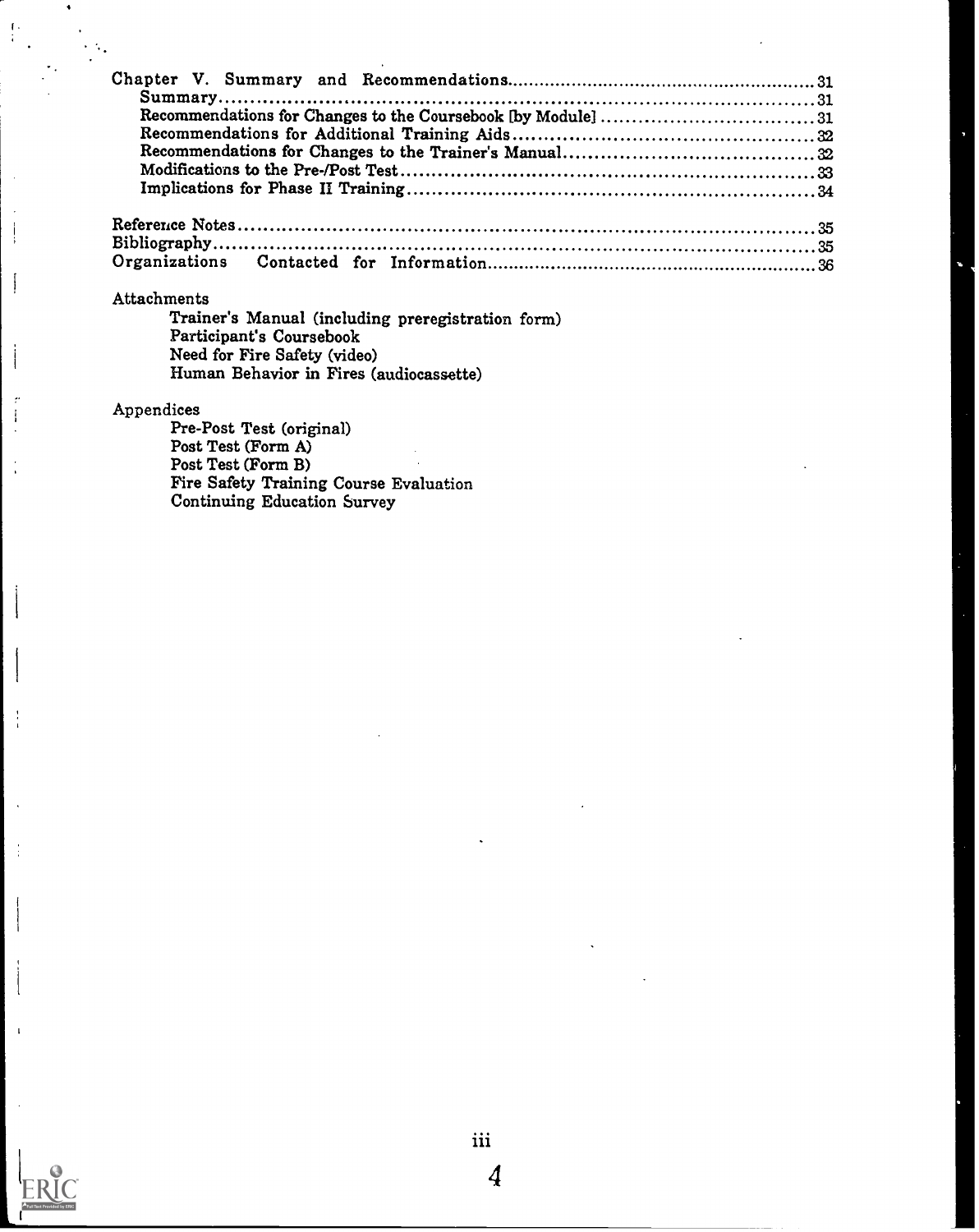# List of Tables

| Table    |                                                                                        |
|----------|----------------------------------------------------------------------------------------|
| $3-1$    |                                                                                        |
| $3-2$    | Distribution of Workshop Participants by Position (N=12) 12                            |
| $3-3$    | Distribution of Workshop Participants by Experience With Disabilities (N=12) 12        |
| $3-4$    | Distribution of Workshop Participants by Years Experience With People With             |
|          |                                                                                        |
| $3-5$    | Distribution of Workshop Participants by Areas of Special Training (N=12) 13           |
| $3-6$    | Distribution of Workshop Participants by Educational Level Attained (N=12) 13          |
| $3-7$    | Distribution of Workshop Participants by Years at the Facility (N=12)  13              |
| $3-8$    | Prior Fire Safety Training of Workshop Participants (N=12) 13                          |
| $3-9$    |                                                                                        |
| $3 - 10$ | A Comparison of the BSU Students (N=15) and Workshop Participants (N=12) By Sex. 16    |
| $3-11$   | A Comparison of the BSU Students (N=15) and Workshop Participants (N=12) By            |
|          |                                                                                        |
| $3 - 12$ |                                                                                        |
|          |                                                                                        |
| $3 - 13$ | A Comparison of the BSU Students (N=15) and Workshop Participants (N=12) By            |
|          |                                                                                        |
| $3-14$   | A Comparison of the BSU Students (N=15) and Workshop Participants (N=12) By Fire       |
|          |                                                                                        |
| $3 - 15$ |                                                                                        |
|          |                                                                                        |
| $4 - 1$  | Comparison of Mean Gain Scores Between Pre- and Post Test  18                          |
| $4 - 2$  |                                                                                        |
| $4 - 3$  |                                                                                        |
| $4-4$    |                                                                                        |
| $4 - 5$  |                                                                                        |
| $4-6$    | Comparison of Performance by Individuals (N=12) from Pre- to Post Test22               |
| $4 - 7$  | Comparison of Performance by Individuals from Pre- to Post Test /Group A/B Results and |
|          |                                                                                        |
| $4 - 8$  | Participants' Attitudes Towards the Training and Their Learning Experience (N=12) 23   |
| $4 - 9$  |                                                                                        |
| $4 - 10$ |                                                                                        |
| $4 - 11$ |                                                                                        |
| $4 - 12$ |                                                                                        |
| $4-13$   |                                                                                        |
| $4 - 14$ |                                                                                        |
| $4 - 15$ |                                                                                        |

# List of Figures

| Figure  |  |
|---------|--|
|         |  |
| $4-1$   |  |
| $4 - 2$ |  |



 $\frac{1}{1}$ 

j

 $\cdot$  $\frac{1}{2}$ 

j,

 $\overline{1}$ 

 $\overline{\mathbf{a}}$ 

 $\mathbf l$ 

 $\mathbf{l}$ 

<sup>-</sup>

i,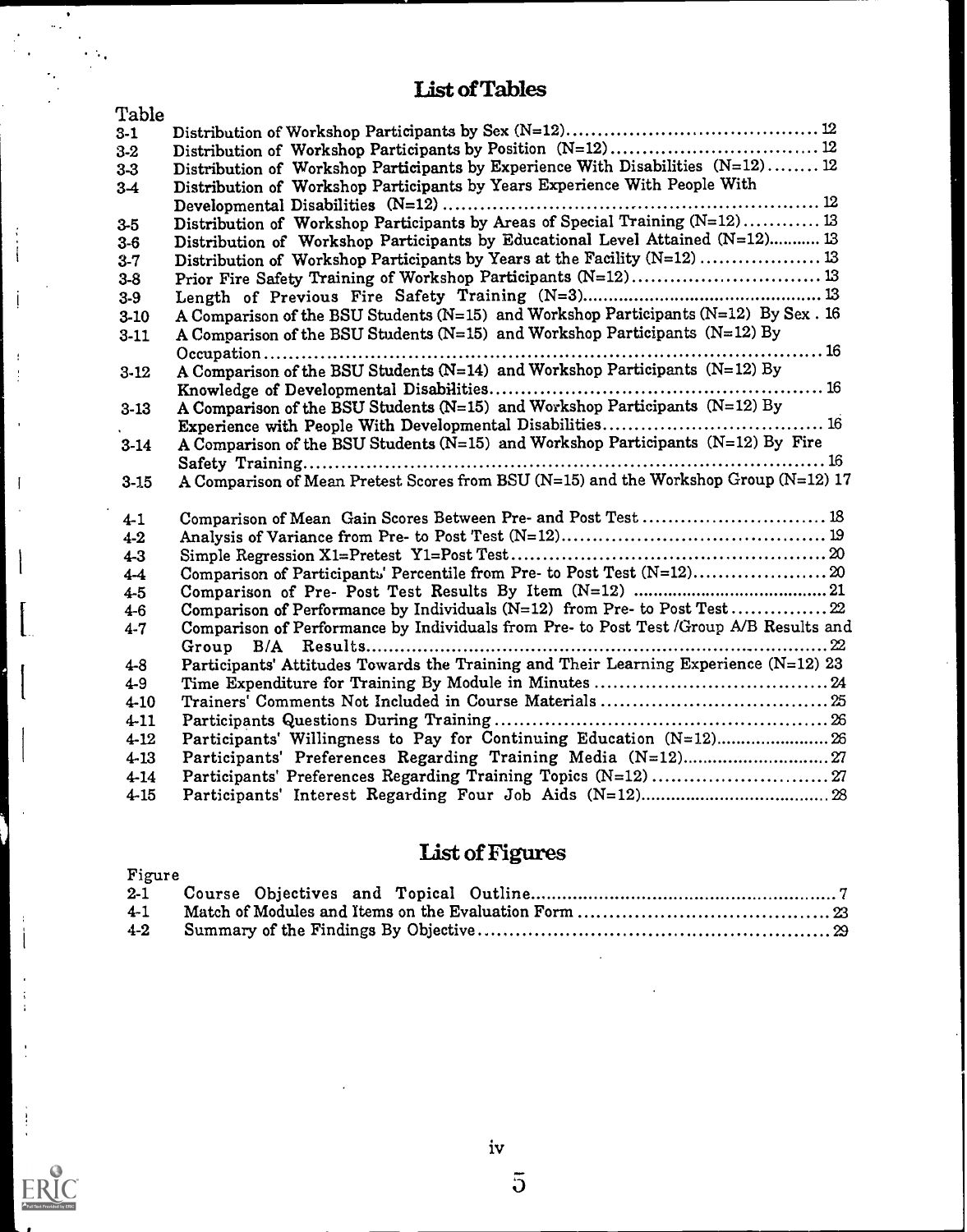#### ABSTRACT

The purpose of this project was to develop a fire safety certification system for board and care operators and staff who serve clients with developmental disabilities. The project took place between June and December 1988. The complete system will consist of fire safety training for board and care operators and staff, training for trainers, a continuing education system, and a system for matching trainers with training sites. The entire process was guided by a Focus Group of experts in fire safety, training, developmental disabilities, board and care management, and life safety requirements for board and care operations. These experts reviewed objectives, content, and materials for the project at three Focus Group meetings and through dozens of individual contacts throughout the project.

During Phase I, the content described in the original proposal was refined, th'e objectives stated, and a complete set of training materials developed. Materials included a trainer's manual, participant's coursebook, one videotape, an audiocassette, eleven job aids, a pre- and post test, and other evaluation instruments. A second videotape was acquired from the National Bureau of Standards and was incorporated into the training.

An open-ended pre-/post test was developed consisting of thirty-seven items, approximately three items per objective. The instrument was pretested with a group of fifteen graduate students enrolled in a special education program at Bowie State University in Bowie, Maryland. group's responses were scored and items were evaluated for reliability and content validity and revised as the data indicated. Items were then used to create two equal forms of the test which could be used to measure participant learning in the fire safety workshop which would pilot test the Phase I materials. Half of the participants took Form A as a pretest and Form B as a post test. The other half took Form B as a pretest and Form A as a post test. Analysis of the results showed that the average score on the pretest was not related to the order in which the alternative forms were taken. After the training, the responses of the workshop participants were compared with the responses of the BSU students. The average score of the BSU was similar to the average pretest scores of the workshop partici<sub>k</sub>ants. The tests were deliberately open-ended so that no ceiling would be placed on the expected learning of the participants. The performance of the field test groups can subsequently be compared to the performance of the pilot test groups. Improvements to the materials and to the training of trainers is expected to result in improved mean scores.

On November 14, 1988, the program was pilot tested at Melwood Training Center, an organization that operates residential care facilities for adults with developmental disabilities in<br>Maryland. Results of the evaluation indicated a statistically significant mean gain from pre- to post test for the participants (N=12). Participants improved from pre- to post test as a group on a large majority of the test items (N=21). Results of the course evaluation which measured the participants' feelings about the training indicated that they had a very positive view of their own learning. Participants were surveyed to determine their interest in continuing education materials. A large majority indicated an interest in learning more about fire safety. Additional data were collected by an independent observer who recorded training events at five minute intervals, an audiocassette recording of the training, and by a second observer who made unstructured comments about problems and successes throughout the training and noted suggested changes to the Trainer's Manual and Coursebook.

Information that would be useful in revising the materials was sought from the pre- and post test results, the course evaluation results, from observations during the training, and from a review of the pilot test materials by members of the Focus Group. The findings suggested that combining the Trainer's Manual and the Coursebook into one document for the trainers would promote ease in handling. Other suggestions included improving some of the photographs in the coursebook, producing additional videos, and converting the open-ended test format to a multiple

V

 $\overline{L}$  6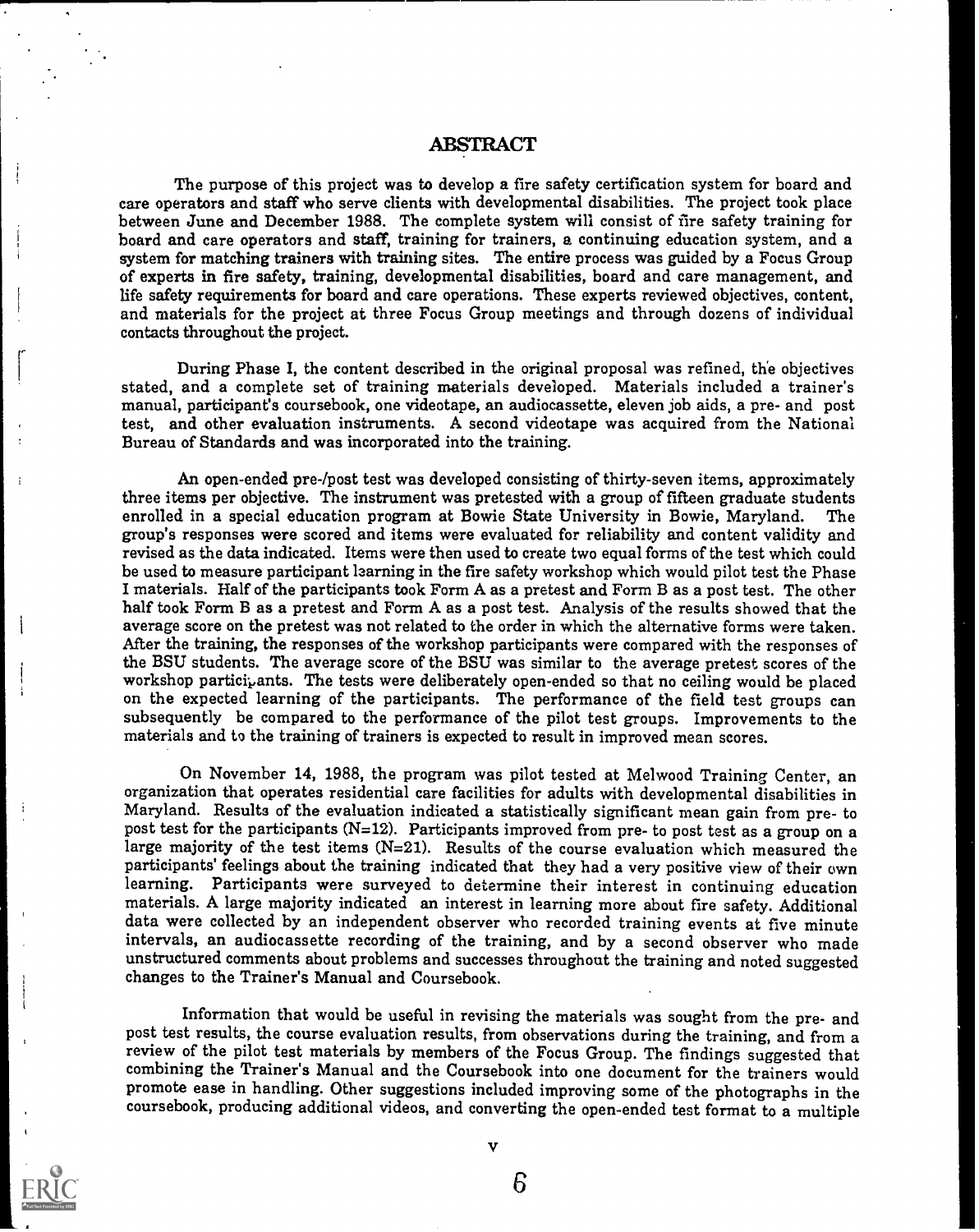choice test for the field test planned for Phase II. Test items which did not reliably measure the participants' learning will be revised.

During Phase II, the training for trainers will be developed. Trainees will spend one full day completing modules in developmental disabilities, fire safety codes for board and care homes, operations of board and care homes, and one additional day practice teaching the materials. The third day of training will be field experience at eight sites in Maryland. In addition to training trainers, project staff plans to develop materials for a continuing education program and develop a computerized database and system for matching trainers and training sites.

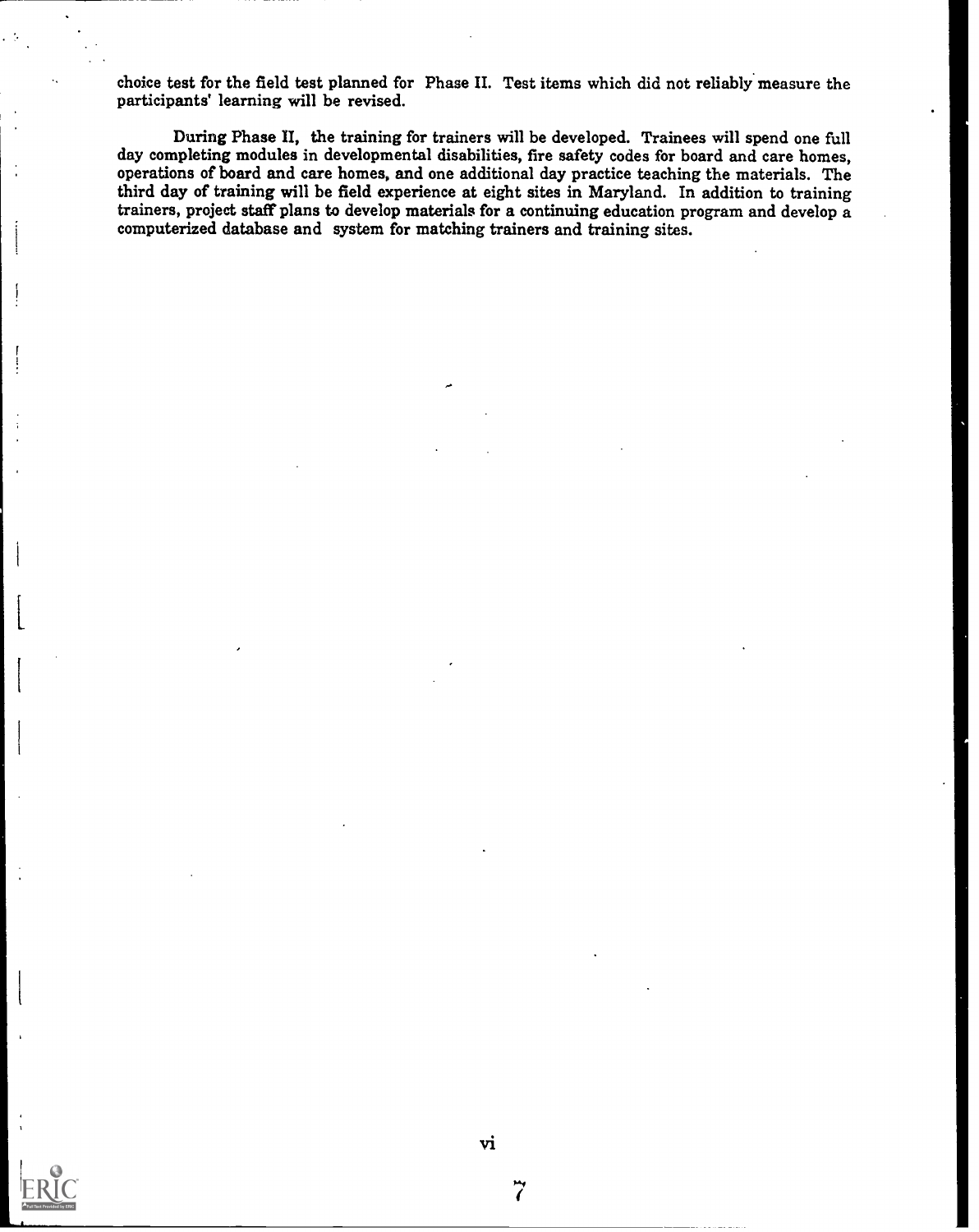# CHAPTER I INTRODUCTION

### Need for the Study

There is a great need for a fire safety training system for operators and staff of board and care homes for adults with developmental disabilities. Although information and materials about fire safety are available, a training "system" which could produce a verifiable effective and uniform control of safety and quality of care. Such a system can go a long way towards filling the gap created by uneven state and local licensing practices. Strong evidence of the need for a national system for fire safety training was demonstrated by the recent report from Project Share in Rockville, Maryland (Rutman, Baron, and Tatem, 1987). Although the authors considered fire and other safety procedures to be standard components of training packages, their data showed that of the 50 training packages currently available from the various states for training residential care proprietors and staff, only seven included any reference to fire safety in the topical outlines (Delaware, Massachusetts, Minnesota, New York, Pennsylvania, South Carolina, and Virginia). Rutman, Baron and Tatem (1987) also found the time allotted to the total training/certification process to be very limited, averaging only a few days. During that time dozens of topics including management, record keeping, resident characteristics, drug administration, CPR, and many other essential areas must be covered.

Another aspect of the problem to be addressed by this proposed project is that existing materials such as those developed by the National Fire Protection Association (Blye and Yess, 1985), Project Share (Groner, 1986), and the National Bureau of Standard (Nelson, et all, 1983), although technically and instructionally sound, have not been shown to meet the specific needs of operators and staff members with respect to content and learning styles. In general, they are too technical and do not provide sufficient motivation for board and care operators and staff to learn.

Materials provided by the states frequently consist of a Trainer's Guide with descriptions of key points to be covered and group exercises. The Guide may be accompanied by handouts and suggested trainee readings. In a few cases a trainee handbook is included. Programs often also consist only of a self-study trainee manual such as the NFFA's Fire Safety in Board and Care Homes. None were reported to have incorporated any innovative training technologies such as videotapes, computer-assisted instruction, or audio cassette tapes. Major approaches used are lectures, panel presentation, charts, and readings ( Rutman, Baron, and Tatem, 1987).

#### Design of the Study

To meet the need for standardized, validated fire safety training in board and care homes, Bonnie Walker & Associates (BW&A), during Phase I of the project, developed and evaluated a training and fire safety certification system. The proposed training system was based on the existing research and content developed by fire safety experts from the National Fire Protection Association (NFPA), and agencies such as the Center for Fire Research at NBS. The specific content offered to operators and staff of board and care homes involved in this project was determined during the first Focus Group meeting. Members of this group were experts in the areas of fire safety, training, people with development disabilities, and board and care home operations.

The design of the training system incorporated existing research regarding the learning styles of adults. Specifically:

• Materials must be viewed as immediately relevant. Adults tend to discount any information that does not seem to relate to their particular situation. Operators and staff who are extremely busy with their day-to-day responsibilities are likely to put aside information on fire safety if the examples appear not to relate to their situation.



j

1

 $8\phantom{1}$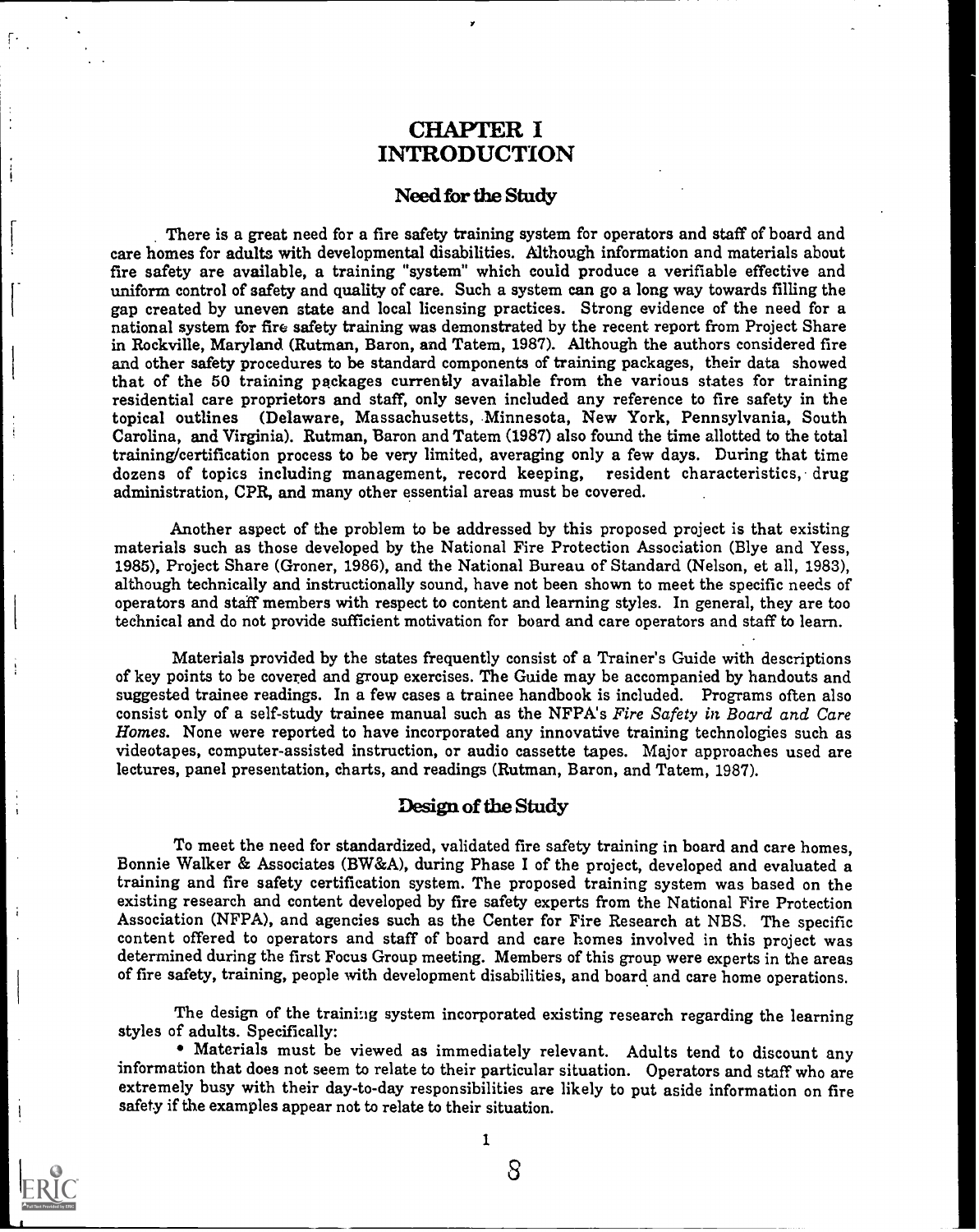Materials should not be presented in a repetitive format, e.g. all lecture, one selfinstructional manual, etc. Repetition quickly leads to disinterest and loss of attention in the

• Materials must be aimed at a variety of learning styles: auditory learners, visual learners, auditory/visual learners, and so forth. Most training materials are heavily reliant on two types of approaches: print-oriented (dependent on the adult learner's reading skills and interest in reading); and lecture oriented (dependent  $\sqrt{n}$  the lecturer's knowledge and ability to communicate effectively).

Presenting information by use of a video presentation has been found to be highly effective with the adult learner. We propose to develop video training aids which will include footage of actual fires, fire hazard situations, fire safety devices being operated properly, evacuation drills, and a simulated fire safety evaluation of a typical board and care facility. Video taping expert trainers and well-known fire safety experts assures a more uniform presentation of content. Thus training results could be replicated and documented. Other advantages of using a video cassette format include: equipment is easy to use and widely available; the format is familiar to both trainers and participants; the video can be used by individuals or groups; the video can be used in an interactive instructional mode, i.e., viewed from beginning to end, or in segments; video material can be self-contained and used independently by participants.

The long range goal of this project is to establish a training certification system whereby operators of board and care homes throughout the United States can receive uniform, validated training in fire safety. This training will include information about specific developmental disabilities and will focus on helping board and care operators and staff adapt fire safety procedures to meet the needs of the individual disabilities of residents and prepare staff for meeting those needs.

#### The overall goals for Phase I were to:

- 1. Develop a prototype fire safety training system, and
- 2. Demonstrate its feasibility and effectiveness with operators and staff of board and care homes for the developmentally disabled.

Measurable Learning Objectives Proposed for Phase I: The measuring learning objectives listed below were proposed for the Phase I training. These objectives were revised during the course the project after thorough review by the experts on the Focus Group. (Chapter III lists the objectives as they were revised for the pilot test.)

As a result of the training, participants will be able to:

- 1. Demonstrate their understanding of the need for a basic fire safety evaluation of a board and care facility adapted from the FSES system including:
	- a. Recognize building construction deficiencies;
	- b. Recognize fire and safety hazards.
- 2. Plan and implement fire standards for a board and care facility including:
	- a. Demonstrate an awareness of local codes and standards applicable to board and care homes in their locality or state.
	- b. Eliminate or minimize fire and safety hazards identified in a fire safety evaluation.
	- c. Understand the need for installation, maintenance, and use of fire safety devices, e.g. smoke alarms, fire alarms, fire extinguishers, automatic detection systems, and sprinkler systems.
	- d. Operate fire safety devices and, where appropriate, learn proper procedures to teach residents how to operate them.
- 3. Adapt the fire safety system to meet the needs of individual differences of residents and prepare staff for meeting those differences in a specific board and care setting, e.g., hearing impaired, blind, mentally retarded, physically disabled.
- 4. Implement fire safety programs for residents including:



÷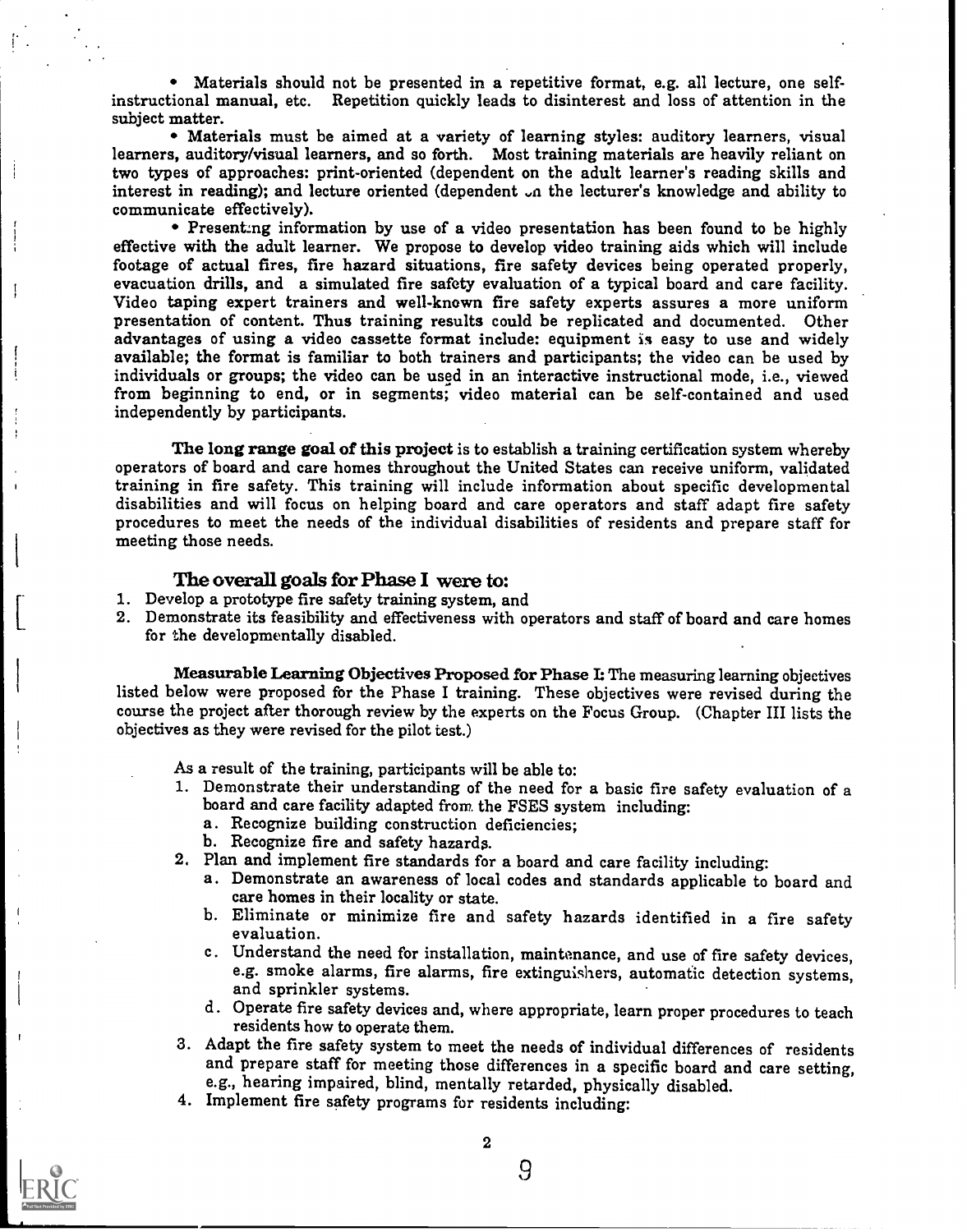- a. Demonstrate safe behavior prevention techniques, e.g., safe smoking, cooking, etc.
- b. Demonstrate operation of fire safety devices.
- c. Plan and conduct evacuation procedures and drills.

#### Other Phase I objectives

 $\mathbf{L}$ 

Determine through the Focus Group and Pilot Test evaluation the most appropriate:

- 1. Length of training (16 hours, 24 hours, other);
- 2. Content (scope of training and specific objectives);
- 3. Training aids (video, print, audio cassette, other);
- 4. Time frame (two consecutive days, four half days, other);
- 5. Training techniques (demonstration, simulation, role play, using self-study materials, audiocassette, video cassettes, etc.)

#### Background

Project Share's report on Training Board and Care Home Providers (Rutman, Baron and Tatem, 1987) offers the most comprehensive study to date regarding the current numbers of homes, numbers of clients, licensing procedures and training by state. Approximately 65,000 residential facilities (including board and care homes and other types of similar operations) were reported--<br>serving from 1 to 100's of clients drawn from elderly, mentally ill, mentally retarded or developmentally disabled populations. Because of the current emphasis on moving individuals from institutions to community based facilities and the large number of unreported facilities, it is likely that the number of residential facilities already greatly exceeds that number and that the number will continue to grow.

The size of the potential population to benefit by the fire safety training system proposed by this project is substantial. These individuals (operators and staff of various types of residential facilities) are not currently being served to any marked extent by either a fire safety training system or by materials suitable for the targeted population. Further, there are many 1,000's of other families who have elderly, mentally ill, retarded, or otherwise developmentally disabled family members who were not identified by this study and who could benefit from fire safety training specifically designed for these specific populations.

The result of this lack of a training system are evident by the large number of deaths from fires which occurred in board and care facilities between 1978 and 1984. The National Fire Protection Association (NFPA) estimates that the "risk of dying" in a multiple death fire in a board and care facility during that period was five times as high as it was in any other residential property and that two-thirds of these multiple death fires occurred in facilities that house the elderly. A number of factors contributes to the large number of fires and resulting deaths. Most of the deaths could be prevented by an appropriate fire safety training system which would train board and care operators and staff members to recognize and eliminate or minimize common fire hazards such as electrical distribution system overloads and malfunctions, incendiarism, smoking, improper use of matches and lighters and leaving food unattended while cooking. In addition, the training would provide information regarding the installation and maintenance of smoke detectors, the value of automatic sprinkler systems, and the importance of having and drilling a fire evacuation plan (Blye and Yess, 1987).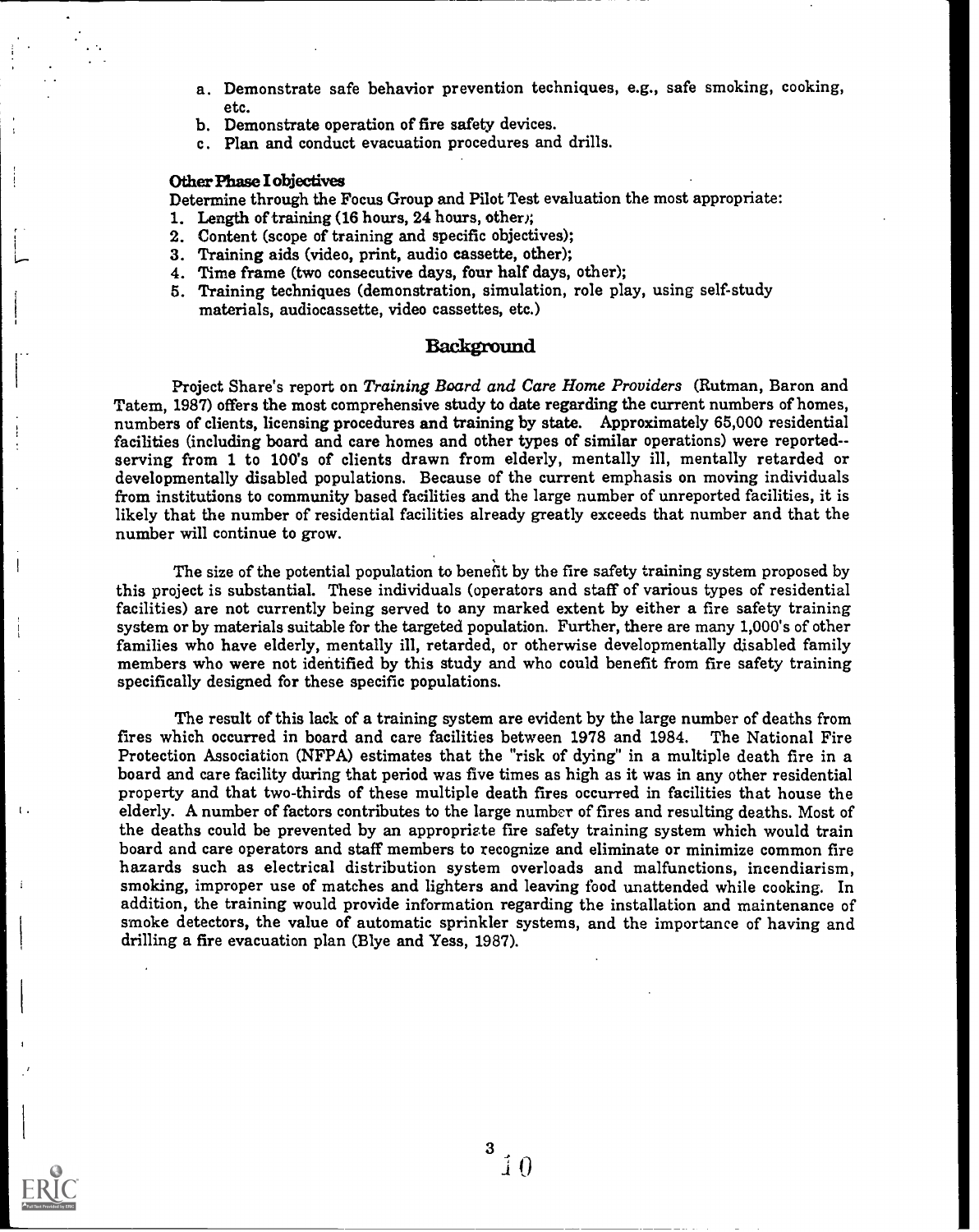# CHAPTER II DEVELOPMENT OF THE SYSTEM

#### Focus Group Process

The curriculum for the fire safety training program was developed with the assistance of a interdisciplinary group of experts in a Focus Group setting. Areas of expertise were developmental disabilities, regulatory processes and agencies, board and care operations, fire safety, human behavior in fires, training, evaluation, and materials development. The rapid prototyping model of development which lets the system evolve and be tested at multiple points throughout the process rather than only at the end was selected. Thus the Focus Group first received a broad outline of content which was expanded during the first Focus Group Meeting-a full day of discussion.

The discussion which took place during Focus Group I was recorded. The transcript of the meeting was analyzed and the conclusions of the group were used by project staff to revise the content outline and develop the initial draft of the training curriculum and curriculum materials.

Portions of the initial draft of the training materials were reviewed by individual members of the group when special expertise was required.

A "first" draft was then sent to the entire group for review prior to Focus Group II, the refined. The draft included the evaluation design, scripts for proposed media, the trainer's manual, and participant material. Following the second full review certain components were presented again to individuals for confirmation. Prior to publication for the pilot test, the entire set of materials were again reviewed by representatives of the various disciplines and revised as needed.

During the second meeting of the Focus Group, members also recommended the broad curriculum areas to be included in the training program for trainers. The group also recommended criteria for selecting these trainers and the approach for "training the trainers."

The development of the pre- and post tests for the training underwent review for validity and reliability. A set of three open-ended items were developed for each objective by the project staff and sent for review and responses by members of the Focus Group with expertise in fire safety. The entire set of items were completed by 15 graduate students enrolled in special education program at Bowie State University (BSU). No names were given on these tests; however, demographic data were requested so that project staff could compare the BSU group with the pilot test group. The responses of the BSU were analyzed in order to determine the acceptability of the items. were omitted. All acceptable items were then randomly assigned (by objective) to either Form A or Form B of the test. The goal was to develop two "equal" forms of the test. At the training half of the participants received Form A as a Pre test; the other half received Form B. Participants then received the alternative form as the post test. Participants identified themselves with a "code name" so that pre- post forms could be matched. No participant names were attached to any evaluation instrument except for the preregistration form. No individual will be identified in any manner in project reports.

A one day training session was held on November 2, 1988 to prepare the two instructors for<br>the pilot test training session. Both instructors were fire safety specialists with previous<br>experience as trainers. Each were also participated in the two day discussions of these topics at Focus Group meetings. The two instructors

ERIC 11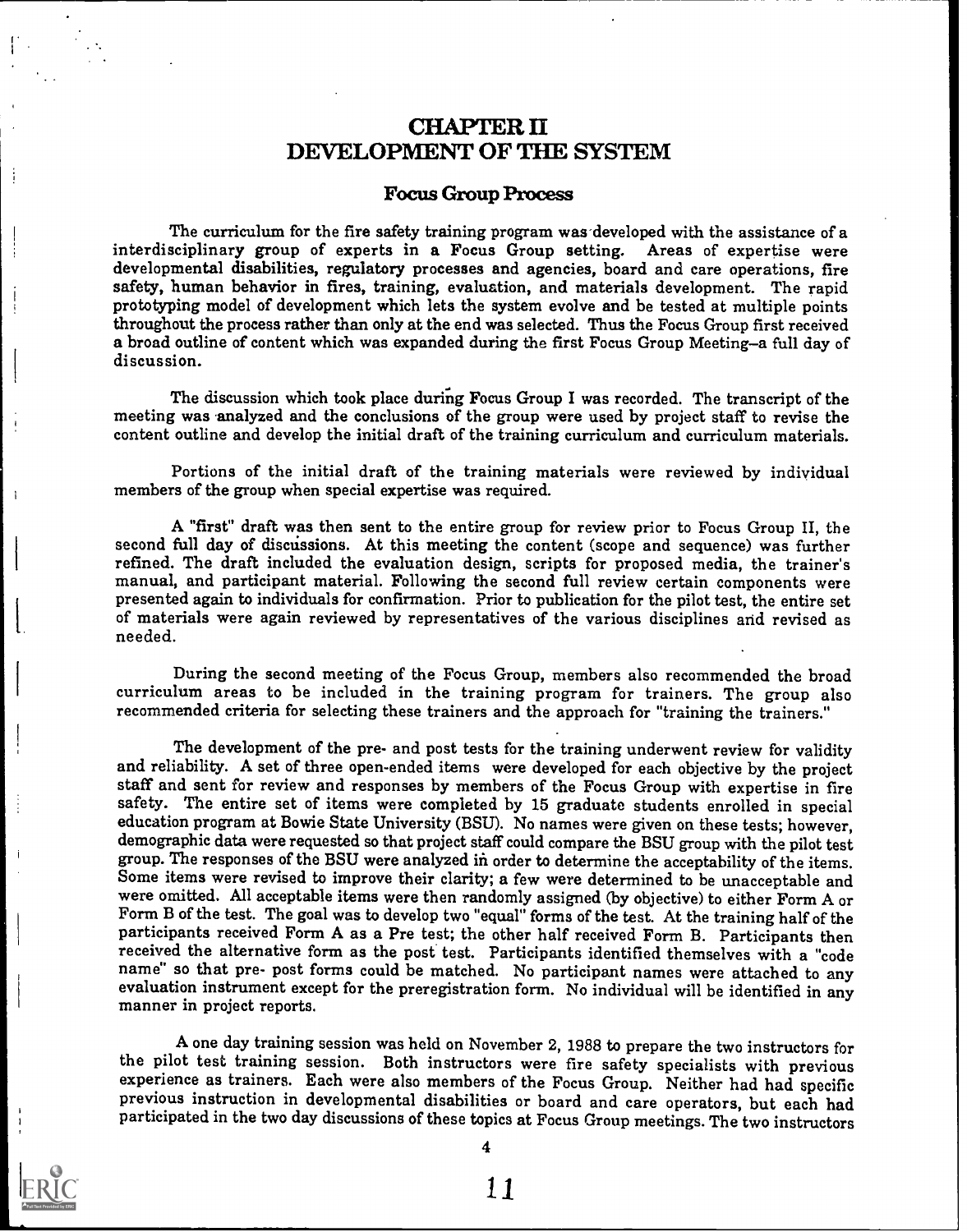spent an entire day reviewing the materials and making final suggestions which were incorporated into the pilot test version of the materials.

On November 9, 1988, the pilot test of the Fire Safety Training System took place. There were 12 participants-members of the supervisory staff and direct care staff at Melwood Training Center. The training took place at the Melwood location in Nanjemoy, Maryland.

The final step in the Phase I process was to review the results of that training session (preand post test scores, participant and trainer evaluations, audiocassette recording of the sessions, and the report of the independent observer). During the third convening of the Focus Group on December 14, 1988, recommendations for further revisions were gathered and incorporated into this Report.

#### Design of the System

The initial design of the Fire Safety Certification System for Board and Care Operators as presented in the Phase One Proposal was also refined by Project Staff with input from a wide variety of conversations with people in the field. Contacts were made by letter and telephone with several state and local officials, fire marshalls, and others with an interest in fire safety in board and care environments. From these discussions, the current model has emerged. This model includes (1) Training for Board and Care Operators, (2) Training for Trainers, (3) Continuing Education, (4) The Network.

#### Design and Development of the Training Materials

The major focus of energy during Phase One was on the design and development of the Fire Safety Training for Board and Care Operators. BWA developed objectives and related materials (a) to train the professional staff of board and care homes in fire safety and (b) to enable them with skills to train the direct care staff who will in turn train residents in fundamentals of fire safety. Specific objectives for each segment of the audience were developed. (See Figure 2-1: Course Objectives and Topical Outline.)

Training materials were geared towards specific audiences (e.g, professional staff, direct care staff, residents) as well as towards the specific environments (e.g., small home, large home, apartments) and toward specific disabilities (mentally retarded, visually or hearing impaired, physically disabled).

The training manual and participant materials addressed seven topics:

The Need for Fire Safety Fire Behavior and Life Safety Code Requirements Human Factors in Fire Safety Fire Hazards and Fire Prevention Fire Safety Devices Fire Emergency Planning Staff and Resident Training

Training aids included:

The Trainer's Manual

The Participant's Coursebook (125 pages of print materials with photographs)

The Need for Fire Safety (7 minute videotape)

Human Behavior in Fires (10 minute audiocassette tape)

Flashover: Countdown to Disaster (12 minute videotape produced by the National Bureau of Standa. ds, made available for training)

Job Aids (13 Checklists to be used in Fire Safety Training, Fire Prevention and Reporting)

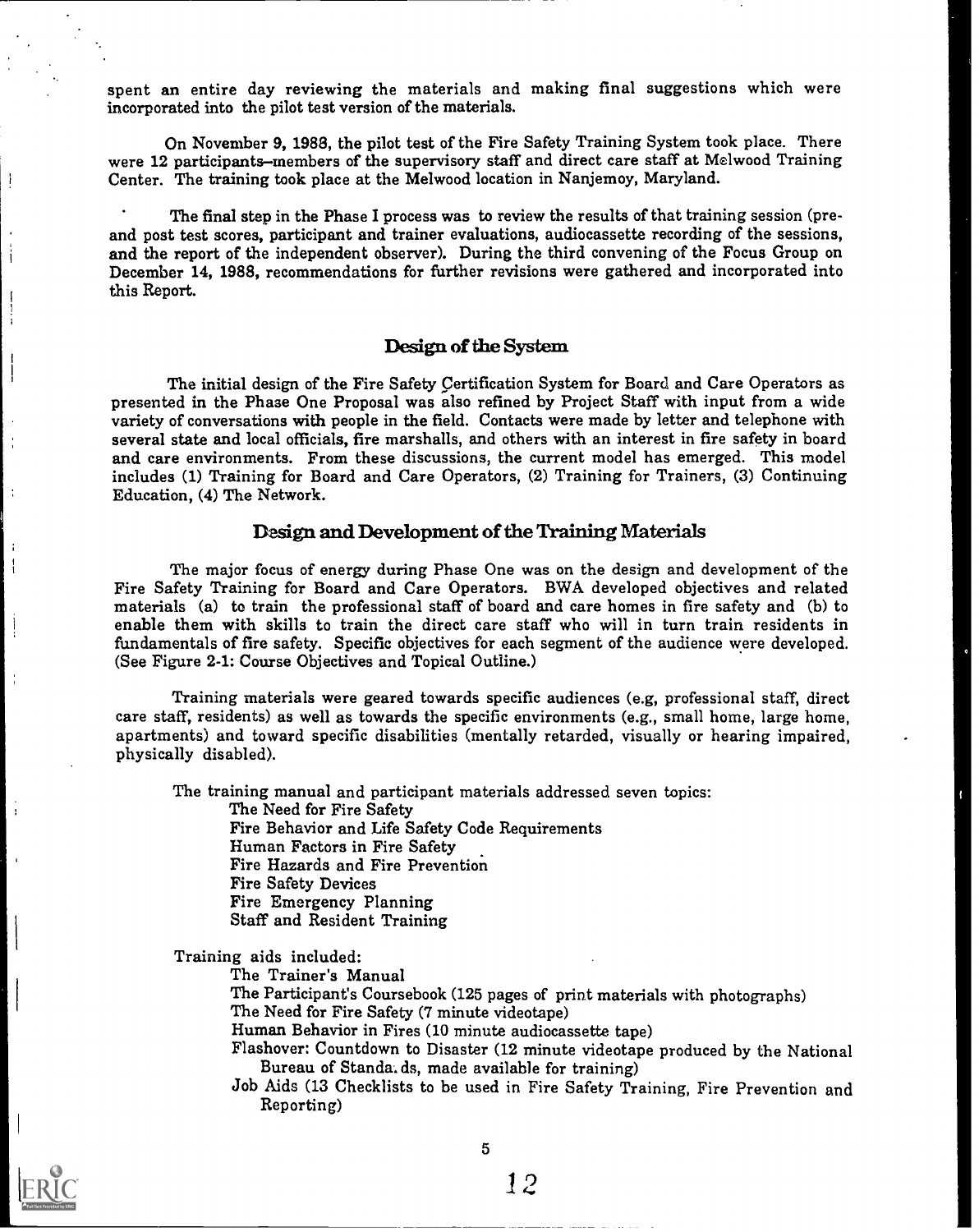Evaluation Instruments included:

Preregistration Form (Fer descriptive group data only)

Pre- and Post Tests (Form A and Form B)<br>Fire Safety Training Evaluation Form (for affective learning)

Continuing Education Questionnaire (assessment to determine areas of continuing interest for follow-up materials)

#### Other Training Materials

In addition to the video that was completed, 'The Need for Fire Safety," project staff also obtained footage suitable for editing additional videos on the topic of identifying code violations and fire hazards, and a comparison of fire damage with a smoke alarm system as compared to a residential sprinkler system. Initially, project staff planned to incorporate fire hazards into the video 'The Need for Fire Safety." However, because we had identified a home and the direct care staff (counselors) who operated that home, we felt that it was not appropriate to include hazards or code violations. The video planned for that subject will use an on-camera actor and an unidentified setting.

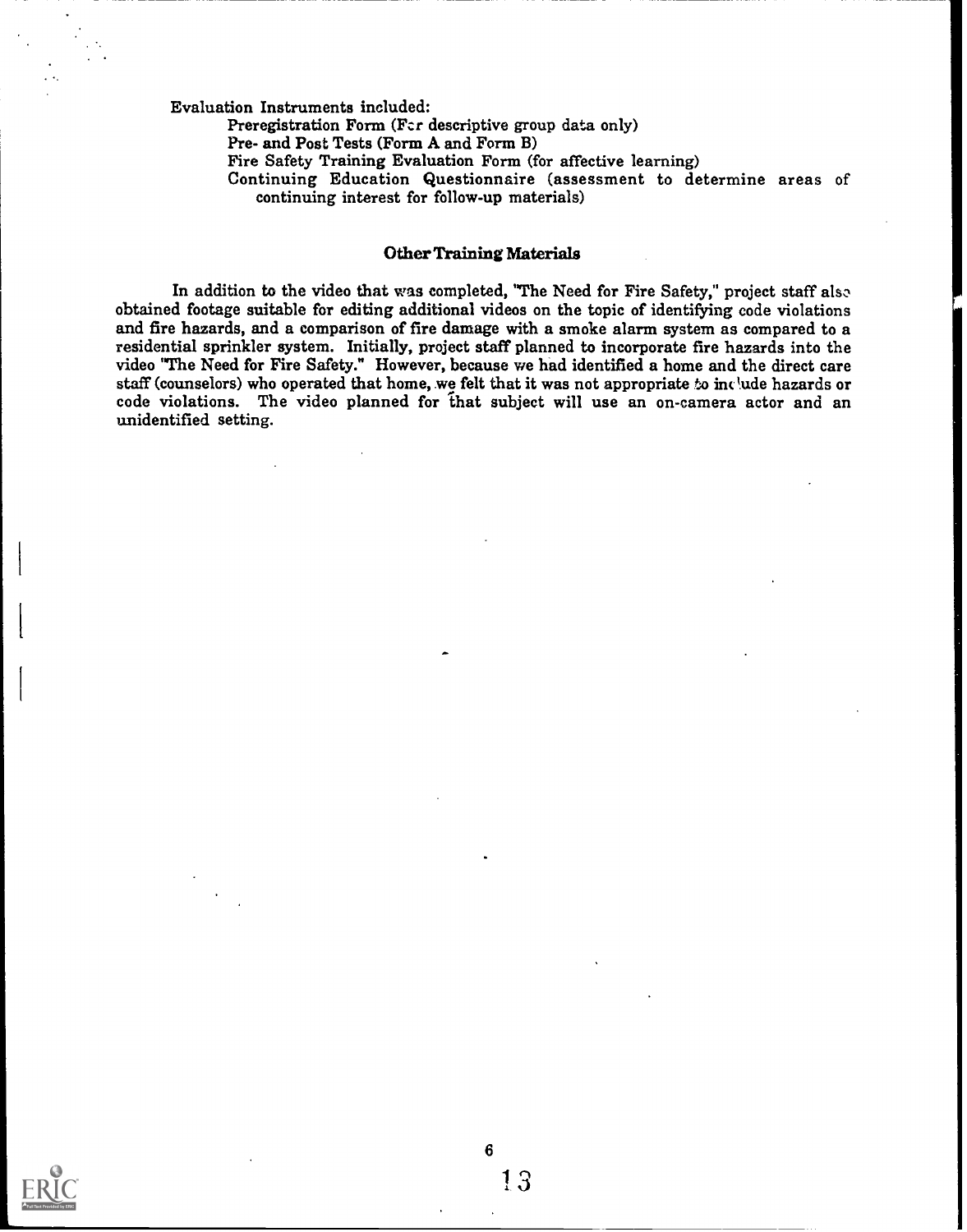#### Module 1: Why Study Fire Safety?

#### Objective:

- 1. Participants will demonstrate their understanding of the need for fire safety evaluations and emergency procedures.
	- Participants will identify fire safety concerns of board and care owners.
	- Participants will identify legal responsibilities concerning fire safety.
	- Participants will identify procedures that can be used to meet the special needs of each resident.

# Module 2: Fire Safety Standards and Prevention

# Objectives:

 $\bullet$ 

- 1. Participants will demonstrate their knowledge of fire behavior.
	- Participants will identify the length of time it takes for a fire to spread or to flash over.
	- Participants will understand how intense the heat of a fire becomes.
	- Participants will understand that all materials are flammable.
	- Participants will understand smoke production.
	- Participants will understand the characteristics of flame spread.
- 2. Participants will understand basic fire concepts.
	- Participants will identify materials which are highly flammable such as upholstered furniture, paneling, ceiling tiles.
- 3. Participants will demonstrate their knowledge of fire safety standards.
	- Participants will identify the number of required exits.
	- Participants will identify appropriate types of interior finishes.
		- Participants will identify vertical openings and identify required protection.
	- Participants will identify hazardous areas and required protection.
- 4. Participants will demonstrate their knowledge of fire prevention procedures by identifying code violations and corrective measures.

Code violations may include:

- Door to sleeping room propped open.
- Window painted shut.
- $\bullet$ Improper protection of vertical opening.
- Blocked egress
- Inoperable smoke detector
- Unprotected hazardous areas

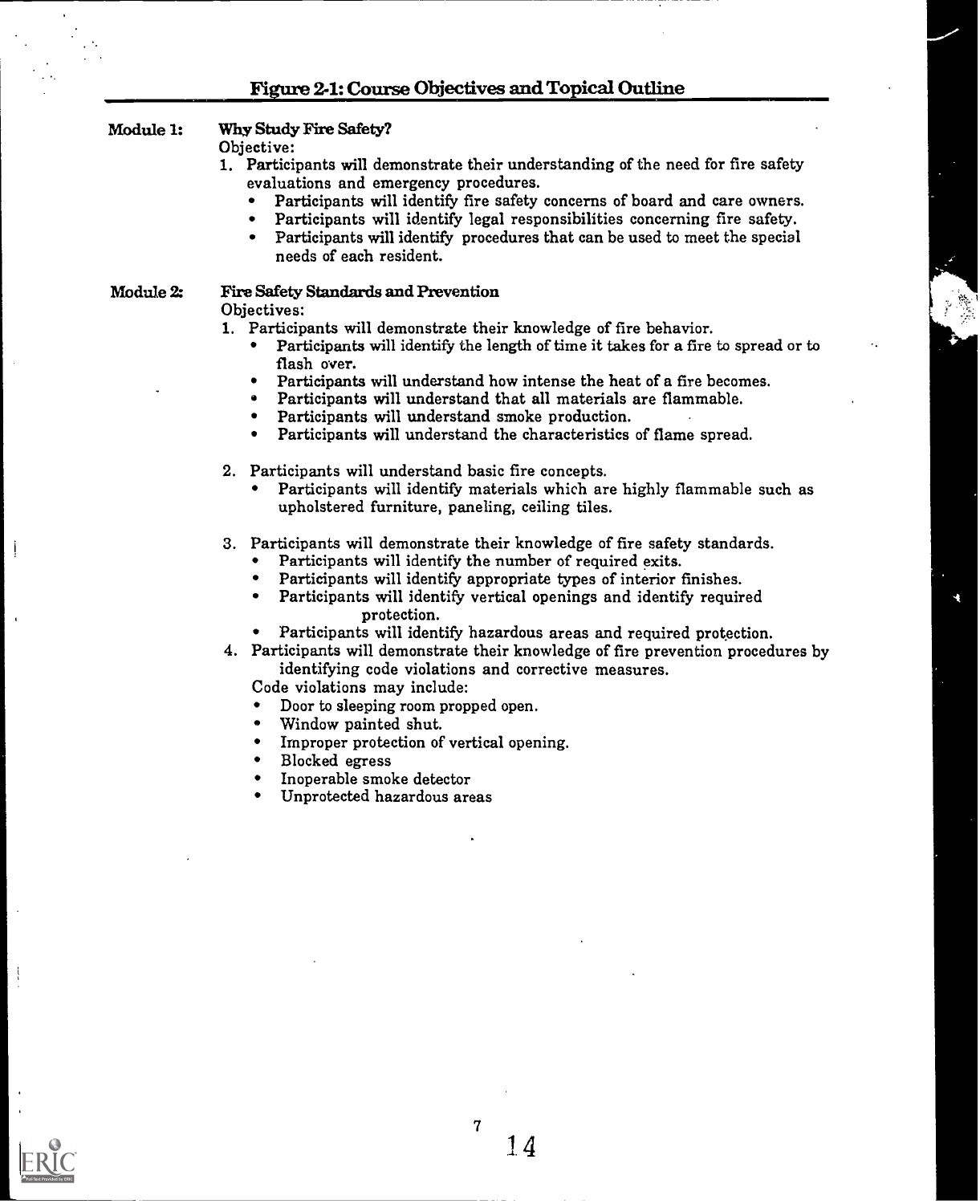# Figure 2-1: Course Objectives and Topical Outline (con't)

### Module 3: Human Factors

#### Objectives:

- 1. Participants will identify relative characteristics of direct care staff.
	- Participants will describe the characteristics of direct care staff, e.g., age, physical limitations, communication skills, life goals, education, previous experience with emergencies, motivation, rapport with residents, habits (i.e., smoking, alcohol consumption), interests.
	- Participants will identify the impact of direct care staff characteristics on fire safety.
- 2. Participants will identify relative characteristics of developmentally disabled residents.
	- Participants will describe relative characteristics of developmentally disabled residents, e.g., resistance to evacuation, ability to evacuate, etc., behaviors which could impact on fire safety (i.e., smoking), etc.
- 3. Participants will identify community fire safety resources.
	- Participants will name and describe the degree of services provided by their fire department, fire safety consultants, health department, and other community resources.<br>• Participants will create a list of resources available for training and
	- during an emergency with names and telephone numbers.
- 4. Participants will identify characteristics of human behavior in fires as determined by fire safety research and the appropriate reactions to these types of behavior, e.g.
	- Inappropriate reactions or misinterpretation of fire cues.
	- Need to seek reinforcing cues.
	- Response of individual versus a group in an emergency.
	- Tendency to reenter buildings.
	- Behavior related to the emergency such as response to smoke.
- 5. Participants will demonstrate their ability to recognize an emergency and appropriate procedures.

#### Module 4: Fire Hazards

**Objectives** 

1. Participants will identify fire hazards and procedures for correcting those hazards.

Hazards will include:

- Smoking
- Cooking
- Overloaded electrical systems
- Extension cords
- Space heaters
- Appliances
- Cleaning Fluids
- Fireplaces
- Neglected maintenance
- Obstructed egress
- Christmas trees
- 2. Participants will complete a fire hazard checklist.
- 3. Participants will complete a bedtime fire hazard inspection checklist.



j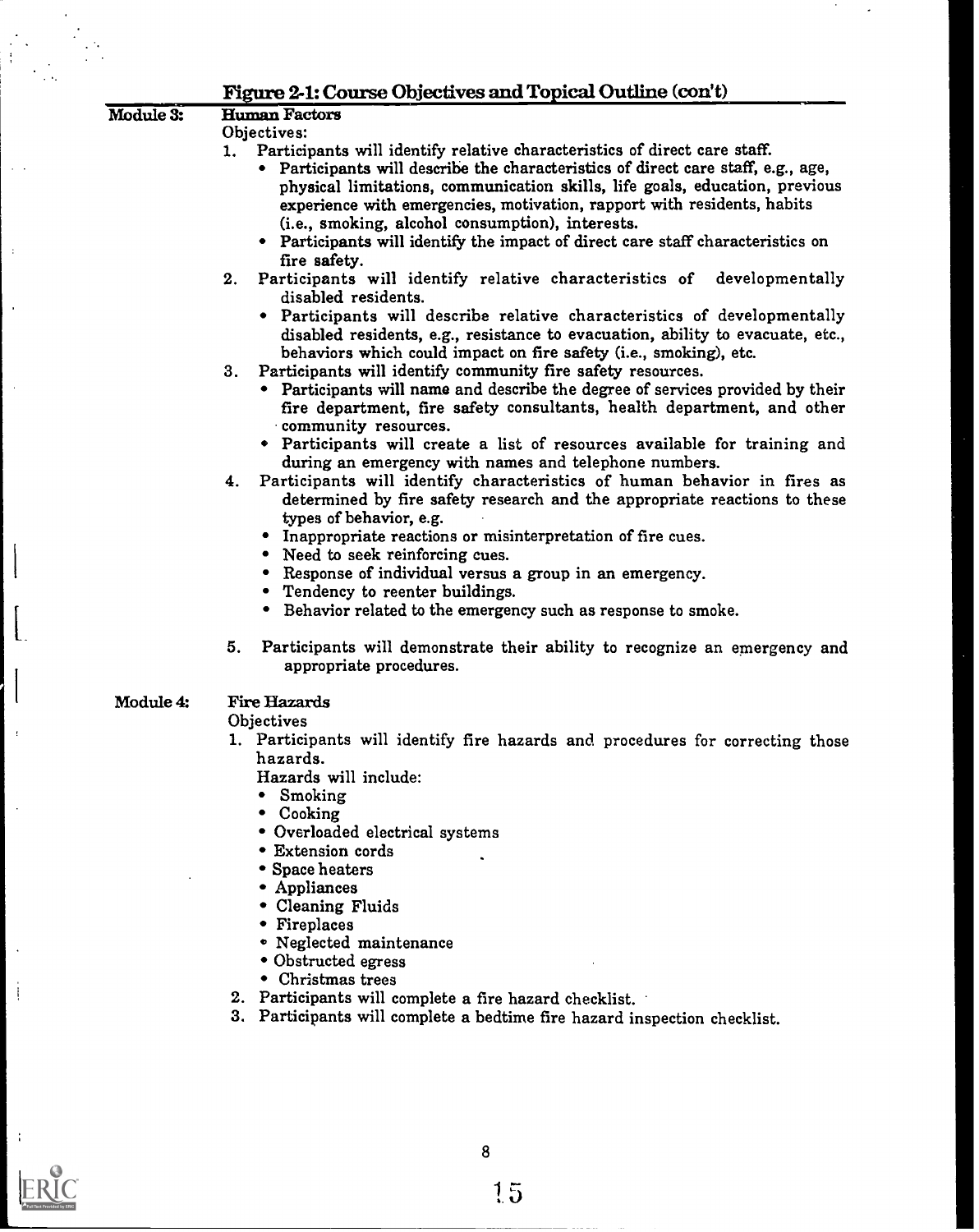# Figure 2-1: Course Objectives and Topical Outline (con't)

#### Module 5: Fire Safety Devices

Objective:

- 1. Participants will identify the function and maintenance procedures of fire safety devices including:
	- Detector Devices (Heat and Smoke)
	- Types of Detector Alarms
		- Single Station- Multiple Station, Systems
	- Other Alarm Systems (Annunciator Systems; Manual Alarm; Remote Receiver)
	- Special Alarm Features for the Developmentally Disabled
	- Sprinkler systems
	- Emergency Lights and Exit Signs
	- Doors and Barriers
	- Fire Extinguishers
	- Tactile Aids
	- Bedside Safety Aids (whistle, flashlight, dolly, glasses)
	- The Telephone as a Fire Safety Device
	- Community Projects (Project ID)

#### Module 6: Fire Emergency Planning

Objective:

- 1. Participants will develop a fire emergency plan suitable for implementation in their board and care facility or facilities with their direct care staff and their residents.
	- Participants will make decisions affecting the design of the fire emergency plan including:
		- a. Identify strengths and weaknesses of the board and care environment.
		- b. Identify primary and backup strategies in a board and care environment.
		- c. Identify a refuge strategy.
		- d. Identify special needs of any resident and how to respond to those needs during a fire emergency.
	- Participants will develop and implement a fire emergency plan including: a. Identify emergency tasks for staff.
		- b. Identify basic emergency tasks for residents.
		- c. Develop a form for reporting fires suitable for use by staff.
	- Participants will develop fire drill policies and procedures for their facility.
	- Participants will identify a plan for evaluating the fire emergency plan and how to improve it including:
		- a. Improving escape strategy
		- b. Improving staff assistance to residents
		- c. Limiting the spread of fire and smoke.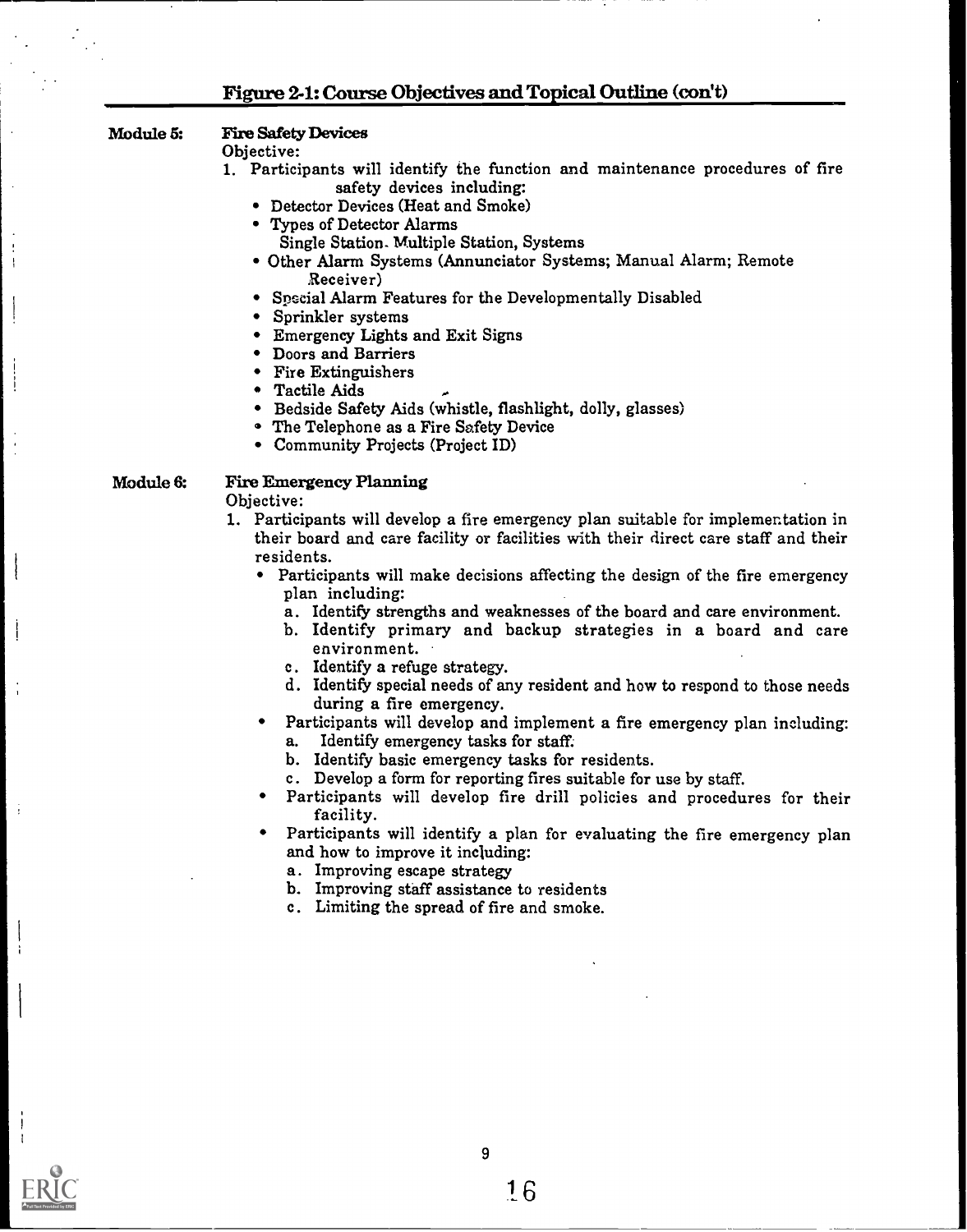### Figure 2-1: Course Objectives and Topical Outline (con't)

#### Module 7: Direct Care Staff Training

#### Objective:

- 1. Participants will identify methods and materials for training staff to implement the Fire Emergency Plan including:<br>• Staff will become familiar with the burnan be
	- Staff will become familiar with the human behavior to expect during a fire.
	- Staff will be able to use and maintain fire safety devices in their facility.
	- Staff will be able to run and evaluate a fire drill.
	- Staff will be able to assist residents in evacuating.
	- Staff will be able to perform each of the emergency tasks during a fire or fire drill situation.
	- Staff will be able to complete the fire report form.

### Module & Resident Training

#### Objective:

- 1. Participants will identify methods and materials for training residents to implement the Fire Emergency Plan including
	- Residents will assemble bedtime safety devices and identify function of each device during a fire.
	- $\bullet$ Residents will be able to perform each of the emergency tasks during a fire or fire drill situation including "evacuate the home in 3 minutes or less."
	- Residents will demonstrate ability to implement refuge plan.
	- Residents will demonstrate emergency actions to take in clothing fires.

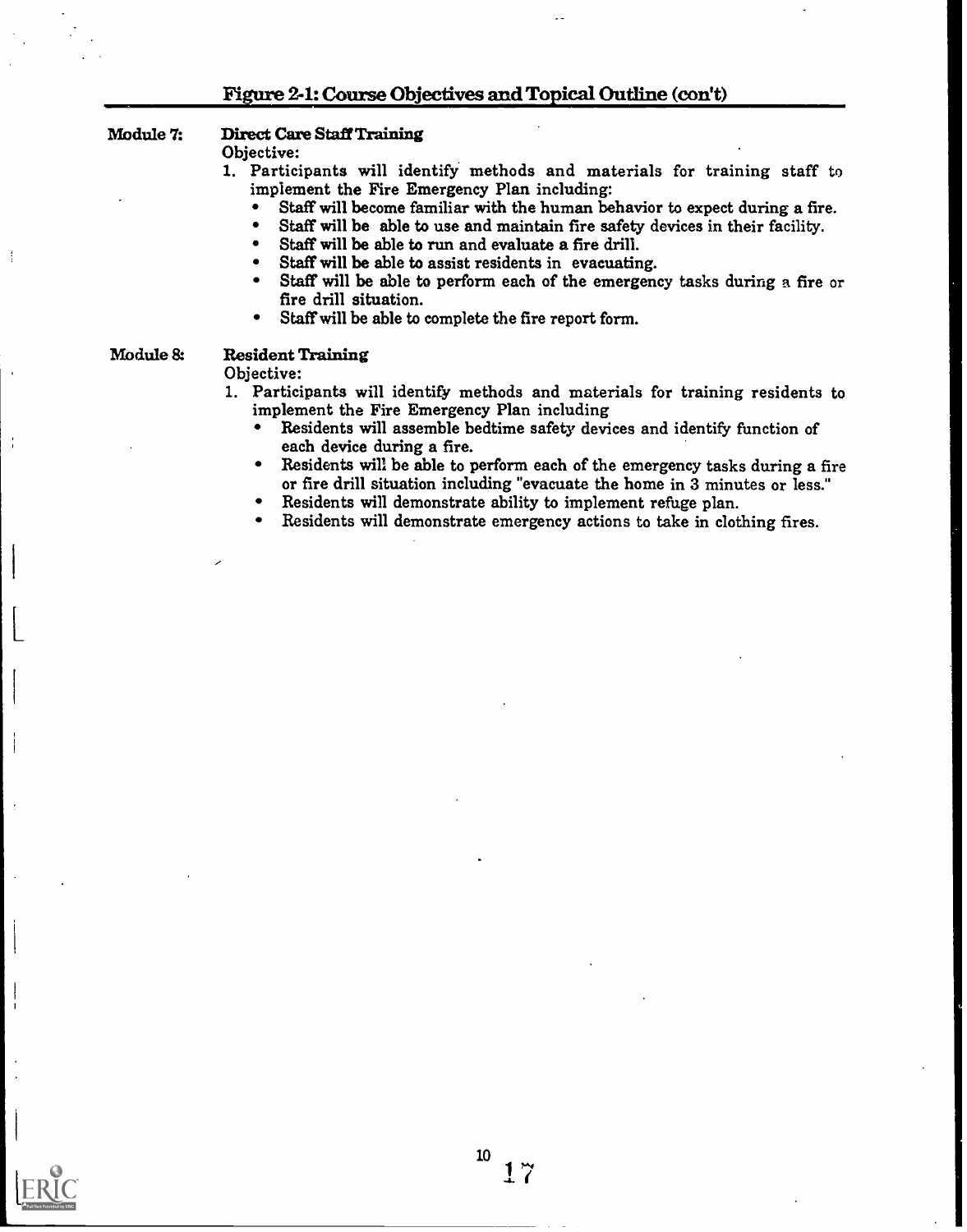### Length of Training and Time Frame

A major question to be answered during Phase I was the length of the training. The scope of content as described in the Phase I proposal was estimated to require three days. During the first Focus Group meeting, representatives of Melwood Training Center which operate several board and care facilities in Prince George's and Charles County, Maryland, expressed reservations about the length of time. Later discussions with Melwood staff suggested strongly that even one day was going to be difficult for staff due to heavy client demands on their time. Further discussions with Marjorie Owens, Director of Project Home, of the Maryland Department of Human Resources, about the length of time indicated that a full day of training was nearly impossible, particularly for the individual board and care operator who is both owner and direct care staff. Because the scope of the curriculum needed to be sharply curtailed to meet the time constraints, two general approaches were selected. First the training sessions would focus sharply on the practical skills and information required to accomplish the project goals. The materials would be highly structured. The participant's materials would serve as a future reference after the training. Finally, a continuing education component to the system was proposed.

# Selection of Training Aids and Techniques

The Focus Group members, all of whom had training experience, discussed the types of training aids they preferred using. The consensus of opinion was that a variety of training aids would be required designed around a set of print materials. A video tape was determined to be the best media to illustrate the need for fire safety. The materials needed to be specifically aimed at the board and care audience. There should be a minimum of lecturing. Content should be conveyed in a standard format through audio cassettes, videos, print materials. The trainer should be primarily a facilitator and leader, rather than a conveyor of content. A minimum of equipment should be required. Some members enjoy using slide presentations, but others had negative experiences with that type of training aid. Transparencies and overhead projectors were not preferred. A broad consensus felt that use of computer assisted instruction was inappropriate for the audience.

An instrument was developed stating the purpose of each training aid developed for the project. Trainers during Phase II will be asked to evaluate each training aid using the stated purpose as the criteria for determining the usefulness of the aid. See the Appendix for a copy of that form.

**EXECUTE SECOND SERVER CONTROL**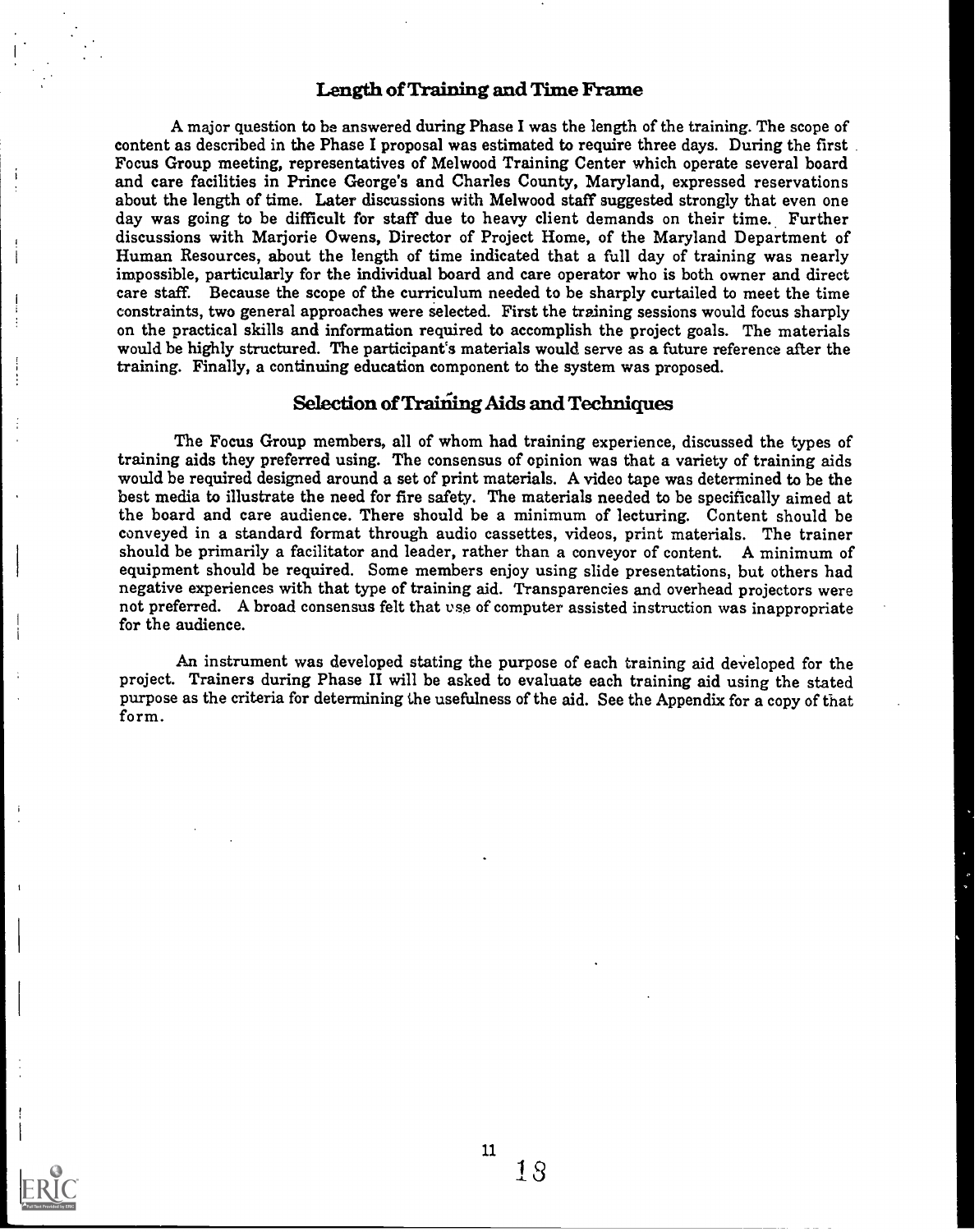# CHAPTER III DESIGN OF THE PILOT TEST

#### Setting for the Study

The pilot test of the Fire Safety Training for Board and Care Operators took place at the Melwood Training Center, a nonprofit corporation that operates residential units for adults with developmentally disabilities in Charles County and Prince George's County, Maryland.<br>Approximately 200 clients are served by the horticultural training center. Approximately 60 clients live in 19 residential facilities in Prince George's County and approximately 30 clients live in 10 residential facilities in Charles County.

# Sample

Twelve staff members from Melwood Training Center, participated in the pilot test of the Fire Safety Training for Board and Care Operators. The participants were both supervisory and direct care staff members. Tables 3-1 to  $3-9$  below present information about the participants collected on the Preregistration Form (See Appendix A). These data can be used to develop a profile for comparison purposes with the field test groups during Phase II.

| Table 3-1                                             |  |
|-------------------------------------------------------|--|
| Distribution of Workshop Participants by Sex $(N=12)$ |  |

| --<br>Males | -  |    |  |
|-------------|----|----|--|
| Female      | -- | -- |  |

| Table 3-2                                                  |  |
|------------------------------------------------------------|--|
| Distribution of Workshop Participants by Position $(N=12)$ |  |

|            | Supervisor<br>U |  |
|------------|-----------------|--|
| Instructor |                 |  |
| Counselor  |                 |  |

Table 3-3

Distribution of Workshop Participants by Experience With Disabilities (N=12)

| Mentally Retarded       | ٠ | 10 |  |
|-------------------------|---|----|--|
| Visually Impaired       |   |    |  |
| Epilepsy                |   | 6  |  |
| <b>Hearing Impaired</b> |   | ., |  |
| Cerebral Palsy          |   | ., |  |
| Autistic                |   |    |  |
| Mobility Impaired       |   | 5  |  |

#### Table 3-4

Distribution of Workshop Participants by Years Experience With People With Developmental Disabilities  $(N=12)$ 

| 0-1 years | 1-5 years | 6-10 years | $11+$ years |
|-----------|-----------|------------|-------------|
|           |           |            |             |

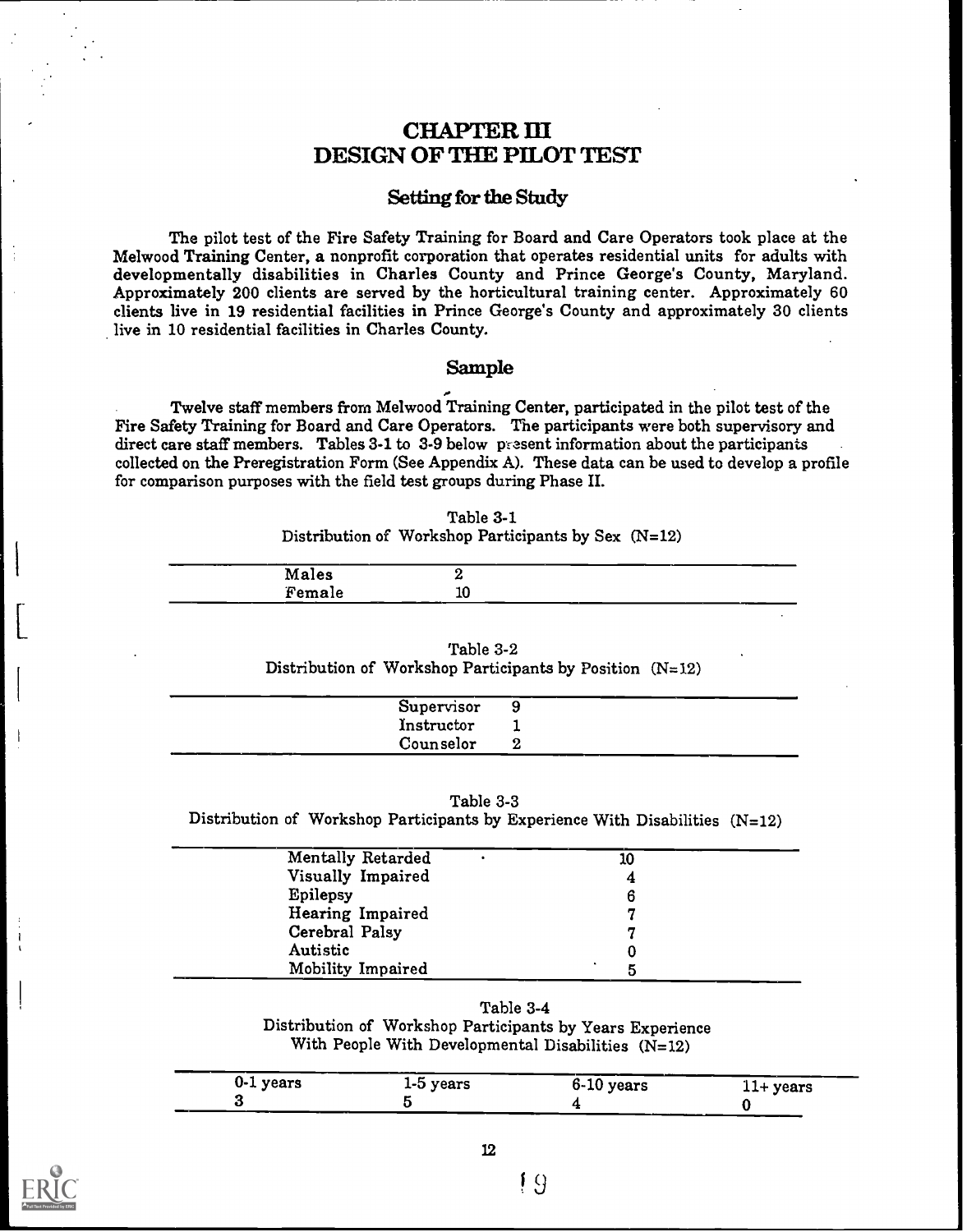| Management               |   |  |
|--------------------------|---|--|
| Rehabilitation           |   |  |
| Developmentally Disabled |   |  |
| Recreation               |   |  |
| Nutrition                |   |  |
| Medications              | 3 |  |

| Table 3-5                                                          |  |  |
|--------------------------------------------------------------------|--|--|
| Distribution of Workshop Participants by Areas of Special Training |  |  |

#### Table 3-6 Distribution of Workshop Participants by Educational Level Attained

| High school              | 2 |
|--------------------------|---|
| A.A. Degree              |   |
| <b>Bachelor's Degree</b> |   |
| Master's plus            |   |
| High school plus college |   |
| Bachelor's plus          | 3 |
| Master's                 | O |
| Doctorate                |   |

Table 3-7 Distribution of Workshop Participants by Years at the Facility  $(N=12)$ 

|  | .1C<br>٠. |  |
|--|-----------|--|
|  |           |  |

### Table 3-8 Prior Fire Safety Training of Workshop Participants (N=12)

|                                              | YES | NO. | NO RESPONSE |
|----------------------------------------------|-----|-----|-------------|
| Previous Fire Safety Training                |     |     |             |
| Fire Safety Training at the Same Facility    |     |     |             |
| <b>Experience Training Direct Care Staff</b> |     |     |             |
| <b>Experience Training Clients</b>           |     |     |             |
| Experience Training Other Prefessional Staff |     |     |             |
| Experience With a Fire Emergency             |     |     |             |

| Table 3-9                                       |  |  |  |  |  |
|-------------------------------------------------|--|--|--|--|--|
| Length of Previous Fire Safety Training $(N=3)$ |  |  |  |  |  |

|      | $-$<br>Hour     |  |
|------|-----------------|--|
| ---- | More Than 1 Day |  |

# Instrumentation

Preregistration Form-To collect information regarding the demographic characteristics of the pilot test group, each participant was asked to complete a Preregistration Form. [See Appendix A.) Copies of the form were mailed before the training. Additional copies of the form were distributed at the training.



ł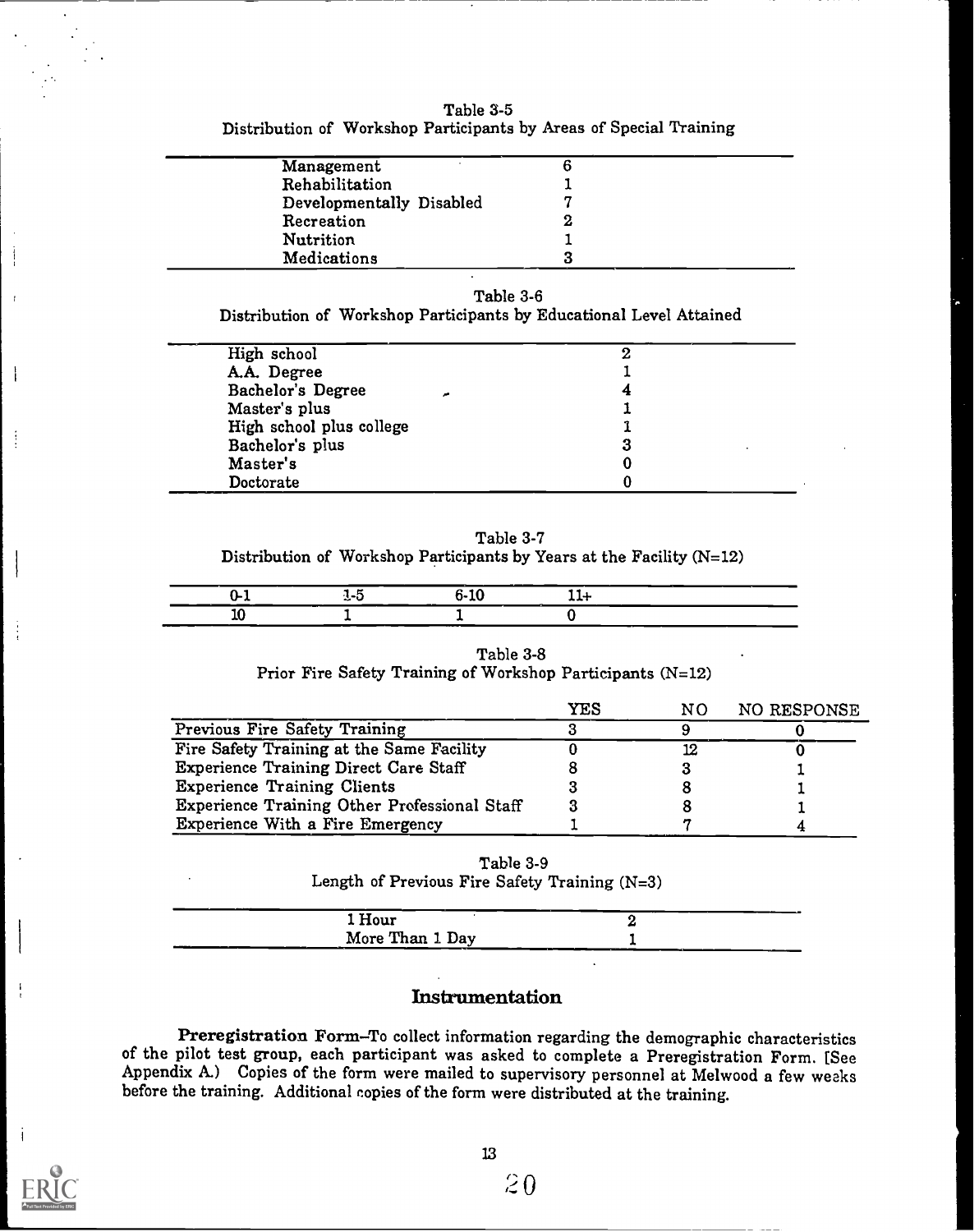Pre-/Post Test-A pre- post test was developed to apsess the cognitive learning of the participants. Initially three test items were developed by the project staff to match each learning objective. These items were reviewed by content experts in fire safety who were asked to respond in writing to each item. The pre- post test containing 40 items was completed by 15 students in a graduate school classes enrolled in a special education curriculum at Bowie State University. The answers of the BSU students were collated and compared with responses by the fire safety experts. Items measuring the same objectives were randomly assigned to two similar forms of the test (Form A and Form B) were developed. Each form contained 21 items.

Course Evaluation Form-An Likert-type evaluation instrument was developed to assess the participant's affective learnings. Ten items were developed to assess the participants' perception of their own learning.

Continuing Education Interest Form-Following the training participants completed a survey-type questionnaire to determine their interest in a continuing education program as proposed for Phase II and III of this project.

Training Observation-During the training, two observers observed and recorded observations. In addition, an audiocassette recording was made. Observer one recorded events throughout the day at five minute intervals. Observer two recorded responses to the training and variations from the planned structure using the trainer's manual. A transcript of the training session was made from the audiocassette.

Other Sources of Information-A letter was sent to each state agency listed in Project Share sharing information about the project and requesting information. Agencies responded both by mail and by telephone.

### Procedures and Data Analysis

Preregistration Forms–The preregistration forms were distributed to the participants about three weeks prior to the training. Additional forms were distributed to members of the group who had not previous completed a form. Results were presented in description form: (See above.)

Pre-Post Tests-Half of the participants received Form A and the other half received Form B as a pretest instrument. Participants were asked to think of a password to identify their papers and to use that name on their pre- and post tests so that project staff could match their tests. On the post test the half who had received Form A took Form B as the post test. The other half took Form A as a post test. Analysis of the results showed that the two forms were essential equal. The mean score of both groups on the pretest, regardless of Form, was exactly equal. The group that took Form B as a post test has a slightly higher mean score on the post test. (Results are presented in Chapter IV.)

The data were analyzed to determine the group total score and mean score on each item. Data were also analyzed to determine whether or not a majority of the participants had improved their scores on a majority of the items.

Pre- Post Test Limitations-Several limitations were noted regarding the pre- and post testing of the participants:

- The test was limited to 21 items in order to keep the time under 30 minutes. The Bowie State University students had required approximately forty-five minutes to complete thirty-seven items. Some content was not adequately measured; for example, only two items were designed to measure the participants' understanding of fire hazards.
- For example, Item One asked: "Why is there such a strong need for fire safety training in board and care homes? Mention as many different reasons as you know."

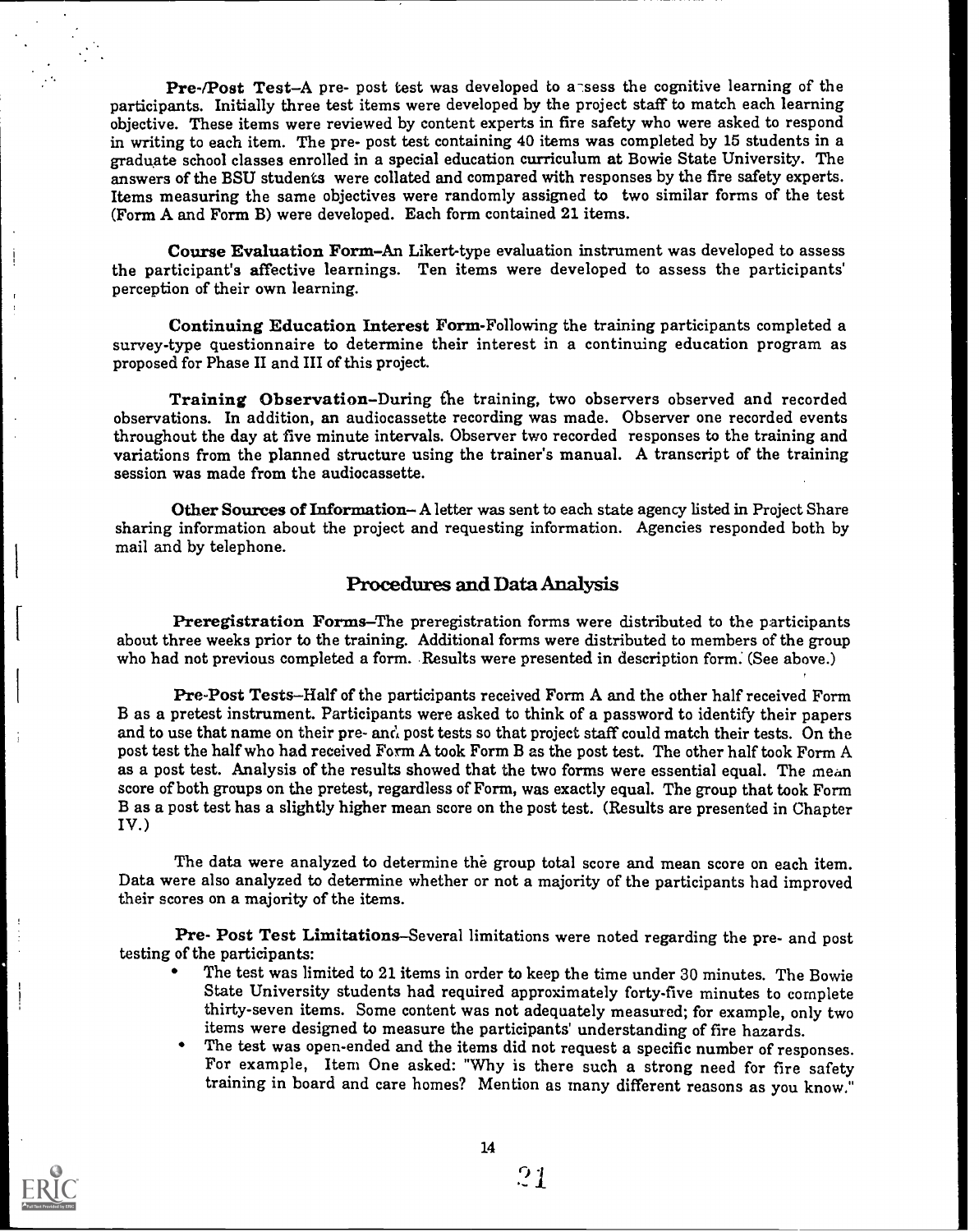The rationale for this approach was to judge the participants' knowledge at a greater depth than simply recognition level.

- A percentage score based on the highest possible score was not an appropriate measure  $\bullet$ of the participants' achievement. The evaluation plan did not
- Participants completed the post test after an eight hour intensive training. A fatigue factor seemed to be apparent, especially when participants who had written several reasons why fire safety training in board and care homes was needed on the pretest and a shorter response on the post test.

Course Evaluation-The participants' responses to each item were totaled and converted to percentages to determine whether they believed they had learned. These results were tabulated and presented by item and by response.

Continuing Education-The participants' responses to each item were totaled and recorded in tables to determine whether the participants were interested in continuing education and if so, which topics and which training media they preferred.

Observations-Information from three sources (two observers and the recording of the training session) were analyzed and combined so that all of the unexpected events were noted. Those events included questions the trainers or participants asked that were not in the training materials; questions or information that were not asked or covered that were in the training materials; interruptions in the training. The information per module were compared with items on the post test on which participants scored poorly. Information from three sources (two observers and the audiocassette recording) were compiled and summarized. This information was used to make recommendations for changes in the training materials and to guide the recommendations for training of the trainers proposed for Phase II.

#### Pre-Post Test Evaluation

The project staff initially developed thirty-seven items for the training pre- and post tests, approximately three per objective. To determine whether the items were valid and reliable, the test was administered to fifteen students at Bowie State University (BSU) who took the test at one sitting with no previous knowledge that they would be taking the test.

All of the students had completed the exam within forty-five minutes. They were instructed to answer every question, no matter how foolish their guesses might seem. Demographic information was requested from the participants, but they were instructed NOT to put their names on their papers.

Their answers were compiled and compared with responses given by a fire safety expert with a background specifically in fire safety in board and care homes. Their responses were also compared with an answer key compiled from the actual course materials. A score was assigned to each paper and compared to the pretest scores of Melwood workshop participants.

### Bowie State University Students

Demographic data for the two groups (the BSU students and the Melwood workshop participants) were compared in order to assess the similarity of the two groups. Since the two group were found to be similar with respect to t

Since all of the BSU students responded to all of the items as a pretest, their papers were scored and compared with the workshop participants' responses and scores from either Form A or Form B, whichever the individual had taken as a pretest. Thus for each item 15 BSU students were compared to 6 workshop participants.



j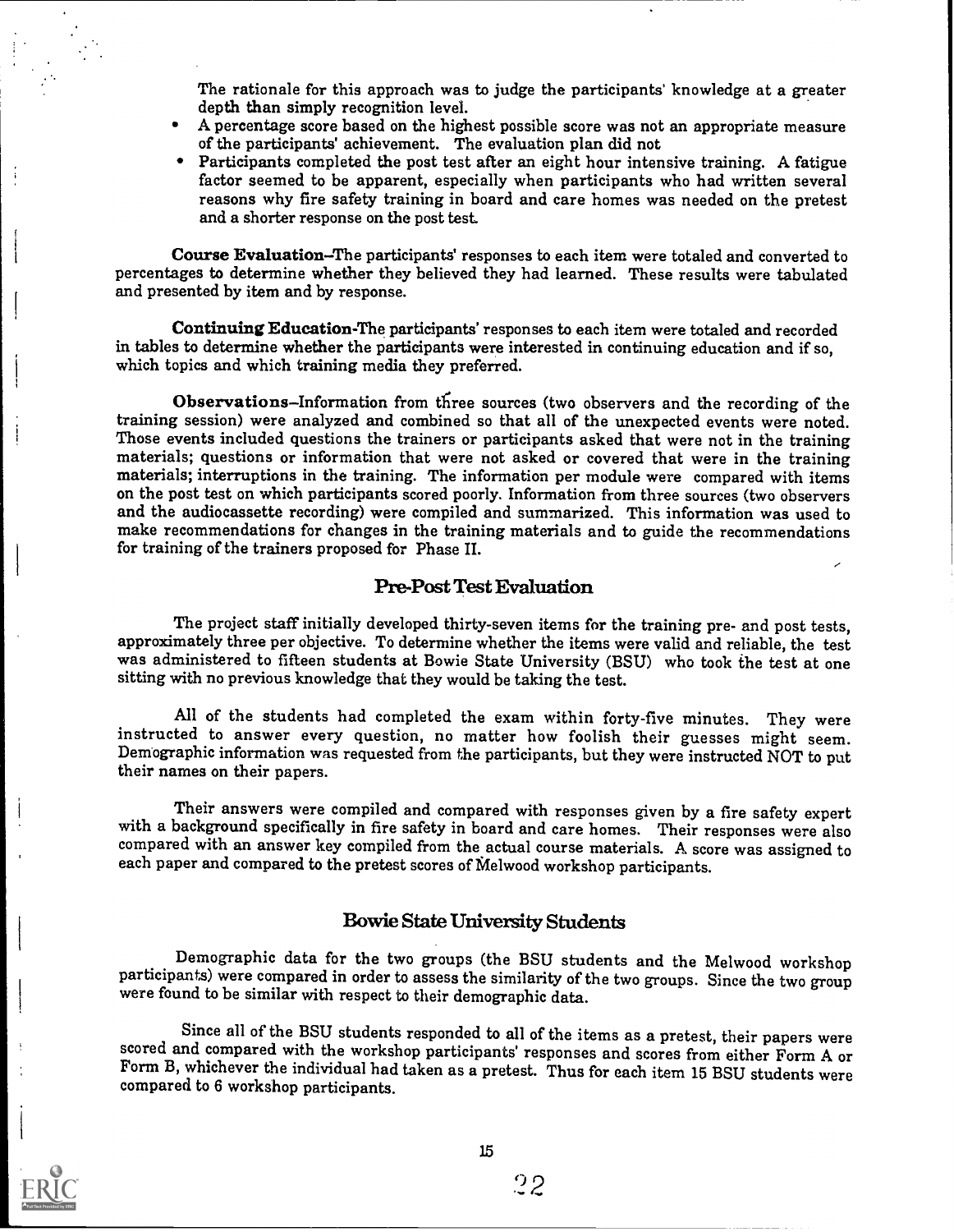Table 3-10

A Comparison of the BSU Students (N=15) and Workshop Participants (N=12) By Sex

| Groups                        | Males | Females |  |
|-------------------------------|-------|---------|--|
| <b>Bowie State University</b> |       |         |  |
| Melwood Staff                 |       | 10      |  |

#### Table 3-11

#### A Comparison of the BSU Students  $(N=15)$  and Workshop Participants  $(N=12)$  By Occupation

| <b>Bowie State University</b> |  | Melwood Staff                  |  |
|-------------------------------|--|--------------------------------|--|
| Teacher                       |  | Residential Supervisor         |  |
| Student                       |  | CLA                            |  |
| Housewife                     |  | Director, Residential Services |  |
| Assistant Manager             |  | Primary Councilor              |  |
| No Responses                  |  | Residential Manager            |  |
|                               |  | Instructor                     |  |

#### Table 3-12

A Comparison of the BSU Students (N=14) and Workshop Participants (N=12) By Knowledge of Developmental Disabilities

| Group                                    | None | ಏome | Extensive |
|------------------------------------------|------|------|-----------|
| --<br>State v<br>Rowie.<br>r injvarejty. |      |      |           |
| <b>Staff</b><br>Melwood                  |      |      |           |

#### Table 3-13

A Comparison of the BSU Students (N=15) and Workshop Participants (N=12) By Experience with People With Developmental Disabilities

| Group                                  | None | __<br>Some | Extensive |
|----------------------------------------|------|------------|-----------|
| $- -$<br><b>Bowie State University</b> |      |            |           |
| Melwood Staff                          |      |            |           |

Table 3-14

A Comparison of the BSU Students (N=15) and Workshop Participants (N=12) By Fire Safety Training

| Group                         | None | some | Extens:ve |
|-------------------------------|------|------|-----------|
| <b>Bowie State University</b> |      | w    |           |
| Melwood Staff                 |      |      |           |

## Form A and Form B

The responses to the initial test draft were analyzed and revised as needed for clarity. One item was dropped. \* The remaining items were randomly assigned to either Form A or Form B of the test-the attempt was to make each form of the test as equal as possible. The new length of the test

The item was "Explain the difference between fire resistant and fire retardant." Since there is no important difference, the item vas useless.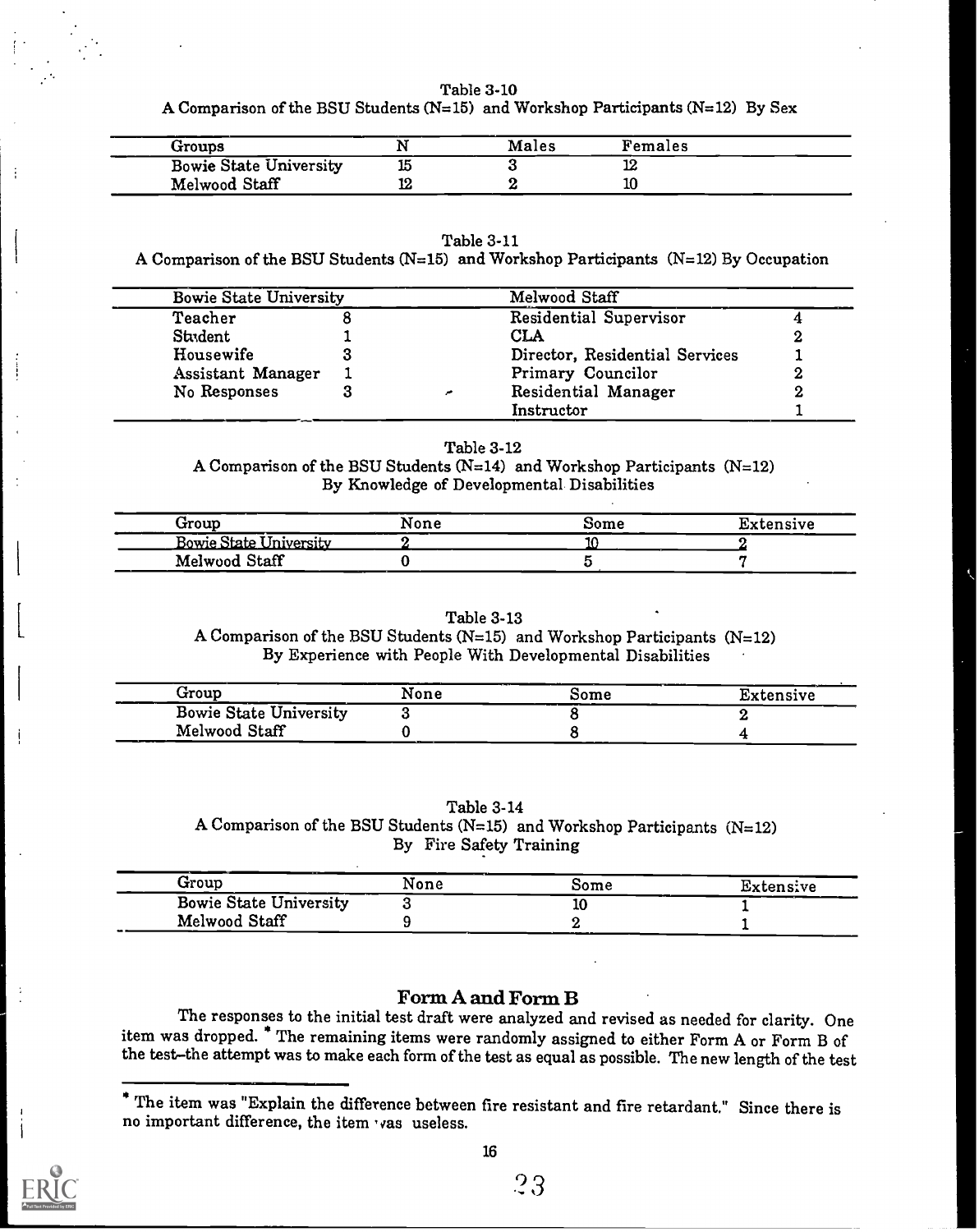(21 items) would take approximately 15 to 20 minutes to complete if the workshop participants were similar to the BSU students.

Following the workshop the mean pretest scores of the BSU students were compared to the mean pretest score of the workshop participants. The average score of the BSU students (N=15) was 24.7 as compared with the average score of the workshop participants which was 28 (a difference of 3.3 points. The two groups were judged approximately equal in terms of knowledge of fire safety.

#### Table 3-15

A Comparison of Mean Pretest Scores from BSU (N=15) and the Workshop Group (N=12)

| Group         | <b>Mean Pretest Score</b> | Number of Items |  |
|---------------|---------------------------|-----------------|--|
| <b>BSU</b>    | 24.7                      | 41              |  |
| Melwood Staff | 28.0                      | 21              |  |
| Difference    | $+3.7$                    |                 |  |

# Statistical Analysis

In each case statistical analysis (other than simple descriptive data) were performed using Stat View 512+, a professional, graphic, statistics utility software program designed for the Macintosh computer by Daniel S. Feldman, Jr. and Jim Gagnon. The software was published by BrainPower, Inc. in 1986.

An analysis of variance (ANOVA) test was selected to test the significance of differences between pre- and post test scores of the Melwood staff.

 $\overline{1}$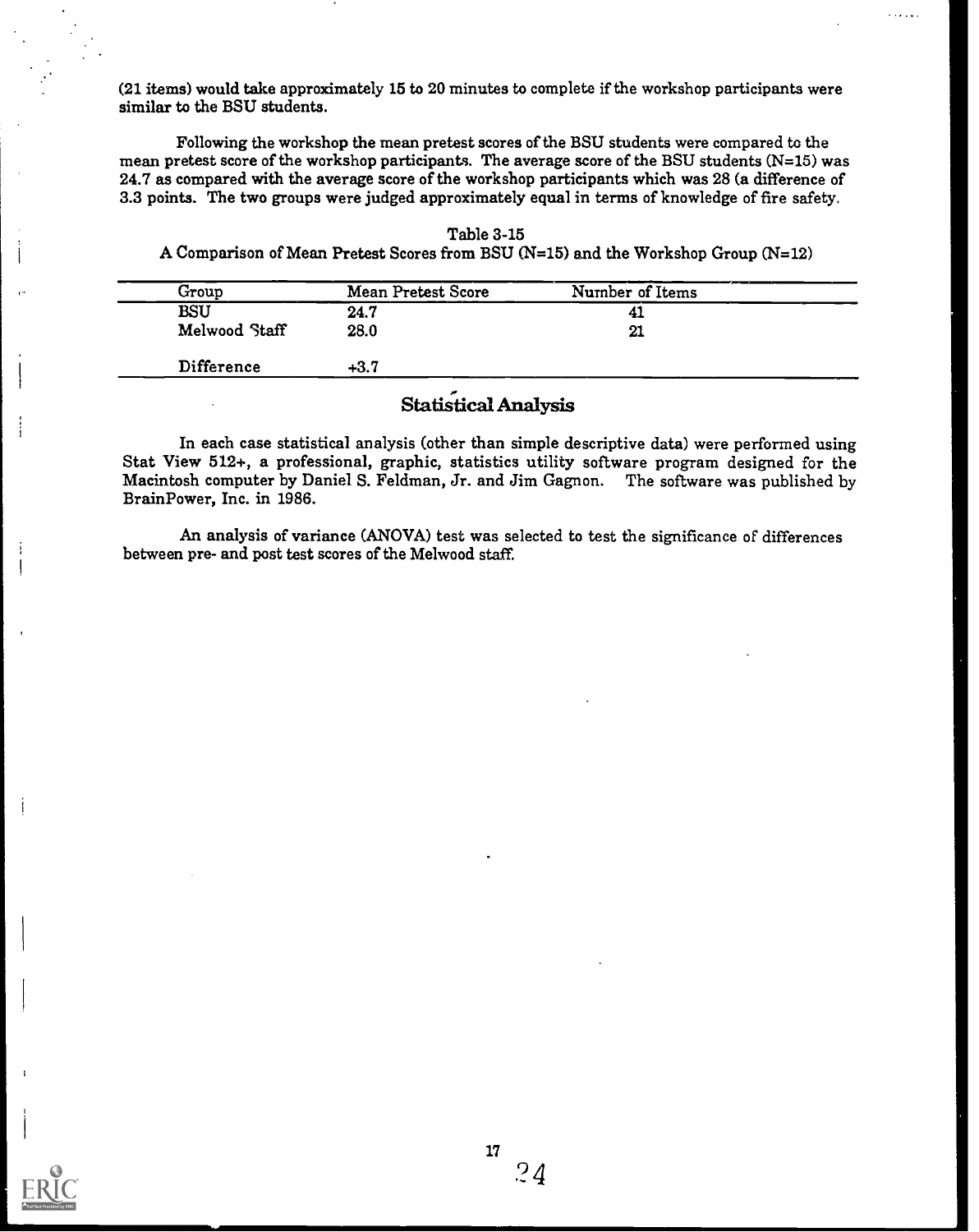# CHAPTER IV PRESENTATION OF THE PILOT TEST RESULTS

The findings of this study represent an analysis of the data obtained from 12 participants in a fire safety workshop held at Melwood Training Center in Nanjemoy, Maryland on November 9, 1988. The participants were either supervisory or direct care staff employed by Melwood, a residential care facility for adults with developmental disabilities. Data were obtained from preand post tests, the course evaluation, the continuing education survey, and from observations by two observers. Additionally, data were obtained trom notes taken from the audiocassette tape of the training session.

# Pre-/Post Test Results

#### Question 1: Did the participants, as a group, improve their scores from pre- to post test?

The scores of each participant on the pre- and post test were totaled. A mean, median, mode, and range were calculated for each test.\* The results indicate that participants' mean score improved from 28 points on the pretest to 44 on the post test for a mean gain score of 16 points.

The analysis of variance (ANOVA) test comparing the individual's results from pre- to post test showed a statistically significant gain at the probability level of .0001.

A regression test was performed on the data, shown in Table 4-3 , which indicated that the higher one had scored on the pre-test, the higher that individual scored on the post test. In other words individuals gained in proportion to their original knowledge.

|                     | Total Points | Mean | Mode | Median | Range               |
|---------------------|--------------|------|------|--------|---------------------|
| Pretest             | 335          | 27.9 | 28   | 28     | 15 to 40            |
| Post Test           | 528          | 44.0 | none | 45     | $30 \text{ to } 57$ |
| Difference<br>----- | 183          | 16.1 |      |        |                     |

| Table 4-1                                                 |  |
|-----------------------------------------------------------|--|
| Comparison of Mean Gain Scores Between Pre- and Post Test |  |

The mean is the average score. The median is the exact middle score. The mode is the most frequent score. The range is the highest and lowest score.

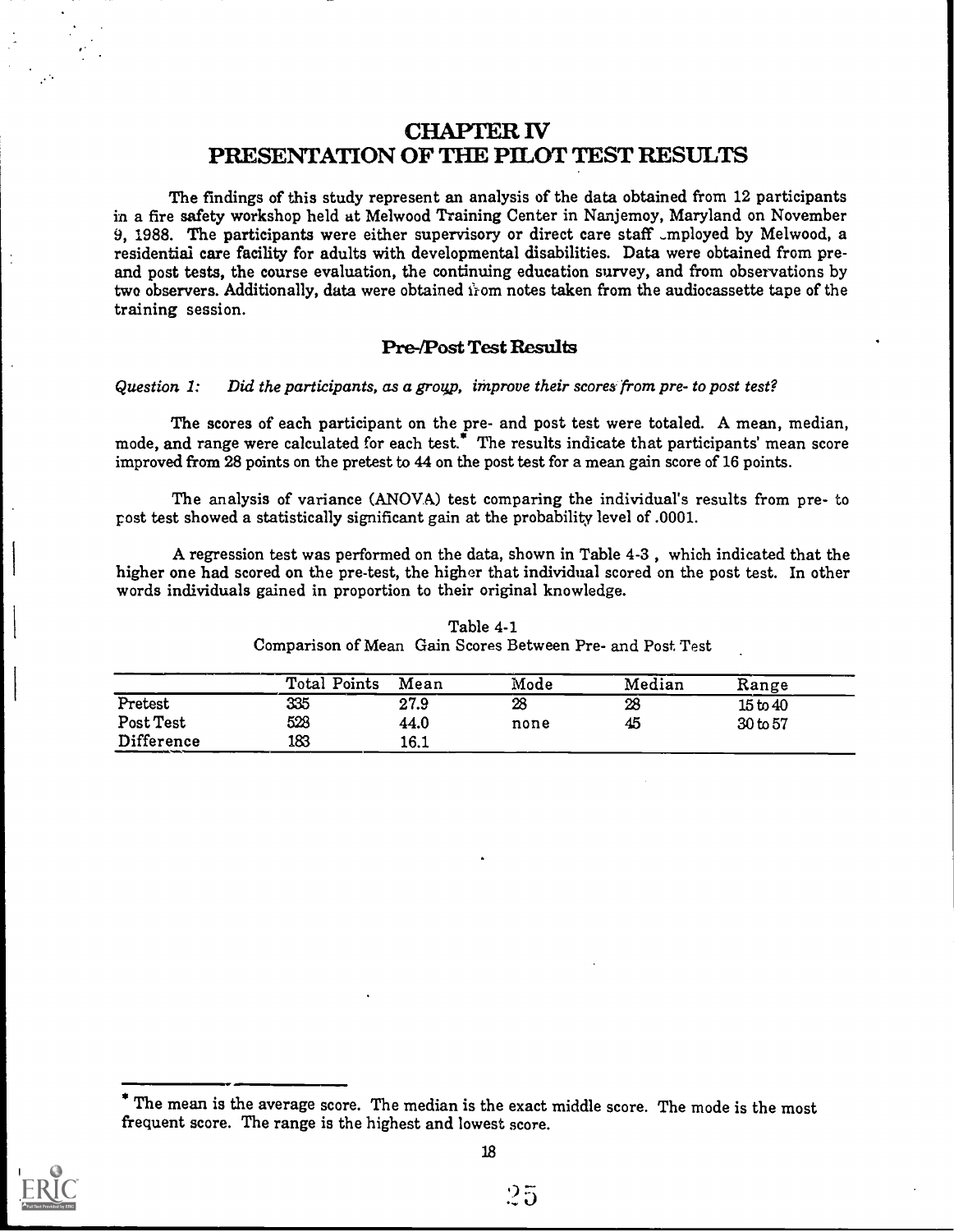# Table 4-2 Analysis of Variance from Pre- to Post Test (N=12)

1

|  | One Factor ANOVA-Repeated Measures for $X_1$ $X_2$ |  |  |
|--|----------------------------------------------------|--|--|
|  |                                                    |  |  |
|  |                                                    |  |  |

| Source:          | df: | Sum of Squares: | Mean Square: | F-test: | P value: |
|------------------|-----|-----------------|--------------|---------|----------|
| Between subjects | 11  | 1125.458        | 102.314      | .642    | .7647    |
| Within subjects  | 12  | 1913.5          | 159.458      |         |          |
| treatments       |     | 1552.042        | 1552.042     | 47.232  | .0001    |
| residual         | 11  | 361.458         | 32.86        |         |          |
| Total            | 23  | 3038.958        |              |         |          |

|          |        |        | One Factor ANOVA-Repeated Measures for $X_1$ $X_2$ |             |
|----------|--------|--------|----------------------------------------------------|-------------|
| Group:   | Count: | Mean:  | Std. Dev.:                                         | Std. Error: |
| Pretest  | 12     | 27.917 | 7.141                                              | 2.061       |
| Posttest | 12     | 44     | 9.175                                              | 2.649       |

|                      | One Factor ANOVA-Repeated Measures for $X_1$ $X_2$ |              |                        |            |
|----------------------|----------------------------------------------------|--------------|------------------------|------------|
| Comparison:          | Mean Diff.:                                        | Fisher PLSD: | Schoffe F-test:        | Dunnett t: |
| Pretest vs. Posttest | $-16.083$                                          | $5.151*$     | $-47.232$ <sup>*</sup> | 6.873      |



 $\frac{1}{2}$ 

 $\ddot{\phantom{1}}$ 

 $\frac{1}{4}$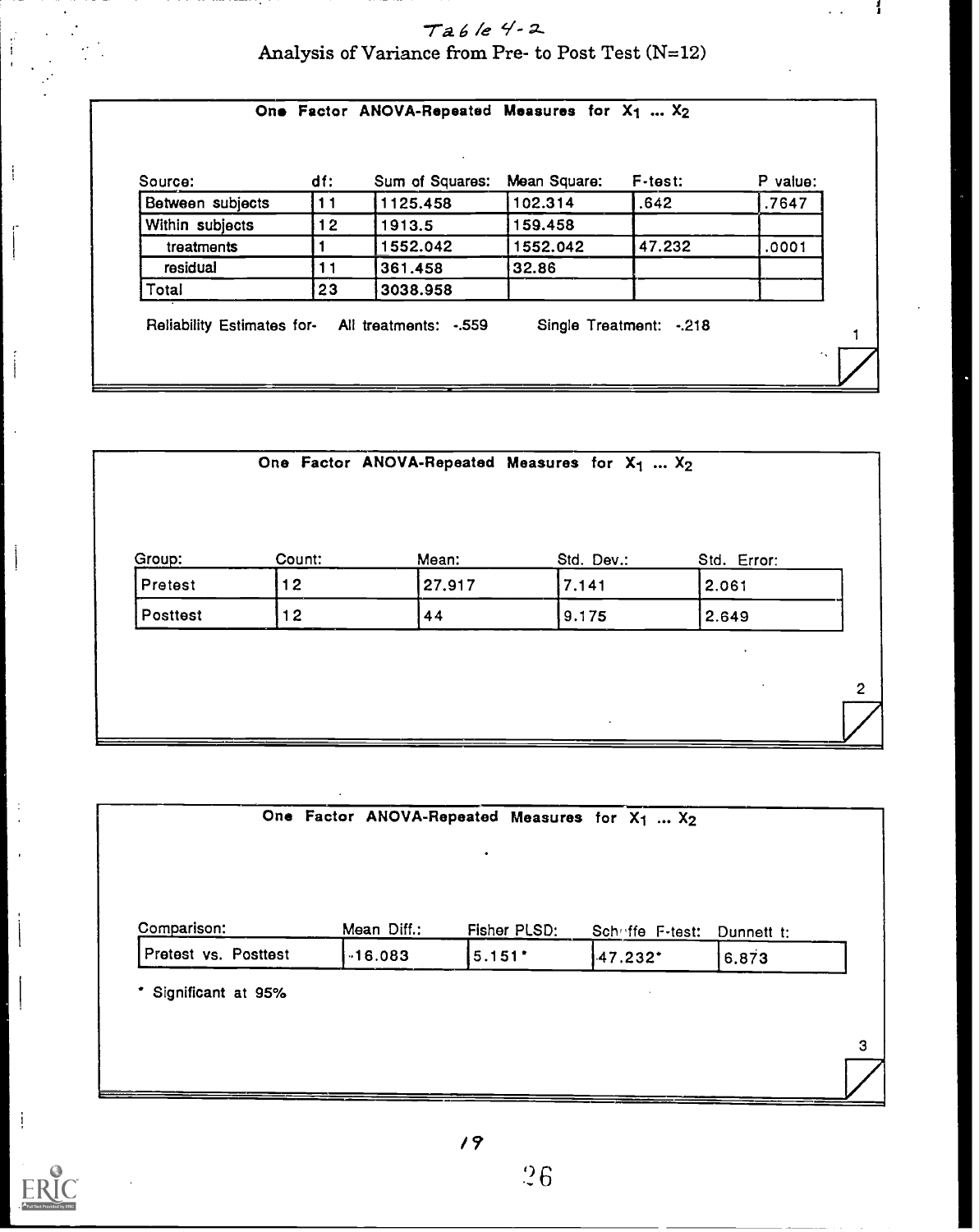| DF:               | R:   | R-squared:                                        | Adi. R-squared: Std. Error: |             |
|-------------------|------|---------------------------------------------------|-----------------------------|-------------|
| 20                | .792 | .628                                              | .608                        | 4.969       |
| Source            | DF:  | Analysis of Variance Table<br><b>Sum Squares:</b> | Mean Square:                | F-test:     |
| <b>REGRESSION</b> |      | 791.466                                           | 791.466                     | 32.056      |
| <b>RESIDUAL</b>   | 19   | 469.105                                           | 24.69                       | $p = .0001$ |
| <b>TOTAL</b>      | 20   | 1260.571                                          |                             |             |

Table 4-3  $Simpl$ e Regression X<sub>1</sub>: Pretest Y<sub>1</sub>: Post Test

No Residual Statistics Computed

Table 4-4 Comparison of Participants' Percentiles from Pre- to Post Test (N=12)

Connected Percentiles for columns:  $X_1 ... X_2$ O Pretest  $\Box$  Post Test 40 35 30 25 Pretest 20 15 10 5  $\mathbf 0$  $\mathbf 0$ 10 20 30 40 50 60 70 80 90 100 Percentile



Question 2: Did the participants improve their scores from pre- to post test on each item?

The scores of each participant on each item of the pre- and post test were compared to determine how many of the participants showed an improvement between pre- and post test on each item of the test. Results showed that they had improved at least slightly on all but two items #2 and #4). As a group the average improvement was 9.1 per item. The individual mean improvement per item was .76-in other words, each participant improved slightly less than one point per item.<br>Item #2 asked participants to name activities in a routine fire safety inspection or evaluation. One point was awarded for each response. Participants who had scored high on this item tended to give fewer responses on the post test which resulted in what appears to be no improvement. Item #4 tested their understanding of interior finishes. Participants either identified reasons why tested their understanding of interior finishes. interior finishes were a potential fire hazard or explained what to look for when shopping for interior finishes. The responses to the first version were correct on the pretest and so could not

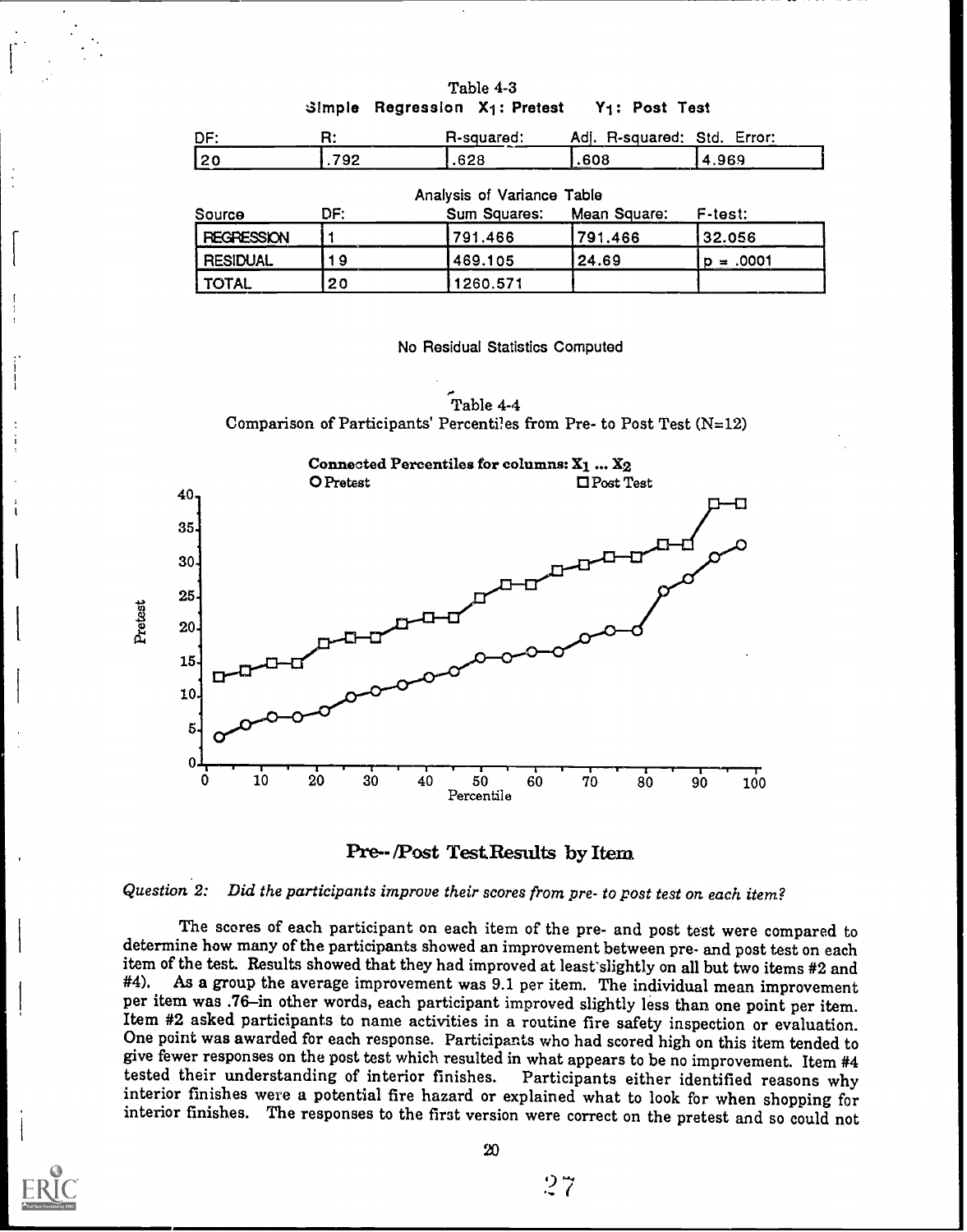improve.The desired response to the second version of the question was to look for the Class Rating. Only two participants mentioned Class Ratings in their responses. Examination of the observers' notes and the audiocassette tape of the training indicates that while the subject was taught, Class Ratings were not emphasized.

Ĩ

Responses to Item #20, "How can you improve fire safety in your home?" did not improve from pre- to post test. Analysis of the observation data suggests that this topic was not discussed in depth since it was the last topic in the last module and time was running out.

| Module           | Item             | Pretest   |                     |                    | Post Test                  | Difference | Result          |
|------------------|------------------|-----------|---------------------|--------------------|----------------------------|------------|-----------------|
|                  |                  | Range     | <b>Total Points</b> | Range Total Points |                            |            |                 |
| 1                | 1                | $[0-4]$   | $\mathbf{20}$       | $[1-5]$            | 33                         | $+13$      | Improvement     |
| 2                | $\boldsymbol{2}$ | $[0-7]$   | 33                  | $[1-4]$            | 33                         | $\bf{0}$   | No change       |
| $\bf{z}$         | 3                | $[0-2]$   | $16\,$              | $[0-2]$            | 21                         | $+5$       | Improvement     |
| 2                | $\boldsymbol{4}$ | $[1-2]$   | 14                  | $[0-2]$            | 13                         | $-1$       | Negative result |
| 2                | 5                | $[0-2]$   | 8                   | $[0-3]$            | 19                         | $+11$      | Improvement     |
| $\overline{2}$   | $6\phantom{1}$   | $[0 - 3]$ | 6                   | $[1-2]$            | 19                         | $+13$      | Improvement     |
| $\bf{2}$         | 7                | $[0 - 3]$ | 19                  | $[1-4]$            | 30                         | $+11$      | Improvement     |
| 3                | 8                | $[0-1]$   | 4                   | $[1-3]$            | 18                         | $+14$      | Improvement     |
| 3                | 9                | $[0 - 5]$ | 28                  | $[0-5]$            | 39                         | $+11$      | Improvement     |
| 3                | 10               | $[0 - 3]$ | 17                  | $[1-4]$            | 25                         | $+8$       | Improvement     |
| 3                | 11               | $[0-1]$   | 7                   | $[0-3]$            | $\boldsymbol{\mathcal{Z}}$ | $+12$      | Improvement     |
| 4                | 12               | $[0-3]$   | 16                  | $[1-4]$            | 31                         | $+15$      | Improvement     |
| 4                | 13               | $[0-5]$   | 20                  | $[1-3]$            | 31                         | $+11$      | Improvement     |
| 5                | 14               | $[0-3]$   | 17                  | $[1-4]$            | $\mathfrak{B}$             | $+12$      | Improvement     |
| 5                | 15               | $[1-1]$   | 12                  | $[0-2]$            | 15                         | $+3$       | Improvement     |
| 5                | 16               | $[0-1]$   | $\overline{7}$      | $[0-2]$            | 14                         | $+14$      | Improvement     |
| $\bf 6$          | 17               | $[0-2]$   | 13                  | $[0-3]$            | $22\,$                     | +9         | Improvement     |
| $\boldsymbol{6}$ | 18               | $[1-4]$   | 3 <sub>1</sub>      | $[2-4]$            | 39                         | $+8$       | Improvement     |
| $\overline{6}$   | 19               | $[0-2]$   | 10 <sup>°</sup>     | $[0-5]$            | 27                         | $+17$      | Improvement     |
| $6\phantom{1}6$  | 20               | $[0-5]$   | $26\,$              | $[1-5]$            | 27                         | $+1$       | Imprevement     |
| N/A              | 21               | [0-3]     | 11                  | [0.3]              | 15                         | $+4$       | Improvement     |
| Totals           |                  |           | 335                 |                    | 526                        | 191        |                 |

Table 4-5 Comparison of Pre- Post Test Results by Item

Group Mean improvement per item = 9.1 Individual Mean Improvement =.76

# Individual and Group Improvement by Item

# Question 3: Did the participants improve from pre- to post test on individual items?

The data were also analyzed to compare the number of items on which each individual improved from pre- to post test. Results showed that a majority of the participants (7 out of the 12) particular item could have resulted from several causes: (1) The items on Form A and Form B were not equal in terms of difficulty. (2) Participants were tired because they had spent 8 hours in the workshop and did not write everything they knew about a topic. (3) The content was not covered adequately or emphasized during the training. (4) The participants already scored the maximum number of points on the pretest and could not improve. (5) The participants may have been out of the room while a particular topic was being covered. Since the training was held at Melwood, the participants were called to solve problems from time to time during the day.

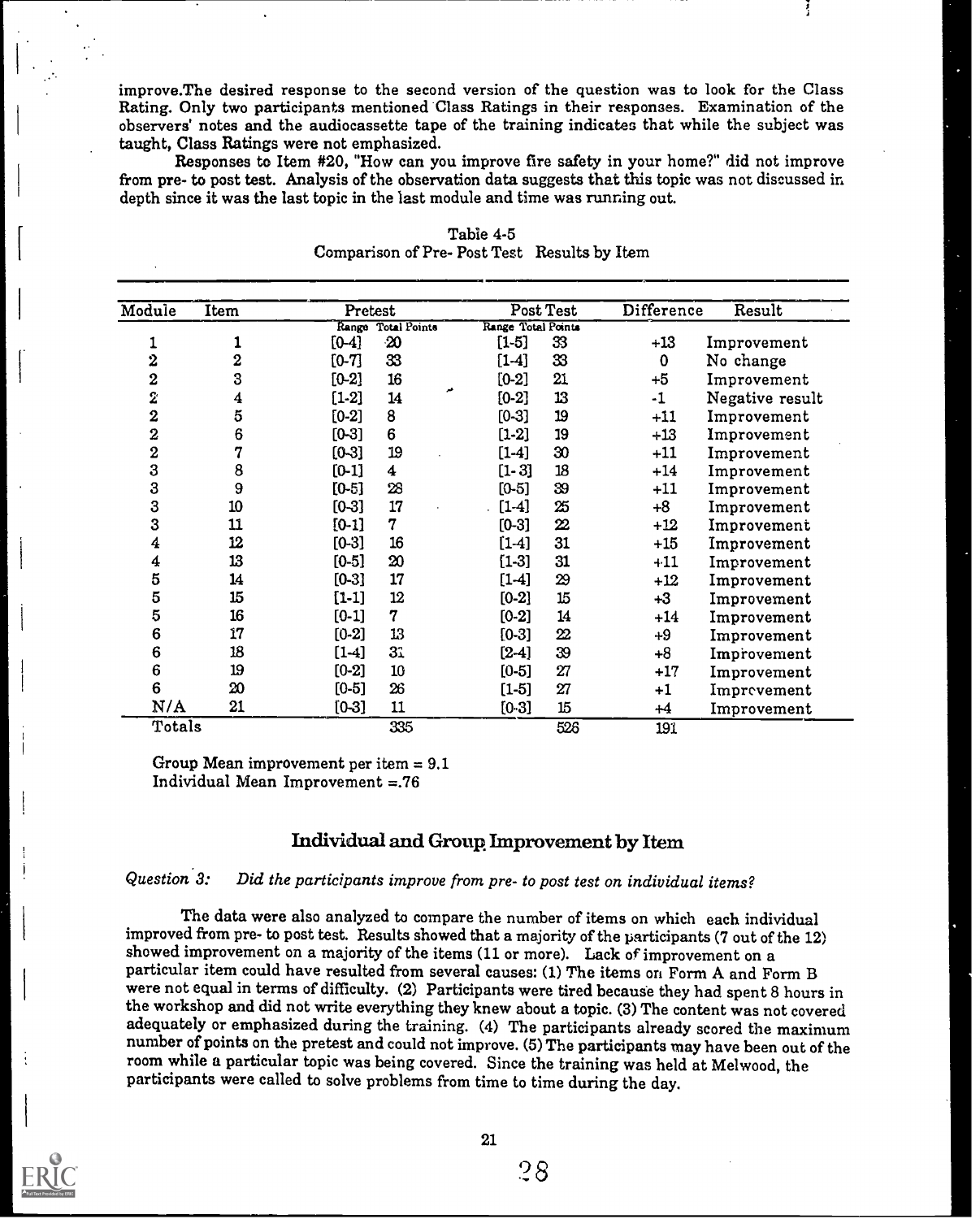| Participant | Improved | Same     | Negative | Total |  |
|-------------|----------|----------|----------|-------|--|
|             | 12       |          | 5        | 21    |  |
|             |          |          |          | 21    |  |
| 3           |          |          | 6        | 21    |  |
|             |          |          |          | 21    |  |
| 5           |          |          |          | 21    |  |
| 6           | 14       |          |          | 21    |  |
|             | 12       | n        |          | 21    |  |
|             | 14       |          |          | 21    |  |
| 9           | 10       |          |          | 21    |  |
| 10          | 14       |          |          | 21    |  |
| 11          | 13       |          |          | 21    |  |
| 12          | 10       | 6        | 5        | 21    |  |
| Totals      | 140      | 69<br>∽  | 43       |       |  |
| Means       | 11.67    | 5.75     | 3.58     |       |  |
| Modes       | 14       | 6        | 2 & 5    |       |  |
| Range       | $8 - 17$ | $2 - 11$ | $0 - 6$  |       |  |

Table 4-6 Comparison of Performance by Individuals (N=12) from Pre- to Post Test

Half of the group  $(N=6)$  took Form A as the pretest and Form B as the post test and the other half (N=6) took Form B as the pretest and Form A as the post test. An analysis was performed to compare the two groups regarding individual performance on each item from pre- to post test. The AB group mean improvement was 11.17 (On the average they had improved as a group on slightly more than eleven of the items.) The BA group mean improvement was 12.17, a difference of one item.

|           |        | Improved | Same  | Negative |  |
|-----------|--------|----------|-------|----------|--|
| AB        | Totals | 67.00    | 35.00 | 24.0     |  |
|           | Means  | 11.17    | 5.83  | 4.0      |  |
|           | Modes  |          |       |          |  |
|           | Range  |          |       |          |  |
| <b>BA</b> | Totals | 73       | 34    | 19       |  |
|           | Means  | 12.17    | 5.67  | 3.17     |  |
|           | Modes  | 10&14    | .2&6  | 5        |  |
|           | Range  | 10-14    | $4-7$ | $0 - 5$  |  |

 $\ddot{\phantom{a}}$ 

| Table 4-7                                                       |  |
|-----------------------------------------------------------------|--|
| Comparison of Performance by Individuals from Pre- to Post Test |  |
| Group A/B Results and Group B/A Results                         |  |

# Affective Evaluation Results

The participants (after having completed the post test) also completed the Fire Safety Evaluation Form (See Appendix A.) a Likert-Scale type instrument designed to measure their feelings about the training they had just received.

Question 5: Did the participants have positive feelings about the workshop and their learning?

Items were developed to approximately match the cognitive content. (See Figure 1 below.)

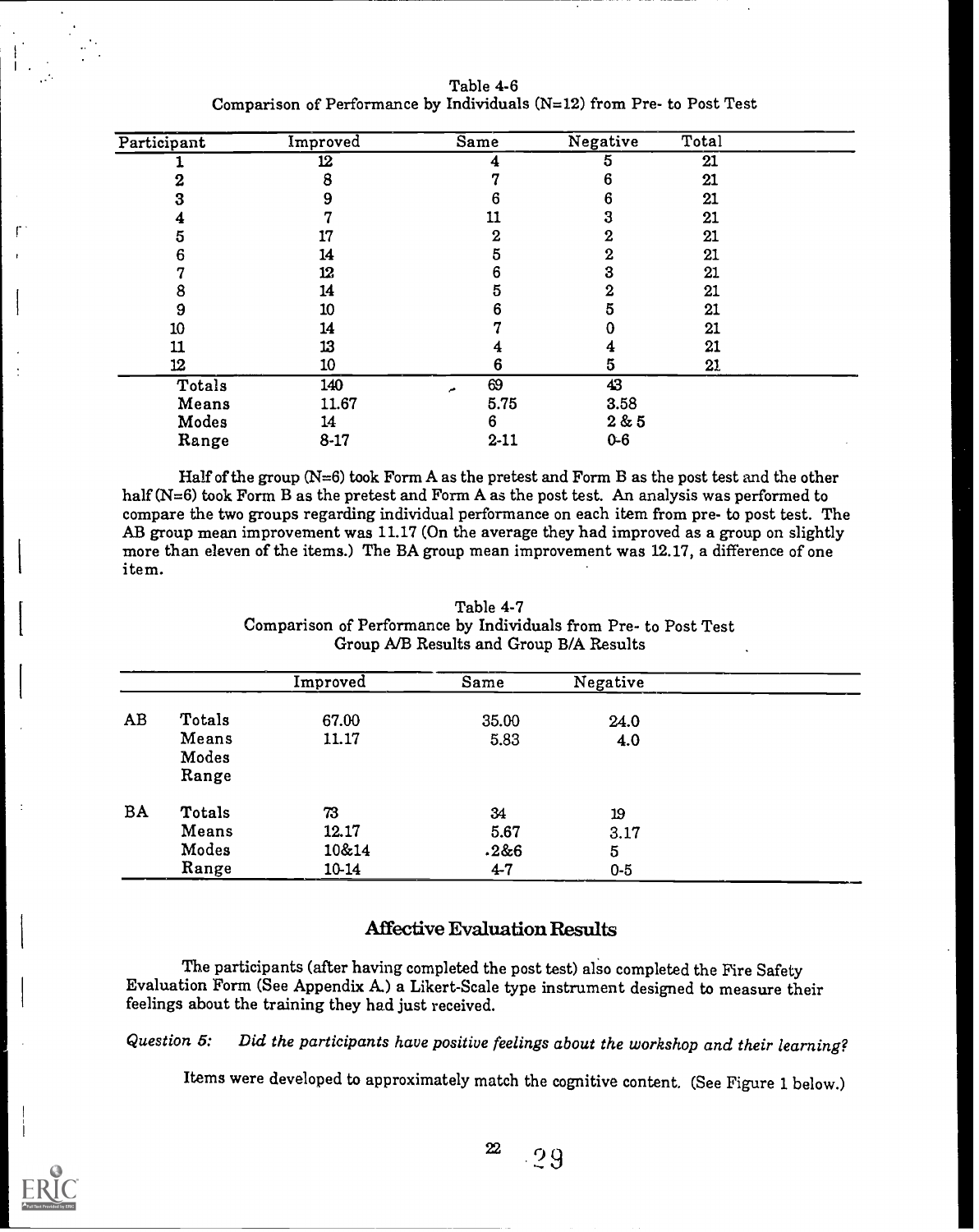| Module                                  | Item Numbers |
|-----------------------------------------|--------------|
| Module 1-The Need for Fire Safety       | #1. #7       |
| Module 2-Safety Codes and Fire Behavior |              |
| Module 3-Human Factors                  | #5,#6        |
| Module 4-Fire Hazards                   | #3, #9, #8   |
| Module 5-Fire Safety Devices            |              |
| Module 6-Fire Emergency Planning        | #2.#4        |
| Class Atmosphere                        | #10          |

Figure 4-1 Match of Modules and Items on the Evaluation Form

 $\frac{1}{2}$ 

The results of the analysis presented below in Table 4-8 suggest an overall approval of the participants of the class and a feeling that they believed they had gained in knowledge during the day. Approximately 91 per cent of the participants (over the average) either agreed or strongly agreed with each statement. Since all statements were positive statements about the training, that was the desired response. Items 2 and 3 which dealt with identifying fire safety procedures and making their facilities safer received thp most positive ratings. Item 7 related to legal responsibilities received the least number of positive ratings and the lowest overall score.

| Participants Attitudes Towards the Training and Their Learning Experience $(N=12)$<br>Item                         | Strongly Agree Agree      |       | Uncertain | Disagree    | <b>Strongly Disagree</b> |  |  |
|--------------------------------------------------------------------------------------------------------------------|---------------------------|-------|-----------|-------------|--------------------------|--|--|
|                                                                                                                    | Percentage of Respondents |       |           |             |                          |  |  |
| 1. I was motivated to learn more about<br>fire safety by this training session.                                    | .33%                      | 58%   | 8%        | 0           | 0                        |  |  |
| 2. I am better able to identify and do<br>something about fire safety problems<br>than I was before this training. | 50%                       | 50%   | 0         | 0           | 0                        |  |  |
| 3. I have a clear idea of the things I must<br>know about to make my facilities<br>and clients safer from a fire.  | 50%                       | 50%   | 0         | $\mathbf 0$ | 0                        |  |  |
| 4. Issues were raised which causes me<br>to rethink our current fire emergency<br>procedures.                      | 42%                       | 42%   | 8         | 8           | 0                        |  |  |
| 5. I have a better understanding of the<br>special needs and risks of the clients<br>and staff.                    | 25%                       | 58%   | 8%        | 0           | 0                        |  |  |
| 6. I can better evaluate my own readiness<br>to deal with a fire emergency than I could<br>before.                 | 25%                       | 67%   | 8%        | 0           | 0                        |  |  |
| 7. I have a clearer understanding of my<br>legal responsibilities and licensing<br>requirements than I did before. | 17%                       | 50%   | 25%       | 8%          | 0                        |  |  |
| 8. I have a better understanding of the things<br>I must do regularly to prevent a fire.                           | 25%                       | 67%   | .8%       | 0           | 0                        |  |  |
| 9. I am more aware of the consequences of<br>smoking and other high risk behaviors.                                | 33%                       | 67%   | 0         | 0           | 0                        |  |  |
| 10. I was encouraged to express my<br>thoughts and feelings in this class.                                         | 33%                       | 67%   | 0         | 0           | 0                        |  |  |
| Average                                                                                                            | 33.3%                     | 57.6% | 6.5%      | 1.6%        | 0                        |  |  |

| Table 4-8 <sup>*</sup>                                                              |  |
|-------------------------------------------------------------------------------------|--|
| Participants' Attitudes Towards the Training and Their Learning Experience $(N=12)$ |  |

Averages do not total 100% due to rounding.

ł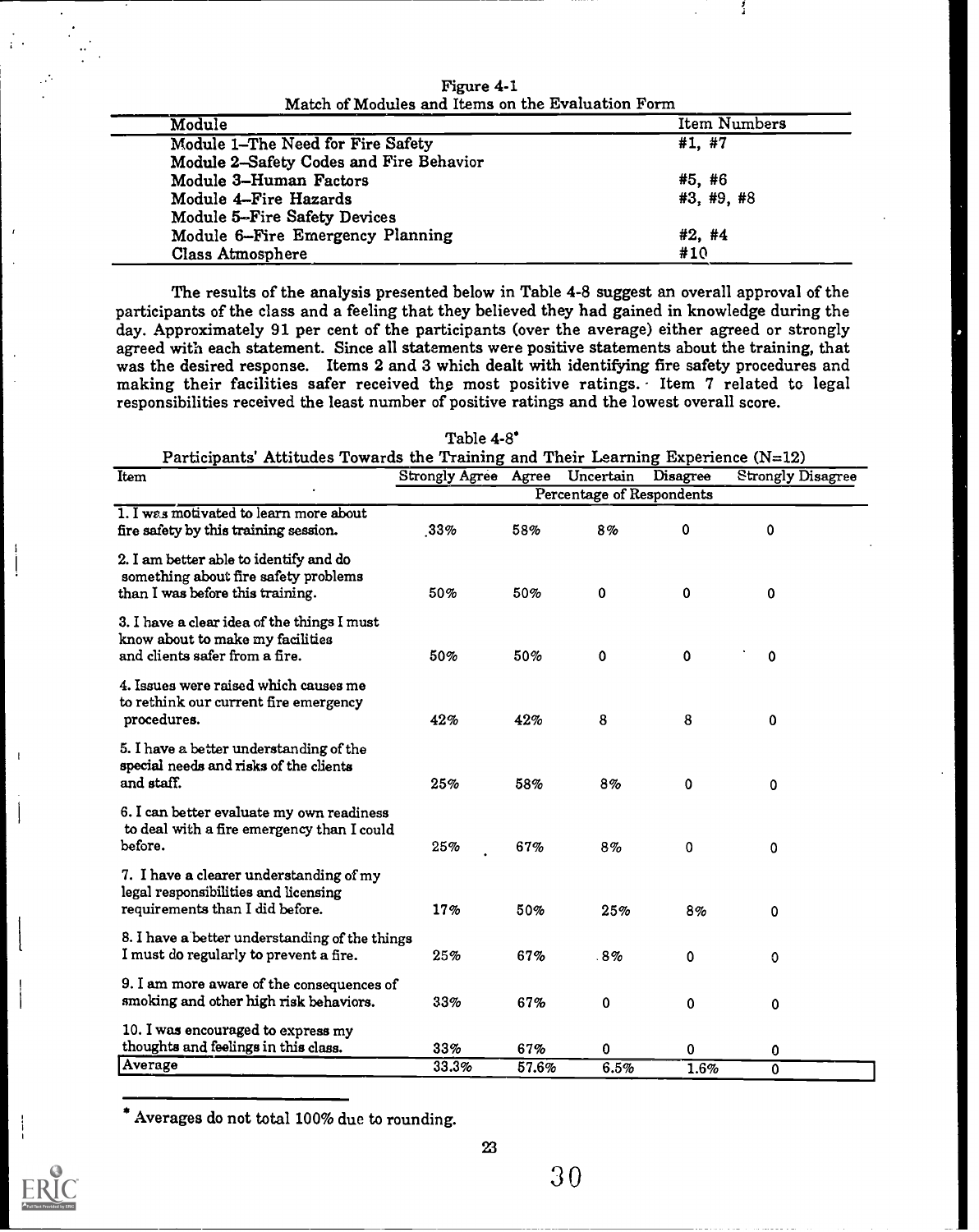#### Question Six: How did the workshop training vary from the plan in terms of time spent on each topic, the specific information covered, and the participants responses?

The time allocated for each module was generally adequate except for Module One. (See Table 4-9.) On that module the trainers spent thirty-five minutes more than had been planned. Examination of the observation data, however, indicates that the trainers deviated markedly from the instructions and spent time discussing fire safety codes and other topics that had been planned for later modules. The purpose of Module One was to point out the major reasous why fire safety is especially important in board and care environments with clients with developmental disabilities. Module Six was covered very briefly and Module Seven was not discussed at all. A structured training program for "trainers" should improve the timing of the workshop.

Table 4-10 summarizes trainers' comments that were not included in the course materials. These comments will be analyzed to determine whether they should be added to the revised trainer's manual. Questions such as "What can burn in this room?" were considered to be appropriate and helpful by the observers. Also included were two devices brought in by trainers that had not been anticipated.

Table 4-11 identifies the questions asked by participants. They will be analyzed by the project staff and incorporated into the coursebook or trainer's manual.

| Module                   | Time Allotted | Time Used | Difference |  |
|--------------------------|---------------|-----------|------------|--|
| Pretest                  | 15            | 30        | $+15$      |  |
| Course Introduction      | 15            | 0         | $-15$      |  |
| Module One               | 45            | 80        | $+35$      |  |
| Module Two               | 60            | 63        | $+3$       |  |
| Module Three             | 60            | 51        | - 9        |  |
| Lunch                    | 30            | 43        | $+13$      |  |
| Module Four              | 30            | 38        | $+8$       |  |
| <b>Module Five</b>       | 30            | 49        | $+19$      |  |
| Module Six               | 60            | $22\,$    | $-38$      |  |
| <b>Module Seven</b>      | 30            | 2         | $-28$      |  |
| Post Test and Evaluation | 60            | 15        | $-45$      |  |

Table 4-9 Time Expenditure for Training By Module in Minutes



 $\mathbf{I}$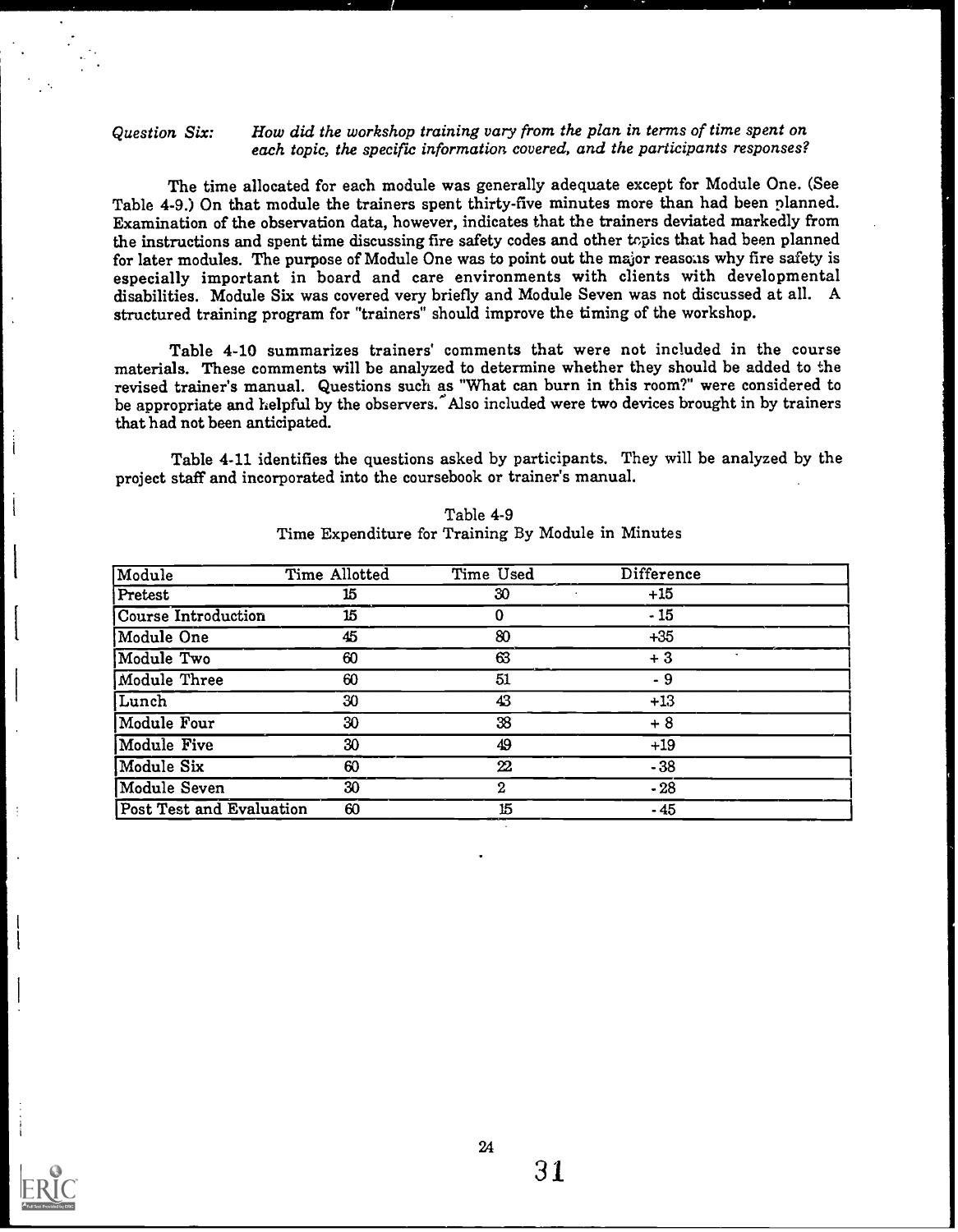| <b>MODULE</b> | <b>COMMENTS</b>                                                                                                                  |
|---------------|----------------------------------------------------------------------------------------------------------------------------------|
|               |                                                                                                                                  |
| One           | • Fighting fires incorrectly is one of the ways that fires get<br>out of control.                                                |
| Two           | . A graph was drawn showing how fire grows<br>exponentially.                                                                     |
|               | . In the first five minutes of a fire, the temperature within a<br>room can reach 1800 F.                                        |
|               | • Smoke changes from lighter to darker as the fire<br>intensifies.                                                               |
|               | • Discussion of fire-setters.                                                                                                    |
|               | • Participants were asked "What can burn in this room?"                                                                          |
|               | • Participants were asked "What is an example of an<br>interior finish in this room?                                             |
|               | . There are no fire rating requirements for furniture.                                                                           |
|               | • Fire retardant clothes for children were proven to cause<br>cancer.                                                            |
| Three         | .The participants were told to read the section on client's<br>strengths and weaknesses, and to use it as a future<br>reference. |
|               | . The fire department is there to serve you. Invite them over<br>and talk to them.                                               |
| Four          | · Use fire retardant blankets for people who smoke.                                                                              |
|               | . Make sure that when your electricity goes off, you turn off<br>your stove.                                                     |
|               | • Rags ignite through spontaneous combustion.                                                                                    |
| Five          | . In 1991, all new single family residential homes will<br>require sprinkler systems in P.G. County, Maryland.                   |
|               |                                                                                                                                  |
| Six           | • None                                                                                                                           |

### Table 4-10 Trainers' Comments Not Included in Course Materials

Devices Brought in By Trainers

A self-extinguishing fire blanket was shown and discussed.

Two different types of sprinkler heads, ceiling and side wall, were shown and discussed.



 $\overline{a}$ 

 $\overline{1}$ Ą

 $\frac{1}{2}$ 

 $\ddot{\phantom{1}}$ 

 $\mathbf{I}$ 

j

 $\overline{\phantom{a}}$ 

J

 $\frac{1}{4}$ 

 $\mathbf{I}$ 

t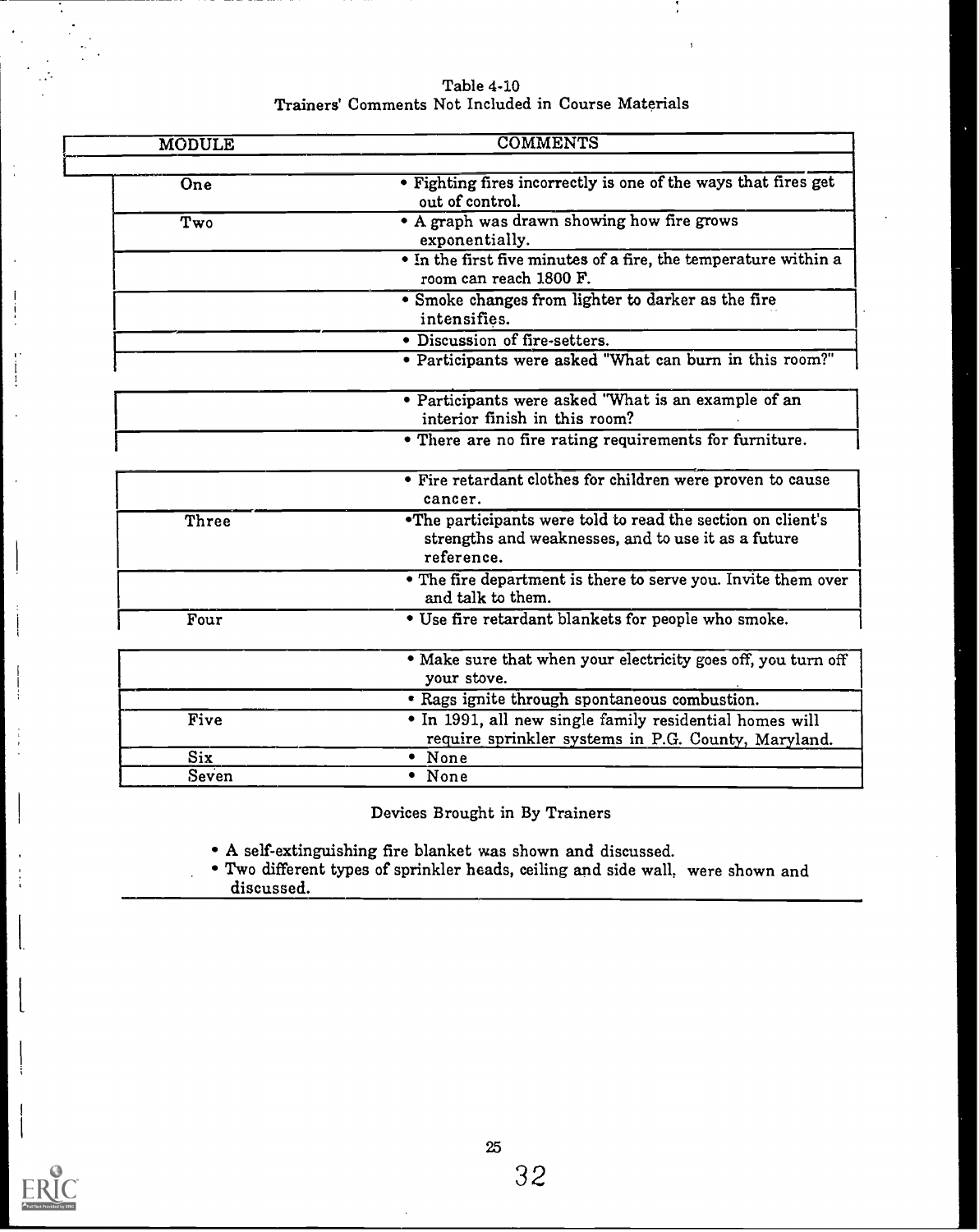| <b>MODULE</b> | <b>QUESTIONS</b>                                                |  |
|---------------|-----------------------------------------------------------------|--|
|               | • What are the legal responsibilities of residents?             |  |
| One           |                                                                 |  |
| Two           | • Why are so many fire fighters injured?                        |  |
|               | • Does furniture have fire ratings?                             |  |
| Three         | • Who should we contact if we have questions about fire safety? |  |
| Four          | $\bullet$ None                                                  |  |
| Five          | • Why are fire ladders not recommended?                         |  |
|               | . What if there is only one exit from our home?                 |  |
|               | • Are remote receivers expensive?                               |  |
|               | •Once activated, do sprinkler heads need to be replaced?        |  |
|               | .How long do sprinklers take to be activated?                   |  |
|               | • How long does the water keep coming out?                      |  |
|               | .How do you know if a door is a fire door?                      |  |
| Six           | •None                                                           |  |
| Seven         | •None                                                           |  |

#### Table 4-11 Participant Questions During Training

# Continuing Education Survey

Following the post test, participants were asked to complete the Continuing Education Form (See Appendix A.) This program was proposed to provide participants with information that could not be included because of the limited amount of time for the fire safety workshop as well as to provide board and care operators and staff with information on new equipment or research findings in the area of fire safety. Questions were geared primarily to identifying topics and materials of greatest interest.

#### Question Seven: How much were the participants willing to pay for a continuing education program?

The participants were asked how much they would be willing to pay for an annual subscription. They were given three choices. (See Table 4-6.) The majority of the participants were willing to pay \$60 per year. Participants were also asked if they would purchase videotapes for staff or client training individually (not included in the subscription). Eleven of the twelve participants responded "yes." All of the respondents preferred VHS half inch format and were willing to pay \$25 each.

Table 4-12 Participants' Willingness to Pay for Continuing Education  $(N=12)$ 

| <br>No Response | \$60.00 | \$120 | ഘ്പ |  |
|-----------------|---------|-------|-----|--|
|                 |         |       |     |  |

#### Question Eight: What kinds of materials did the participants say they preferred?

Participants were presented with a list of materials and asked to rank them from one to eight in terms of their personal preferences. Videotapes were the overwhelming favorite as all twelve respondents selected this as the preferred training media. Table 4-15 below lists the media in the order of preference. Points were assigned by order of preference (from 7 to 0) and totaled.

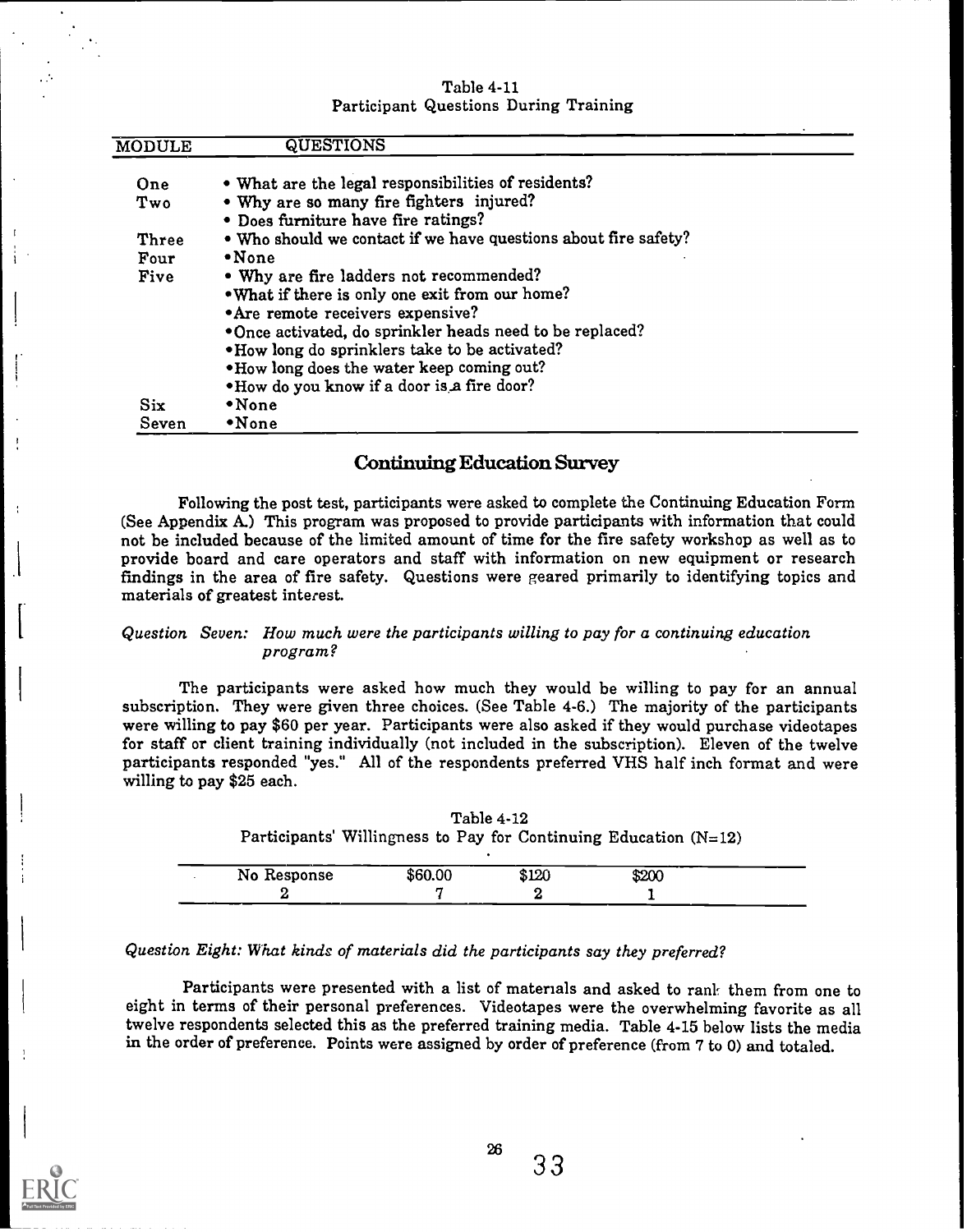| Rank Order       |                | 2 | 3         | 4                        | 5              | 6 | m |           | Total |
|------------------|----------------|---|-----------|--------------------------|----------------|---|---|-----------|-------|
| Media            |                |   |           |                          |                |   |   |           |       |
| $N =$            | $12^{\bullet}$ |   | 9         | 8                        |                | 6 | 6 |           |       |
| Videotapes       | 12             |   |           | $\overline{\phantom{0}}$ | $\blacksquare$ |   |   |           | 84    |
| <b>Booklets</b>  | $\bullet$      | 2 | 5         |                          |                |   |   |           | 42    |
| Checklists       | $\rightarrow$  |   | $\bullet$ | 2                        | 2              |   |   | -         | 40    |
| Transparencies - |                |   |           |                          | $\blacksquare$ |   |   | ۰         | 36    |
| Audiocassettes   | $\bullet$      | 2 |           | 3                        | -              | 2 |   | $\bullet$ | 34    |
| Slide/Tapes      | $\bullet$      |   | $\bf{2}$  |                          | 3              |   |   | ٠         | 27    |
| Filmstrips       |                |   |           |                          |                |   |   |           | 21    |

## Table 4-13 Participants' Preferences Regarding Training Media (N=12)

### Question Nine: What subjects or topics would the participants like information about?

Nine possible topics were listed for participants to rank in terms of their preferences. Total scores were calculated by assigning 8 points to topics receiving number one ranking, 7 to the topics receiving a second ranking and so forth. Of the five most popular training topics, four were to be presented on videotape. Only one non-video made the top five, the photographic essay on problems and causes of death and injury in fire emergencies based on actual cases. The top ranking topic for future development was the videotape showing the proper way to conduct a fire drill with practice of primary and alternative routes and refuge strategies. The least preferred topic presented was to develop art posters on fire safety suitable for framing.

| Rank Order                   |                  | $\overline{\mathbf{2}}$ | 3              | 4                       | 5                | 6            | 7            | 8                | 9        | Total |
|------------------------------|------------------|-------------------------|----------------|-------------------------|------------------|--------------|--------------|------------------|----------|-------|
| Topic                        |                  |                         |                |                         |                  |              |              |                  |          |       |
| N=                           | $12^*$           | 11                      | 9              | 8                       | 7                | 6            | 6            | 1                |          |       |
| Video: Proper Way            |                  |                         |                |                         |                  |              |              |                  |          |       |
| to Conduct a                 |                  |                         |                |                         |                  |              |              |                  |          |       |
| Fire Drill for               |                  |                         |                |                         |                  |              |              |                  |          |       |
| <b>Staff and Residents 4</b> | $\mathbf{1}$     | 3                       | 2              |                         |                  | $\mathbf{1}$ |              | 1                | 81       |       |
| Flashover edited for         |                  |                         |                |                         |                  |              |              |                  |          |       |
| <b>B&amp;C</b> cudiences     | $\boldsymbol{2}$ | 3                       | $\overline{2}$ | $\mathbf{1}$            | $\mathbf{1}$     |              |              |                  | 1        | 68    |
| Photographic Essay           |                  |                         |                |                         |                  |              |              |                  |          |       |
| on Causes of Fire            |                  |                         |                |                         |                  |              |              |                  |          |       |
| Emergencies                  | $\boldsymbol{2}$ | 1                       | $\mathbf{1}$   | $\boldsymbol{2}$        | $\boldsymbol{2}$ |              |              |                  |          | 57    |
| Video on Hazards &           |                  |                         |                |                         |                  |              |              |                  |          |       |
| Code Violations              | 3                | $\mathbf{2}$            | 1              |                         | $\boldsymbol{2}$ | $\mathbf{1}$ |              |                  |          | 52    |
| Video: Sprinkler vs          |                  |                         |                |                         |                  |              |              |                  |          |       |
| Smoke Detector               | $\mathbf{1}$     | $\boldsymbol{2}$        | $\mathbf{1}$   | 1                       | $\mathbf{1}$     | $\mathbf{1}$ | 1            |                  |          | 52    |
| Cassette: When you           |                  |                         |                |                         |                  |              |              |                  |          |       |
| Need a Fire                  |                  |                         |                |                         |                  |              |              |                  |          |       |
| Safety Consultant            | ٠                | $\mathbf{2}$            |                |                         | 1                | $\mathbf{1}$ | $\mathbf{1}$ | 1                | $\bf{2}$ | 32    |
| Cassette: Bedtime            |                  |                         |                |                         |                  |              |              |                  |          |       |
| Safety Check                 |                  |                         |                |                         |                  | 4            | 3            | 1                |          | 33    |
| Booklet: Interior Finishes - |                  |                         |                | $\overline{\mathbf{2}}$ | $\mathbf{1}$     |              | $\mathbf{1}$ | $\boldsymbol{2}$ |          | 29    |

Table 4-14 Participants' Preferences Regarding Training Topics (N=12)

Number of respondents ranking the item. All respondents did not rank all 7 items. None of the respondents named another type of training aid.

Number of respondents ranking the item. All respondents did not rank all 7 items. None of the respondents named another type of training aid.



j Ţ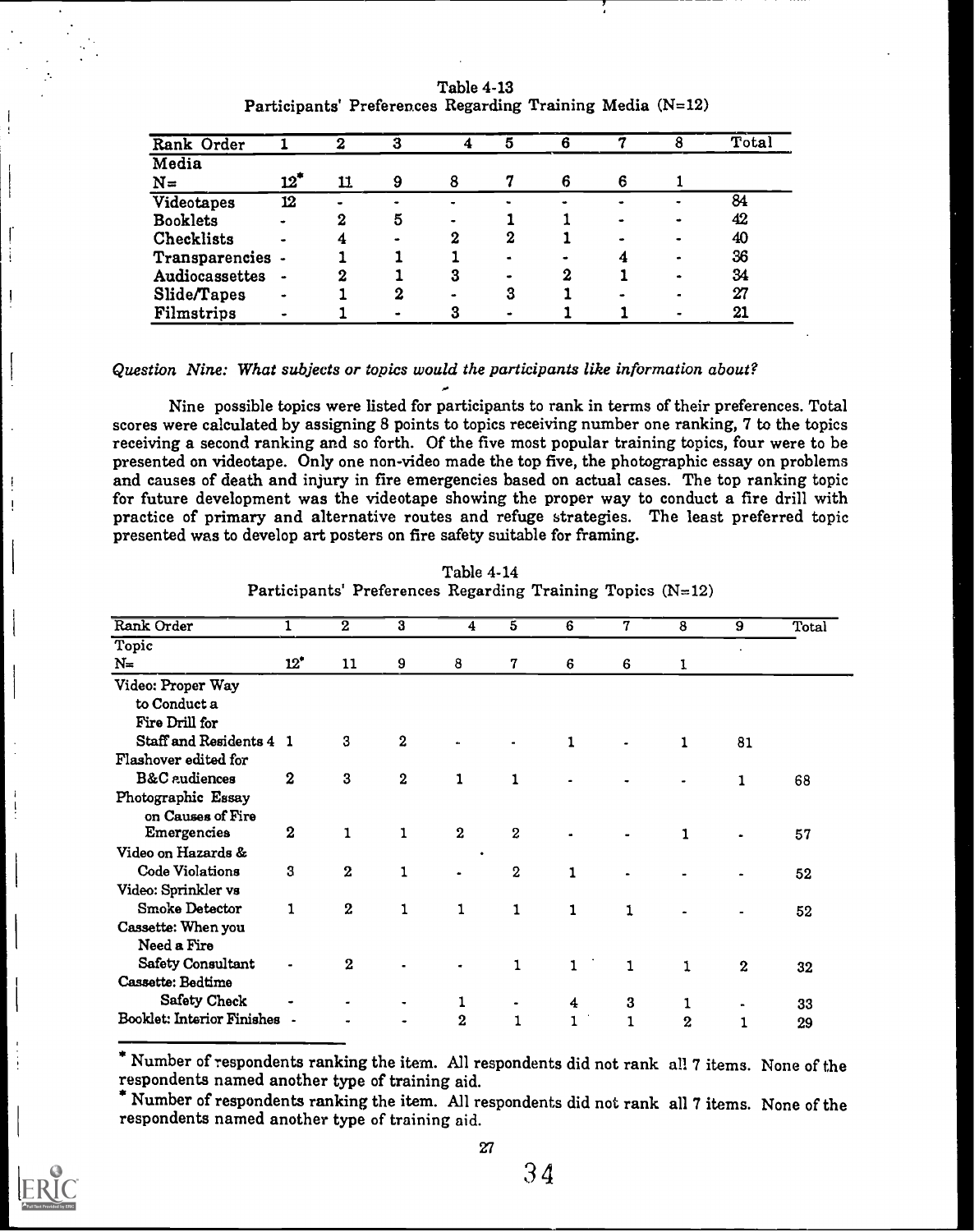| Art Posters on Fire |  |  |  |  |  |  |
|---------------------|--|--|--|--|--|--|
| Safety              |  |  |  |  |  |  |
| __<br>$-$           |  |  |  |  |  |  |

#### Question Ten: The final question posed to the participants was on their preferences with respect to checklists.

The four items listed were part of the course package that they had already received. This item could shed some light on which of the job aids included in the training package would be most likely to be used. Participants were simply asked if they would purchase a package (tear tablet) of job aids. The highest ranking given to any of the items was the monthly fire hazard checklist . Only 50% of the participants indicated that they would want to purchase those items.

| Topic                          | Interested | Not Interested |
|--------------------------------|------------|----------------|
| Monthly Fire Hazard Checklist  | 50%        | 50%            |
| Fire Drill Evaluation Form     | 33%        | 67%            |
| Individual Resident Fire Drill |            |                |
| Performance Form               | 9%         | 91%            |
| Fire Report Form               | 17%        | 83%            |

|                                                       | Table 4-15 |  |  |
|-------------------------------------------------------|------------|--|--|
| Participants' Interest Regarding Four Job Aids (N=12) |            |  |  |

### Summary of Results by Module

#### Module One-Need for Fire Safety (Motivation)

Module One was tested only by Item 1 on the pre- and post test. A majority of the participants (N=7) improved from pre- to post test on this item. Four others scored the same on this item. The twelfth participant received a lower score the second time around. More emphasis needs to be spent on the "reasons" for fire safety rather than on fire safety codes.

The total score for item one improved from pre- to post test from 20 to 33 points. The improvement (13) was above the average improvement overall (9.1). See Table 1 above.

Items measuring affective response suggest that participants felt that they were motivated by the training to learn more about fire safety. Participants did not feel they learned enough about their legal responsibilities. Additional research will be conducted on this topic. A few examples of court cases in which board and care owners were held responsible for property loss or injury will be presented. The specific areas in which legal responsibility can be an issue will be added to the Coursebook for discussion purposes.

#### Module Two-Fire Behavior and Code Requirements

Items 2,3,4,5,and 6 on the pre- and post test measured content related to fire behavior and code requirements. Topics included interior finishes (item 4). Question 6 (the one item on which every participant showed improvement) related to vertical openings-a term no one understood before the course (as measured by the pretest response) and which all participants understood better after the training (as measured by the post test).

Item 2 which requested information about required fire safety activities was supposed to elicit responses related to legal requirements, e.g. to hold regular fire drills, to test smoke alarms, etc. was apparently not clear to the participants. The test item itself seems to have been misunderstood.

Item 4 related to interior finishes. Participants knew what interior finishes were and that they should be fire resistant or retardant, but only two participants mentioned Class ratings which



Î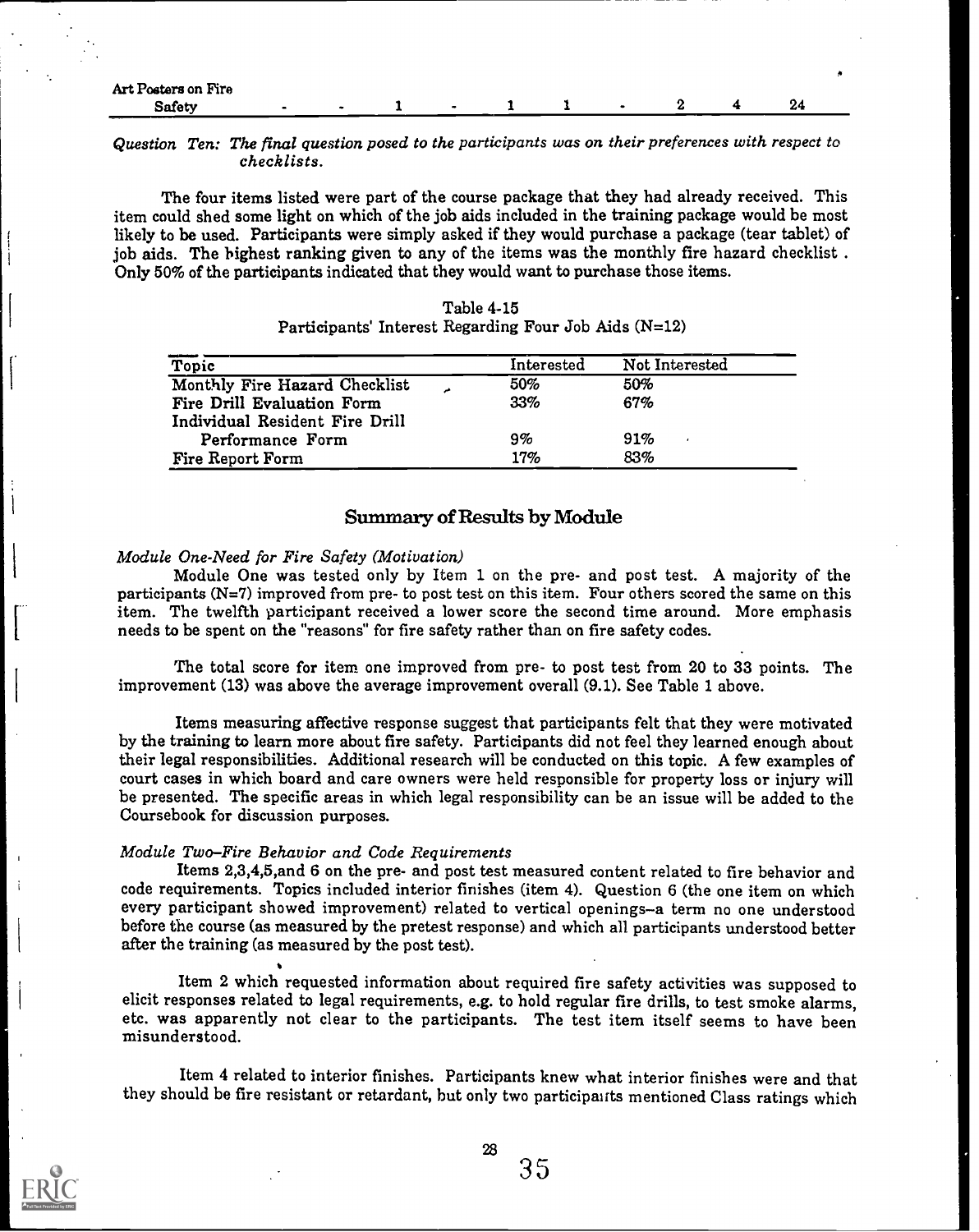was the desired response. The Focus Group recommended a list of good and bad finishes-those which are highly flammable and those which are more fire retardant.

#### Module Three-Human Factors

Items 8, 9, 10, and 11 measured cognitive learning related to human factors (e.g, client and staff characteristics, community resources, human behavior in fire). An audiocassette was used to convey content related to human behavior in fire. Participants, as a group, showed an improvement on each of these items.

It should be noted, however, that a large number of participants indicated on the pre test that "panic" was a common response. A few of the participants also included that behavior on the post test although "panic" as an expected behavior was not mentioned in the course materials.

#### Module Four-Fire Hazards

Module Four was measured by responses to Items 12 and 13 on the pre-post test and by items 8 and 9 on the Evaluation Form. On both items, participants showed a larger than average gain from pre- to post test. Responses to items 8 and 9 on the Evaluation Form were also mostly positive.

#### Module Five-Fire Safety Devices

Knowledge about fire safety devices was measured on the pre- post test by items 14 through 16. One set of items dealt with the use of fire extinguishers. Participants improved (+3) on those items. Specific information about fire safety devices and potential problems for people multiple handicaps needs to be explored in more depth.

#### Module Six-Emergency Planning

Finally, items 17 through 20 dealt with topics related to emergency planning. Participants showed improvement from pre- to post test on all items even though less time than was planned was spent on this module. Item #20, how to improve fire safety, requires a structured activity; however, since it is the last major topic of the day, fatigue may continue to be a problem.

#### Module Seven-Staff and Resident Training

No test items were designed to measure the participants ability to transfer their learning to other staff members or residents. Project staff recommends developing a follow-up questionnaire to assess how many of the participants used the materials or job aids in staff training.

| Module | Objective | Achieved                | Partially Achieved | Not Achieved |
|--------|-----------|-------------------------|--------------------|--------------|
|        |           | x                       |                    |              |
|        |           | $\mathbf x$             |                    |              |
|        |           |                         | x                  |              |
|        |           | $\mathbf x$             |                    |              |
|        |           | not adequately measured |                    |              |
|        |           | x                       |                    |              |
|        |           | x                       |                    |              |
|        |           | x                       |                    |              |
|        |           | x                       |                    |              |
|        |           |                         | x                  |              |
|        |           |                         | x                  |              |
|        |           | X                       |                    |              |
|        |           | x                       |                    |              |
|        |           | x                       |                    |              |

Figure 4-2 Summary of the Findings by Objective

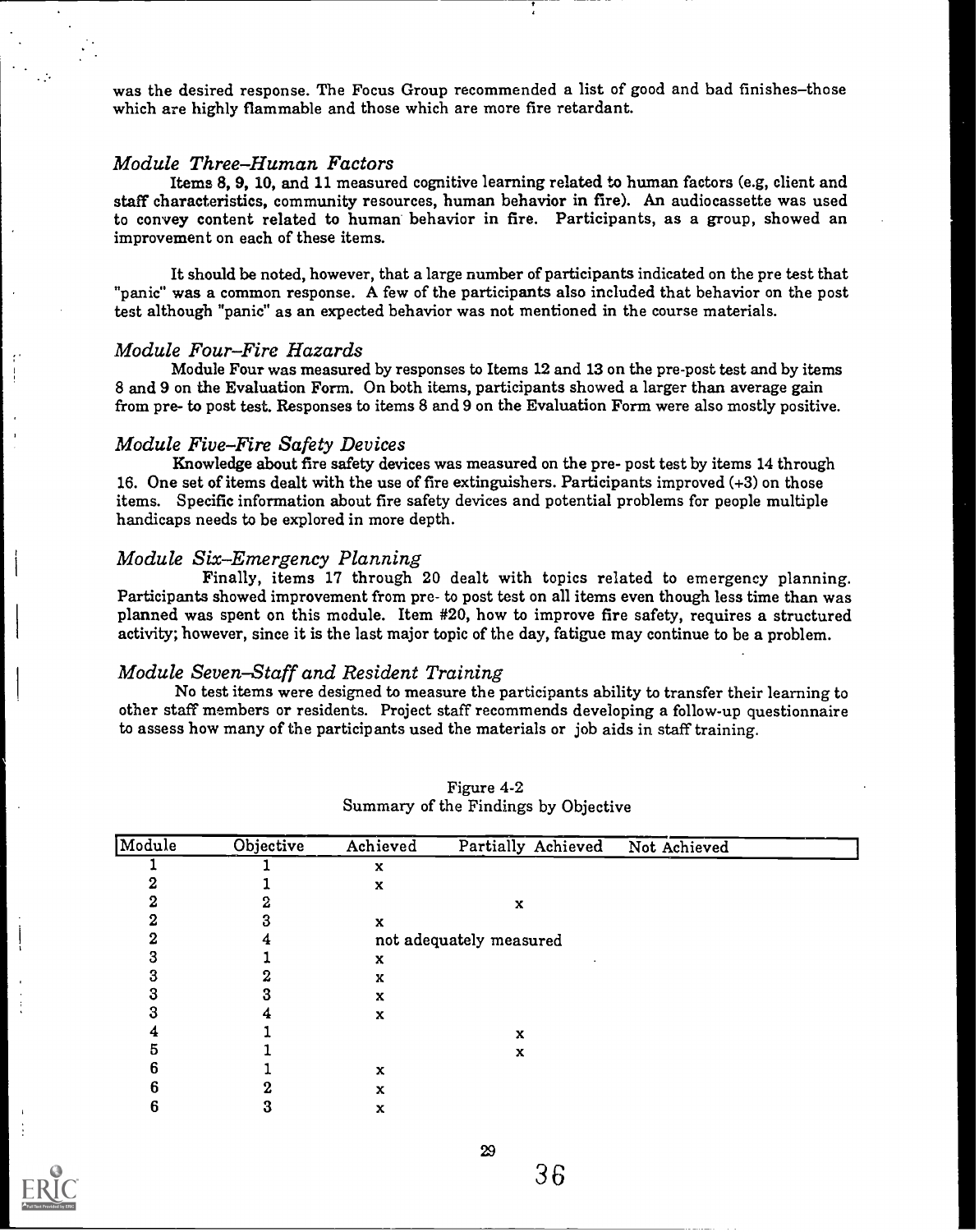6  $4$ 

# Summary of the Findings

- 1. Participants in the workshop significantly improved their mean scores from pre- to post test.<br>2. Participants in the workshop improved their scores on each item  $(N=21)$  except for 3.
- 2. Participants in the workshop improved their scores on each item  $(N=21)$  except for 3.<br>3. The majority of the participants achieved the majority of the objectives.
- 3. The majority of the participants achieved the majority of the objectives.<br>4. Overall the course materials were appropriate and useful in accomplish
- 4. Overall the course materials were appropriate and useful in accomplishing the objectives.<br>5. The majority of the participants were interested in continuing education materials.
- 5. The majority of the participants were interested in continuing education materials.<br>6. Videotapes are the preferred training aids of all of the participants.
- Videotapes are the preferred training aids of all of the participants.



L

j

 $\mathbf i$ 

 $\frac{1}{1}$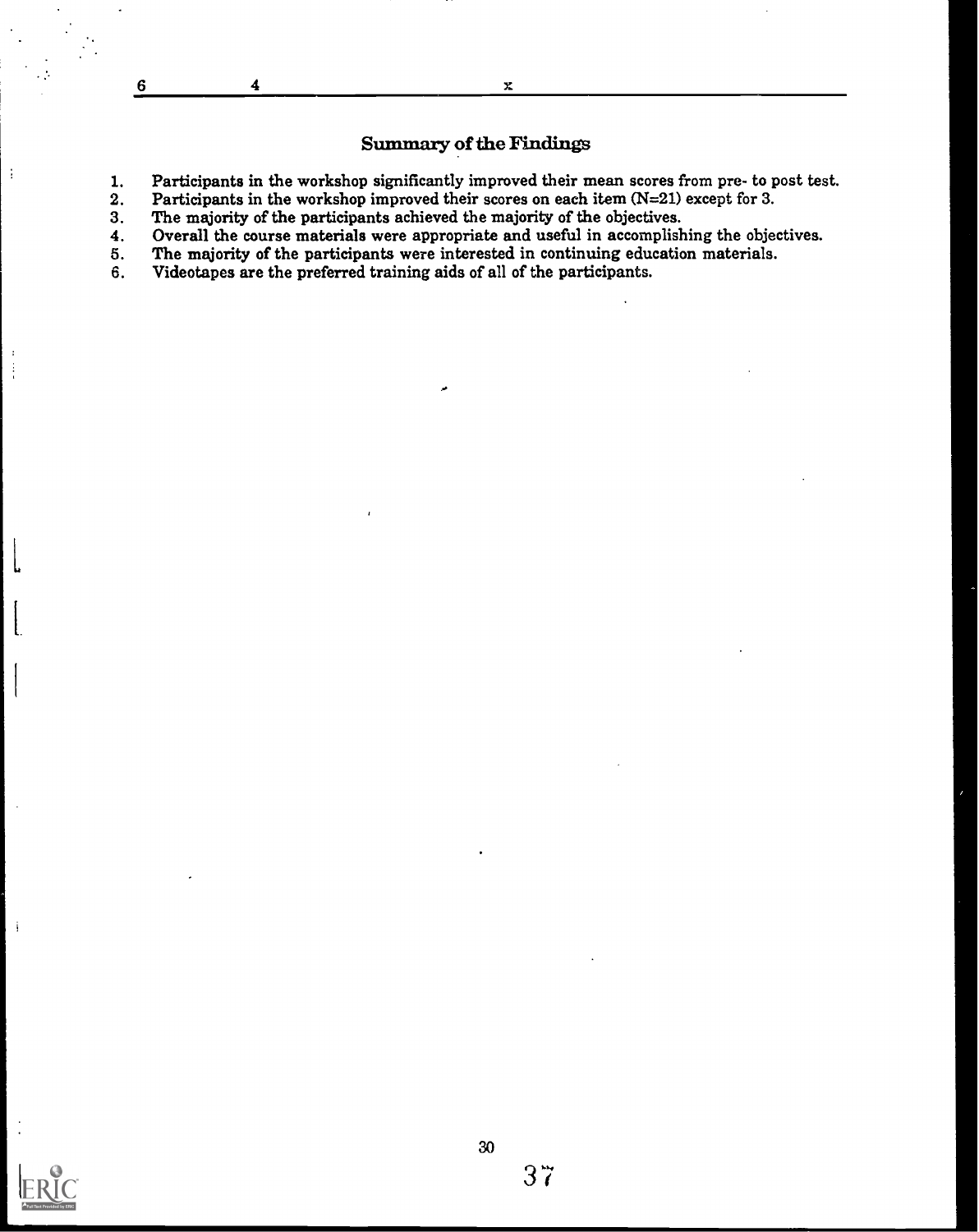# CHAPTER V SUMMARY AND RECOMMENDATIONS

#### Summary

The overall goal of the project to develop a prototype fire safety training system, and demonstrate its feasibility and effectiveness with operators and staff of board and care homes for adults with developmental disabilities was successful. The participants showed improvement on a majority of the items measuring their knowledge of ure safety. They indicated that their attitude towards their learning and the workshop was very positive. Their responses to the "Continuing Education" survey suggested their interest in learning more about fire safety and conveying their knowledge to others.

Analysis of the data obtained from the pre- and post test, the course evaluation, the continuing education survey, and the observation notes indicated the aspects of the program that could be improved prior to conducting the field test of the program scheduled for Phase IL One of the findings was that combining the training manual and the participants' coursebook would make it easier for the trainers to handle. Another aspect of the findings is the need for trainers to have a greater depth of understanding of developmental disabilities and board and care operations in addition to knowledge of fire safety.

The training for the trainers, a one day workshop in which the trainers and the developers went over the materials in detail, was adequate for the pilot test, but pointed out the need for the more intensive three day training planned for Phase II. Trainers need to become fully prepared in developmental disabilities, board and care operations, and fire safety codes that pertain specially to board and care homes.

#### Recommendations for Changes to the Coursebook

In general, the coursebook including the checklists (job aids) successfully presented the content. A few specific changes have been described below to strength the areas where the participants performance was weak. The coursebook could be improved by using an offset printing process rather than a copier. The photographs would especially be improved by printing. In some cases, as noted below, the photographs were not clear and should be reshot.

Module One: The Need for Fire Safety

Although participants improved on this item, the coursebook materials need to emphasize that the need for fire safety is due to the increased risk of death, injury, and property damage in board and care homes when there is a fire.

Module Two: Life Safety Codes and Fire Behavior

On the Residence Checklist, add "Check posted escape plan" and "Check fire drill records."

Emphasize that Class A is the safest rating for interior finishes and that Class A interior finishes should be purchased for board and care homes for maximum safety.

More emphasis should be placed on "doors" as a fire safety requirement.

Add photographs of code violations - ideally showing both good and bad examples.

Add illustration or photograph showing legal and illegal egress (access, exit, discharge).

#### Module Three: Human Factors

Emphasize on Human Behavior During a Fire that most people do not panic during a fire. A large majority of participants in the workshop and the students who pre-tested the materials at Bowie State University held the view that people are likely to panic.

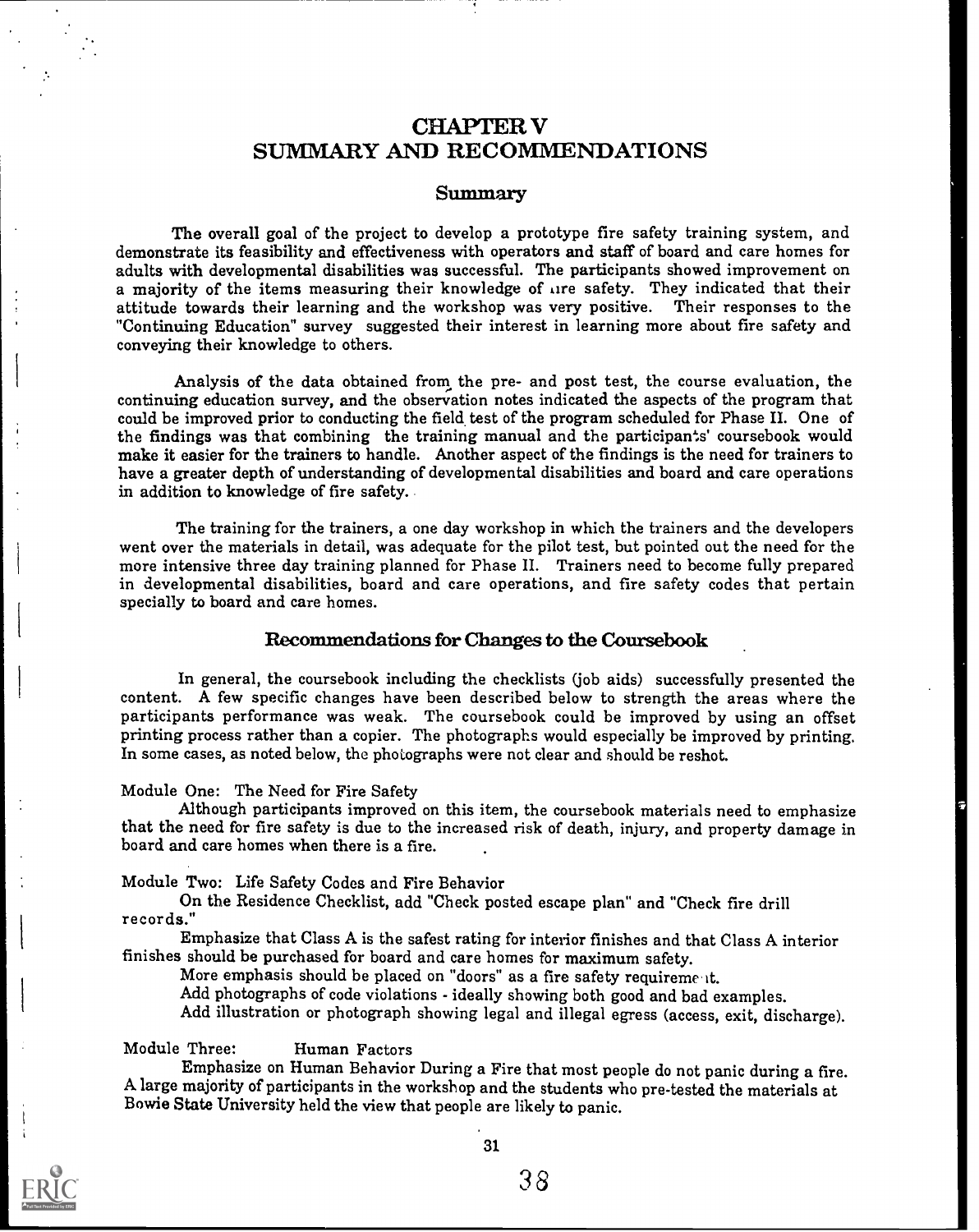Add to the Bedtime Hazards Checklist "9. Have slippers, robe ready near the end of the bed., and "10. Have flashlight, glasses, and whistle near bedside."

Add multiple handicaps to considerations when planning a fire safety program. Plan an activity to follow-up the audio cassette to promote discussion of how the information can be used to plan a fire safety program.

#### Module Four: Fire Hazards

Add Christmas tree hazard. Add computer aids. Add discussion and illustration of pile of rags and spontaneous combustion. Reshoot dark and unclear photographs.

#### Module Five: Fire Safety Devices

Emphasize "Use a fire extinguisher ONLY to save someone's life." Few participants mentioned that saving someone's life is the only time when you should use a fire extinguisher. Most participants knew that you should only try to fight a "small" fire.

Perhaps "small" or "friendly" fire should be described. Participants seemed to hold the view that fighting a fire was permissible even after the training.

Reshoot dark and unclear photographs.

Emphasize importance of considering multiple handicaps, e.g., hearing impairment and epilepsy, when selecting special fire alarms. Certain flashing lights, for example, are not suitable for people with epilepsy.

Module Six: Fire Emergency Planning

A separate page with photographs should be prepared to explain "refuge" procedures such as feeling the door to see if it is hot, putting towels around the door, and so forth. Participants did very poorly on this item.

#### Recommendations for Additional Training Aids

1. Posters for each module listing the main points of that module that trainers car use to introduce the module and post as reinforcement during the training. (See Appendix C.)

2. A video showing code violations in a house. Participants can look for the violations and write them down as they occur. This activity should be supported by black and white photographs of the violations in the Coursebook, Module 2, and used as a review after the video.

3. A video showing a demonstration of fire drills (practice, planned, and surprise, using primary and alternative routes) and a demonstration of refuge procedures would be very useful.

# Recommendations for Changes to the Trainer's Manual

The Trainer's Manual and the Coursebook should be combined into one publication. The coursebook should be reduced to 75%. The Trainer's Manual instructions should be printed in the right hand margin-preferably in a second color.

#### Introduction

Trainers did not use introduction in the TM; however, there needs to be instructions for warm-up or get acquainted activities. Trainers need to discuss workshop goals and objectives and briefly go over the agenda before beginning.

#### Module One: The Need for Fire Safety

Trainers need to emphasize that the need for fire safety is related to the increased risk of death, injury and property loss.

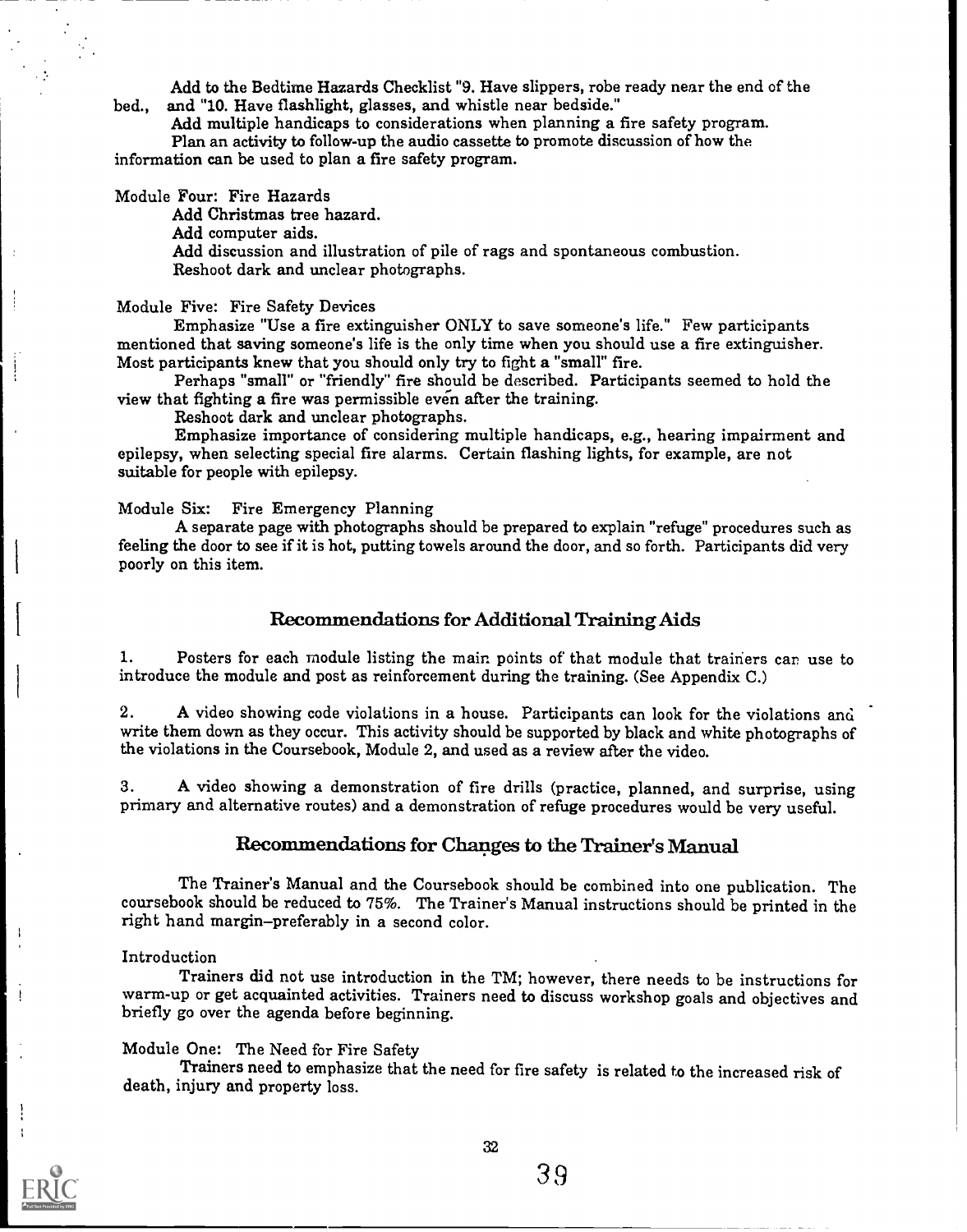Add additional information about legal responsibilities including examples of situations where board and care staff were legally responsible for fire loss.

Module Two: Life Safety Codes and Fire Behavior When introducing Flashover, Trainer: How long do you think you have to get out of a house during a fire? Trainer can record responses on a flipchart and ask the participants to respond again after the video.

Video Follow-up: Add answers to the teacher's guide.

Add the question, How does smoke travel? (Upward to ceiling through vertical openings and through ventilation systems.)

Interior Finishes-When introducing this subject, the trainer can ask: Look around the room. What can burn in this room? What are the interior finishes in this room?

Emphasis that Class A or B interior finishes are required.

Add a page on furniture.Give examples of upholstery that is better or worse. Say that there are no requirements for board and care homes for furniture.

Add discussion of safe means of egress. (Use the coursebook material.) Explain the 3 criteria for a safe egress: access to the exit (you have to be able to get to the exit. It can't be blocked by something), an exit (windows cax.'t be blocked by air conditioners, for example.), and a safe discharge (can't be a hole or broken steps, etc.).

Mention fire safety devices as a life safety requirement. Do not go into detail on how they work or what they do.

Under Common Code Violations, add storage of paper products near the furnace, frayed electrical wires.

Module Three: Human Factors

Under client characteristics omit the questions to improve the time allowed for this topic. Tell the participants to read the material later or refer to it as needed.

Under fire safety resources provide a poster (or have the trainers prepare a flipchart page ahead of time) showing resources. Add Health department as a possible resource.

#### Module Four: Fire Hazards

For suggestions on minimizing risk of smoking fire, add smoke in an upright position to avoid falling asleep. Add use metal or glass ashtrays.

For suggestions on minimizing risk of cooking fire, make sure stoves and oven are turned off during a power outage. A burner that was on cooking something could come back on during the middle of the night or later when no one was watching it.

Under extension cord, add walking on an extension cord wears out the insulation.

Under cleaning fluids, ask the participants if they know that rags can catch on fire without any ignition source through spontaneous combustion. Discuss meaning of "spontaneous combustion."

Modules Five through Seven: No changes.

#### Modifications to the Pre-/ Post Test

On the whole the post test (Form A and Form B) were adequate to measure the course effectiveness. On a number of measures used, the tests appeared to be both content valid and reliable. A few of the objectives, however, were not adequately measured and items need to be added to the field test version of the workshop. Analysis of a few items suggest that the wording was not clear.

The pre and post test need to be revised from free form answers to multiple choice for ease of use and standardization of grading by instructors in the field. Even if tests were mailed to the main office of BW&A (the developers) the expense of evaluating the exams could be prohibitive. Multiple choice items would permit the use of a longer test with more items.

 $\frac{1}{2}$ 

j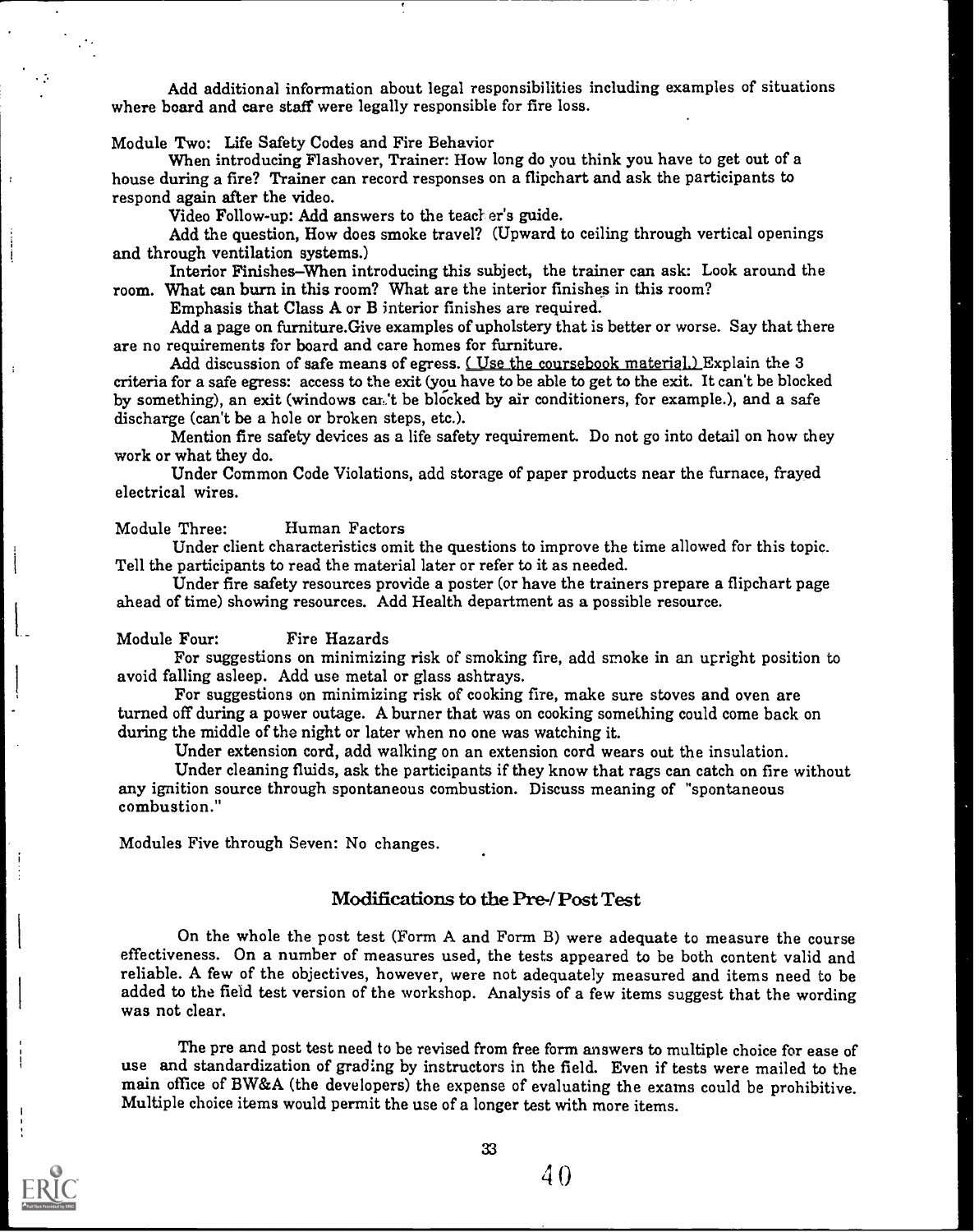#### Implications for Phase II Training

During Phase II, project staff will develop the curriculum for the training of trainers. There will be one module on the following topics: developmental disabilities, board and care administration, and fire safety as it applied to board and care homes. Traine :s will become familiar with the training materials and will practice teaching them to the others in the class. The third day of training will be a field test of the training program at one of eight sites in the state of Maryland. Trainees will be assigned to sites in teams of two. The training will be observed by a member of the project staff.

The following suggestions will be implemented during Phase IL

1. Changes to the trainer's manual and the participant's coursebook should be made prior to the pilot test of the trainer's workshop. Both the manual and the coursebook will be printed on one side only unless prohibited by budget constraints.

2. Trainer's need to spend at least a full day getting familiar with the materials and practicing their use. One approach could be to divide the trainees up into six groups and have each group present one Module to the others. That way the trainees would have practice teaching the materials and also learn their contents.

3. Early in the development of the trainer's manual, project staff should develop the pre-post test for each module and have it tested with a group of individuals similar to those who will participate in the training. The information acquired from the Phase I preassessment with Bowie<br>State University students regarding their preconceived ideas (e.g., people are likely to panic during a fire), the areas where they had no previous knowledge (e.g., vertical openings), and vocabulary which they do not know (e.g., egress) would have been more useful had the project staff had it earlier.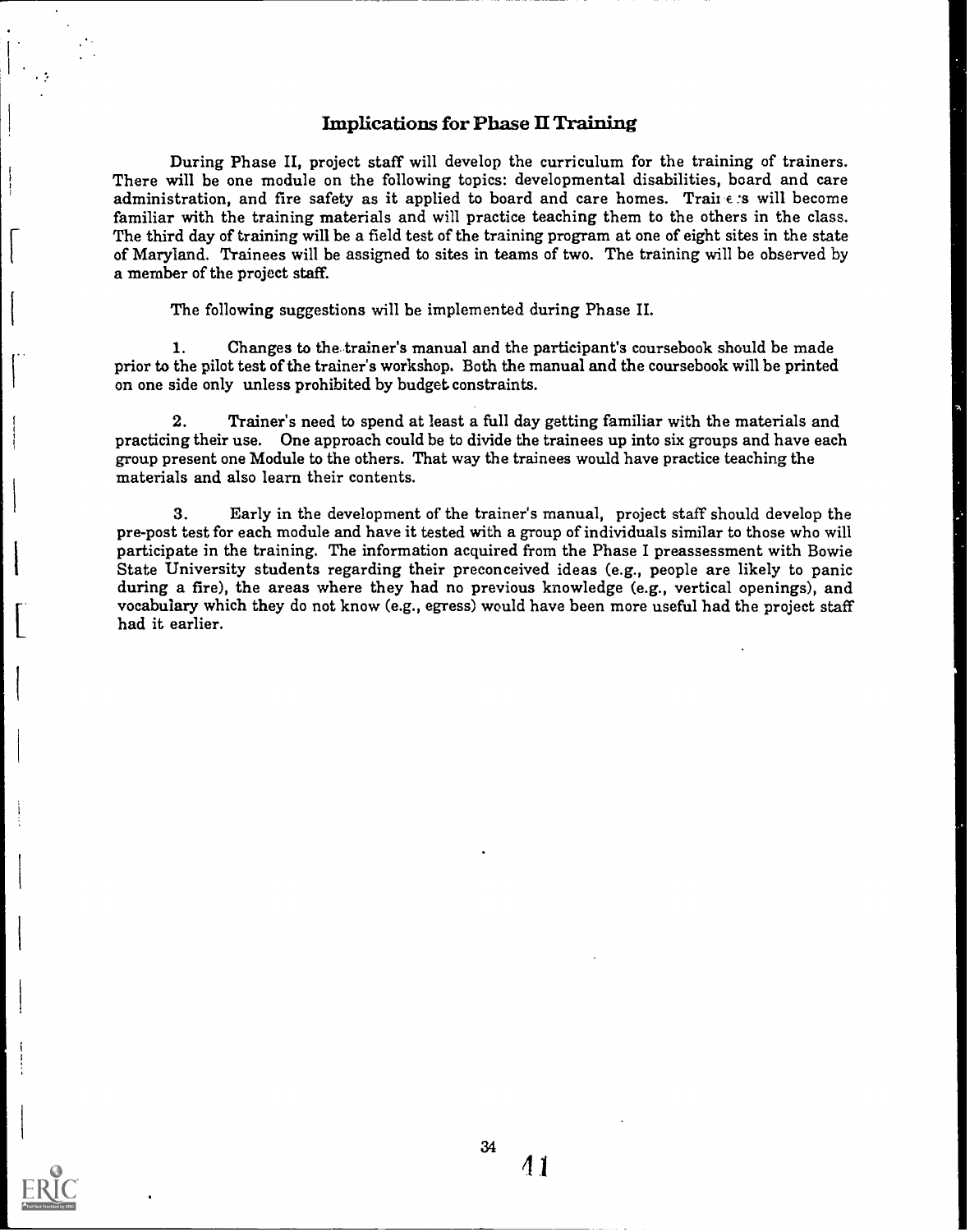- Blye, Phillip E. and Yess, James P. Fire Safety in Board and Care Homes: A Self-Study Guide for Owners and Operators. Quincy, MA: NFPA, July 1985.
- Blye, Phillip and Yess, James P., Ph.D. Fire Safety in Elderly Housing. Fire Journal. November/December 1987.

Groner, Norman E. Fire Safety in Board and Care Homes. Rockville, MD: Project Share, 1986.

- Nelson, H.E., et al. A Fire Safety Evaluation System for Board and Care Homes: Final Report. National Bureau of Standards, March 1983.
- Rutman, Irvin D., Baron, Richard C., Tatem, Ann S. Training Board and Care Home Providers: Regulatory Requirements, State Programs, Training Approaches & Model Curricula. Rockville, MD: Project Share, 1987.

#### Bibliography

Barry, Ann. Sprinklers: No. 1 way to save lives. The Fairfax Journal, undated.

Fire Safety Evaluation System for Board and Care Facilities. Health Care Financing Administration, Health Standards and Quality Bureau. Washington, D.C.

Groner, Norman E. Fire Safety in Board and Care Homes. Project SHARE., May 1986.

- Groner, N.E. A Matter of Time -- A Comprehensive Guide to Fire Emergency Planning for Board and Care Homes. U.S. Department of Commerces and DHHS, November 1982.
- Hall, John R., Jr. Ph.D. A Brief Look at Fire Experience in Health Care Facilities. Fire Journal, November 1986, pp 51-53.
- Harmon, Carolyn, Ph.D. Board and Care: An Old Problem, a New Resource. Center for the Study of Social Policy, Washington, D.C, June 30, 1982.
- Isner, Michael S. and Smith, Robert. Fire in Boarding Home: A Success Story. Fire Journal. March 1986. pp. 75-81.
- Janicki, Matthew P., and Jacobson, John W. A Study of Firesafety, Self-Preservation, and Community Residences for the Mentally Retarded in New York State. Fire Journal, July 1985, pp 38-41; 82-86.
- Klein, Burton R. Fire Protection Checklist for Health Care Facilities. Fire Journal, July 1985, pp. 43-45. Landymore, Sara. Extension cords blamed for fires. The Fairfax Journal. June 22, 1988.
- Lathrop, James K. An overview of Chapter 21 of the Life Safety Code. Fire Journal, July 1985, pp. 51-53.
- McCarthy, Terrence J., Editor. TMAC Behavior Development: Managing Group Homes: A Training Manual. Nashville, TN, 1980.
- Nelson, J,E., et al. A Fire Safety Evaluation System for Board and Care Homes. DHHS, Washington, D.C. March 1983.
- Overboe, Carol J. and Wang, Yvonne Y. Behavioral and Physical Characteristics of Developmentally Disabled Individuals. Madison, WI: University of Wisconsin-Madison, Waisman Center on Mental Retardation and Human Development, October 1978.
- Pearson, R.G., and Joost, M.G. Egress Behavior Response Times of Handicapped and Elderly Subjects to Simulated Residential Fire Situations. U.S. Department of Commerce, May 1983. NBS-GCR-83-429.
- Ramey-Smith, A.M., and Fechter, J.V. Group Homes for the Developmentally Disabled: Case Histories of Demographics, Household Activities, and Room Use. Center for Fire Research,, October 1978, NBSIR 79-1727.
- Skurate, Michael D. J. Are We Gambling With Our Retarded Citizens; Lives? Fire Journal, July 1985, pp 47-49.
- Waller, M.B. and Vreeland, R.G. Report of a Conference on Fire Emergency Plans in Group Homes for the Developmentally Disabled. Washington, D.C.: U.S. Department of Commerce, National Bureau of Standards and U.S. Department of Health and Human Services, March 1981.
- Youngblood, Grace Strano, and Bensberg, Gerard J. Planning and Operating Group Homes for the Handicapped. Research and Training Center in Mental Retardation, Texas Tech University, 1983.